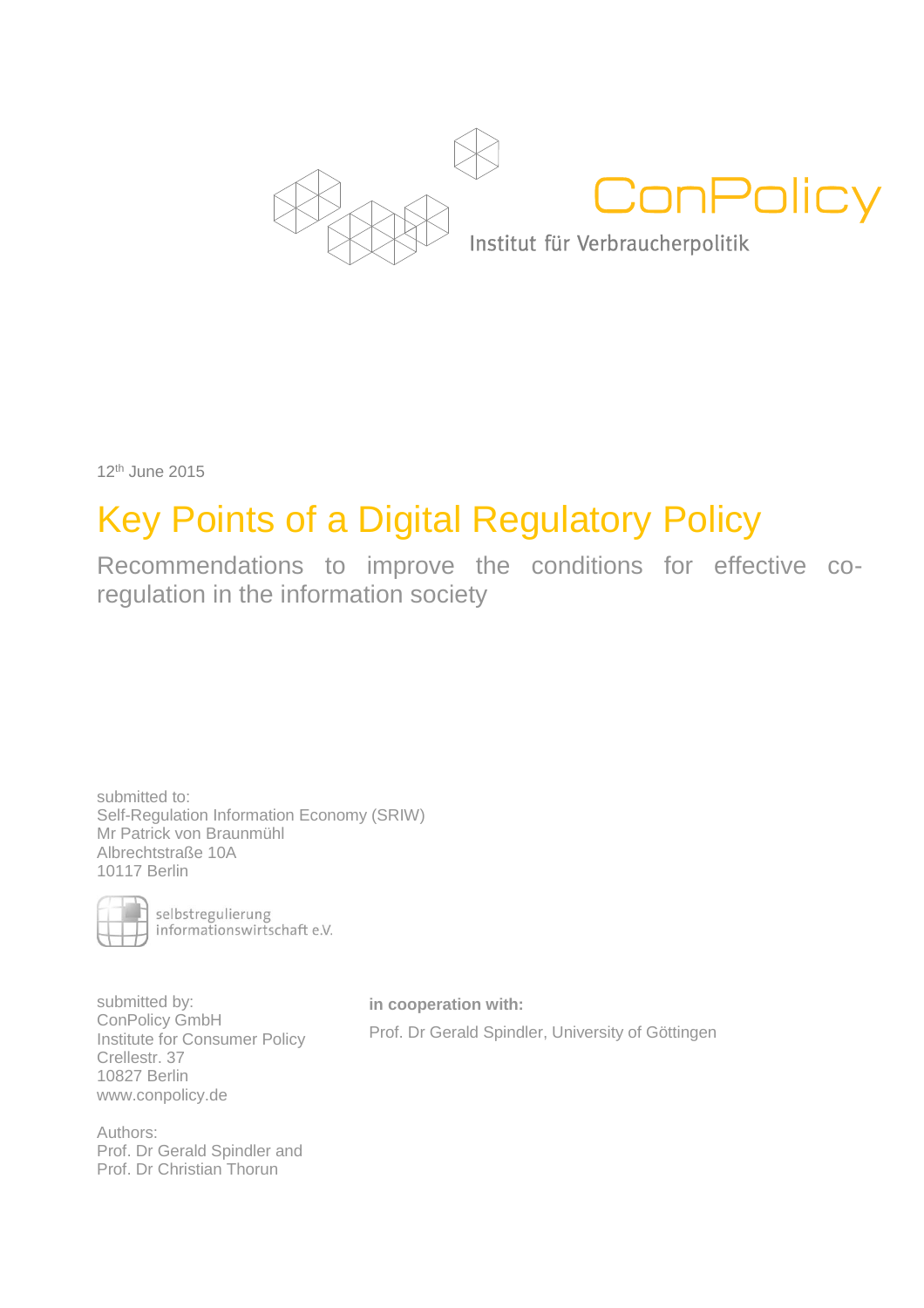## Summary of the results of the study

The increasing digitalisation of our societies and the economy not only raises the question which legal framework is needed to accompany this development, but also which instruments are needed to develop this framework and how it can be effectively enforced.

There are differing opinions as regards these questions. While some speak in favour of the classic approaches of state regulation, others argue for increased co- and self-regulation. Advocates of co-regulation and self-regulation often claim that the classic approaches of state regulation have, in the information society in particular, reached their limits due to the high speed of innovation and the cross-border nature of the services on offer. They emphasise the strengths of co-regulation and self-regulation: an increased level of flexibility, greater expertise and greater speed in law-making. Against this, critics of co-regulation and self-regulation claim that such alternative forms of regulation constitute little more than "fig leaves" and 'symbolic policies'.

Against the backdrop of this controversial debate being held about suitable regulatory approaches for the information society, this study has a twofold objective: first of all, it is to serve as a contribution to *define the place* of co-regulation and self-regulation as a regulatory approach in the formation of the information society. Secondly, it aims to identify *minimum requirements* and *framework conditions* which are necessary for the successful implementation of these alternative regulatory approaches.

The study is essentially based on research into questions of governance, national and international experience with co-regulation and self-regulation and also an analysis of the legal literature and case law.

The results of this study can be summarised in four basic topic areas, which at the same time also correspond to the structure of the study:

#### **i) Characteristics of the regulation of the information society and requirements for regulation in this area**

In Chapter 2, the characteristics of the regulation of the information society are clarified. Here it is established that the challenges of the information society pose specific challenges to classic approaches to regulation. This is related to the characteristics of the information society, which are difficult to regulate by the 'conventional means' of national state regulation. These include, for example: i) disruptive business models, the changing role of consumers and the high speed of innovation, ii) persistently more divergent and heterogeneous user expectations as well as iii) cross-border offerings and usage of goods and services, which make European and, in certain circumstances, international legislation and law enforcement necessary.

In the past, the legislator often reacted to these characteristics by stipulating relatively abstract and technology-neutral regulations within laws. These for the most part, however, have the disadvantage of being accompanied by grey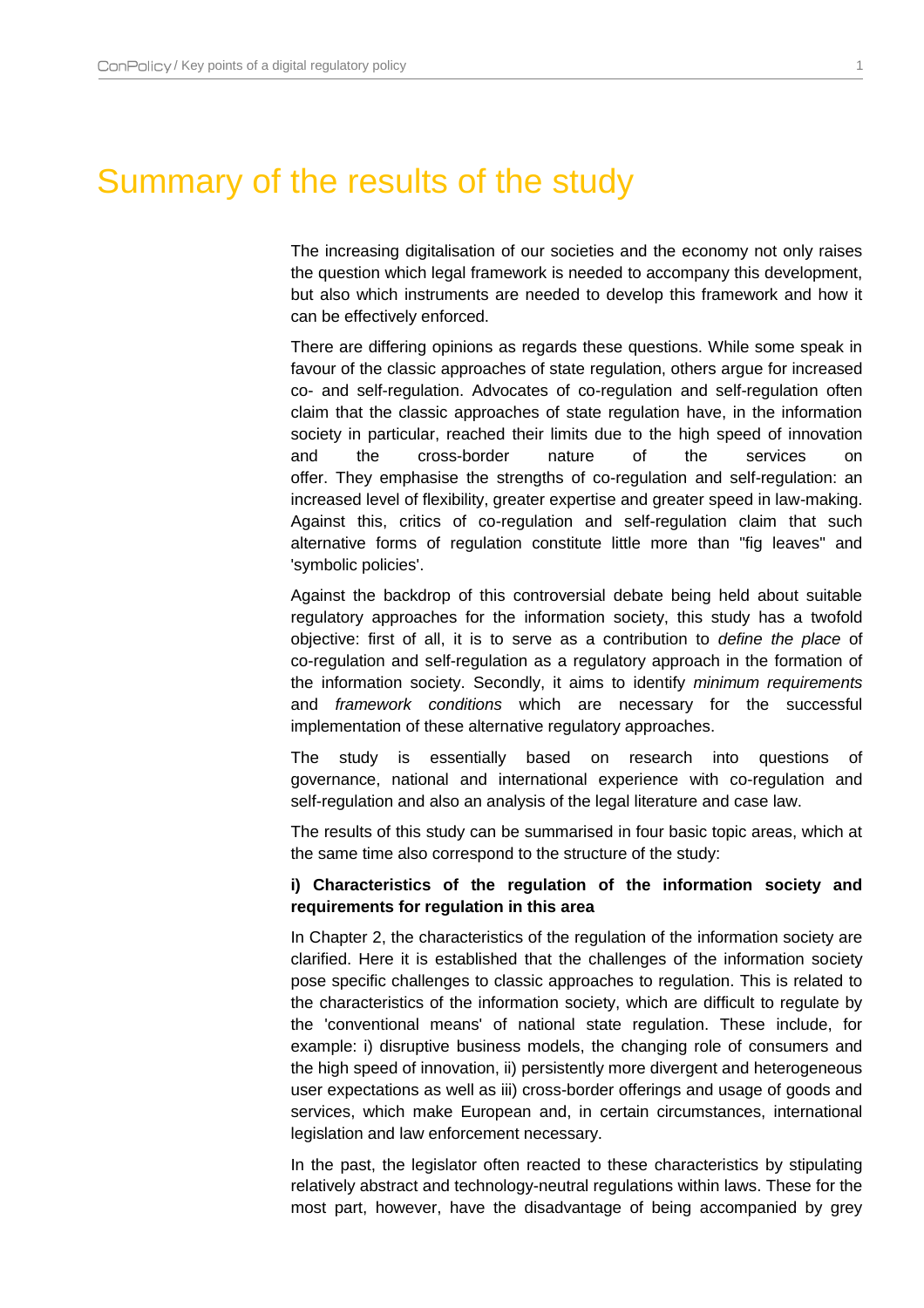zones and legal uncertainties. This is problematic for both users and businesses alike.

This gives rise to the question of whether it would be possible to better respond to the particularities of the information society with different regulatory approaches or with a combination of them.

#### **ii) The importance of different regulatory approaches**

Chapter 3 deals with the matter of different regulatory approaches. The analysis reaches the following results:

Firstly, the challenges of the information society can theoretically be met with four model regulatory approaches: classic state regulation, co-regulation, self-regulation and market supervision. These different forms of regulation can be depicted on a continuum between state and market. In the case of co-regulation, various characteristics can be differentiated: state institutions can specify the objectives of regulations, which are to be achieved through co-regulation, in law and monitor adherence to this. In addition, they can also define minimum requirements for setting and enforcing standards and take an active role in co-regulation.

Secondly, there is no single best regulatory approach for all forms of market failure. The strengths and weaknesses analysis of the four regulatory approaches thus demonstrates that each form of regulation has its own specific advantages and disadvantages. Therefore, the study shares a similar view to, for example, the OECD, EU and the German Federal Government that the most reasonable regulatory approach or combination of approaches to take depends on the subject matter of regulation and that this is to be clarified in a regulatory impact analysis.

Thirdly, state regulation constitutes the most reasonable regulatory approach in three cases: when fundamental rights are in grave conflict with each other; when dealing with regulatory challenges across branches and policy fields; and when regulations have to be made in politically controversial areas, then state regulation proves preferable. This is because it enjoys the highest level of democratic legitimacy. Also experience with co- and self-regulation shows that in the above mentioned cases, the likelihood of success of co-regulation is very low.

Fourthly, in all other cases in which state regulation is not necessarily the best approach, co-regulation could provide a reasonable alternative or addition to regulation. Nonetheless, the heated debate about this regulatory approach reveals that this co-regulation approach can only be reasonably applied if *minimum requirements* regarding the specification and enforcement of standards are adhered to.

Fifthly, it is demonstrated that structural obstacles currently stand in the way of a potentially beneficial application of co-regulation in the area of Germany's information society. These include fundamental problems (for example the "free rider" dilemma), inadequate framework conditions (in particular, legal uncertainty), a lack of incentives for businesses to participate in co-regulation, a lack of preparedness in the business world to get involved in co-regulation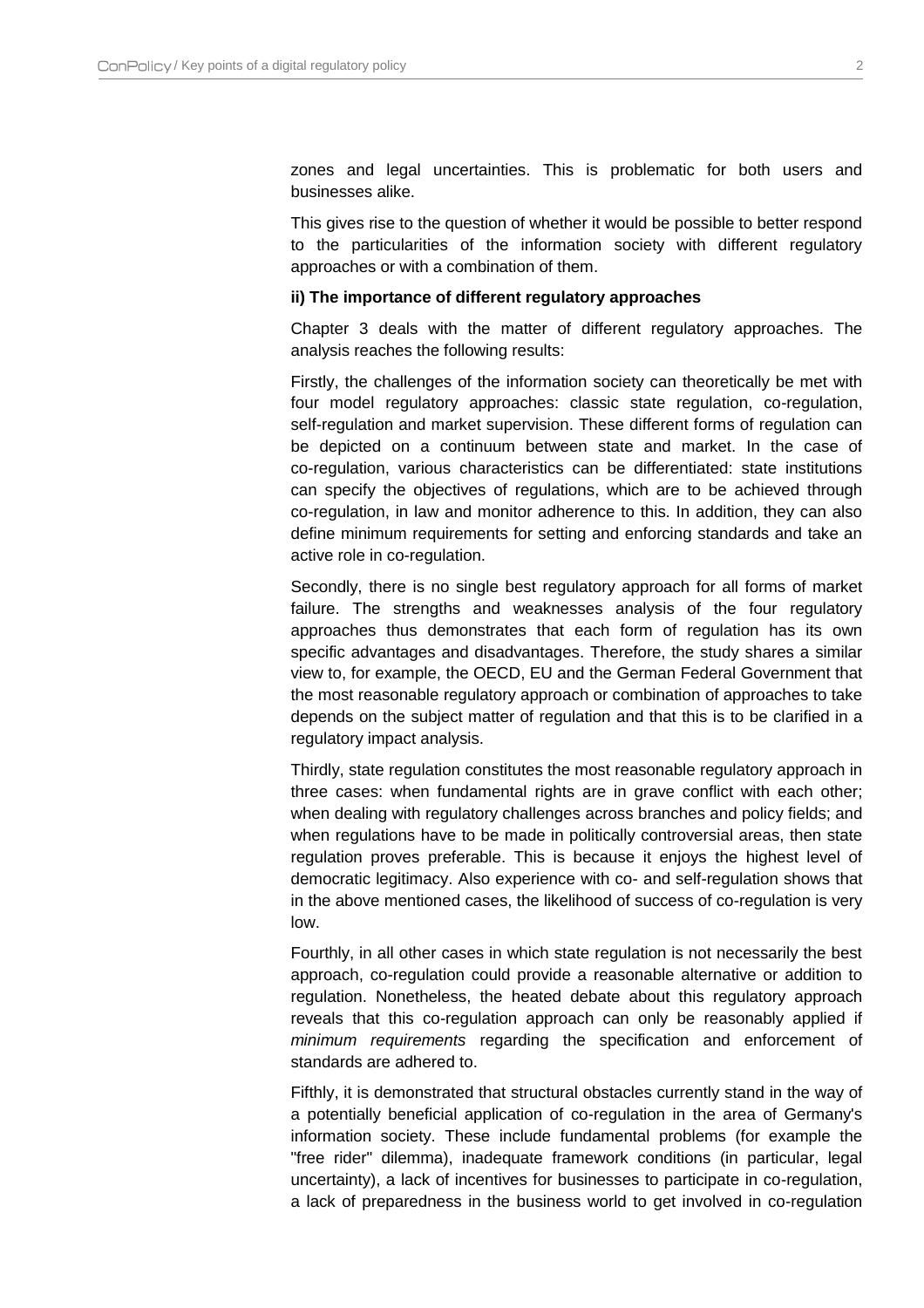and a lack of openness to engage in new regulatory approaches on the part of state actors.

This chapter reaches the preliminary conclusion that alternative regulatory approaches, such as co-regulation, should be given greater consideration than they have been to date. However, a regulated framework must be developed for this purpose. This entails the creation of *minimum requirements for the specification and enforcement of standards* as well as *appropriate framework conditions*. In this regard, the study refers to a *shared double responsibility.* First of all, co-regulation does not claim to replace state regulation. Its task is rather to supplement state regulations in selected and, in particular, in sub-statutory areas and better enforce such regulations in a supplementary manner. Secondly, effective co-regulation requires a framework set by law in order to be effective, legitimate and credible.

#### **iii) Requirements under constitutional law and national and international lessons for co-regulation**

Chapter 4 deals with the question of which *minimum requirement*s with regard to the *specification and enforcement of standards* should be applied and which *framework conditions* should be established to create incentives for co-regulation.

As regards minimum requirements, it is argued that the stronger the legal impact of standards to be developed in the context of co-regulation, the more the specification and enforcement of standards has to satisfy the *requirements of constitutional law*.

From constitutional legal requirements and requirements which arise from international and national standards as well as codices such as the *EU Principles for Better Self- and Co-Regulation*, the study derives the following **minimum requirements**:

#### **Minimum requirements regarding the** *specification of standards*

- 1. Objectives that are consistent with statutory requirements and promise an added value
- 2. Participatory approach which guarantees the involvement of important stakeholders
- 3. Decision-making procedures which ensure a substantial say for all stakeholders
- 4. Openness and transparency
- 5. Financing that does not compromise impartiality

#### **Minimum requirements regarding the** *enforcement of standards*

- 1. Public declaration of the organisations that participate in the coregulation scheme
- 2. Monitoring, evaluation and continuous improvement
- 3. Effective complaints mechanism and dispute resolution
- 4. Effective sanctions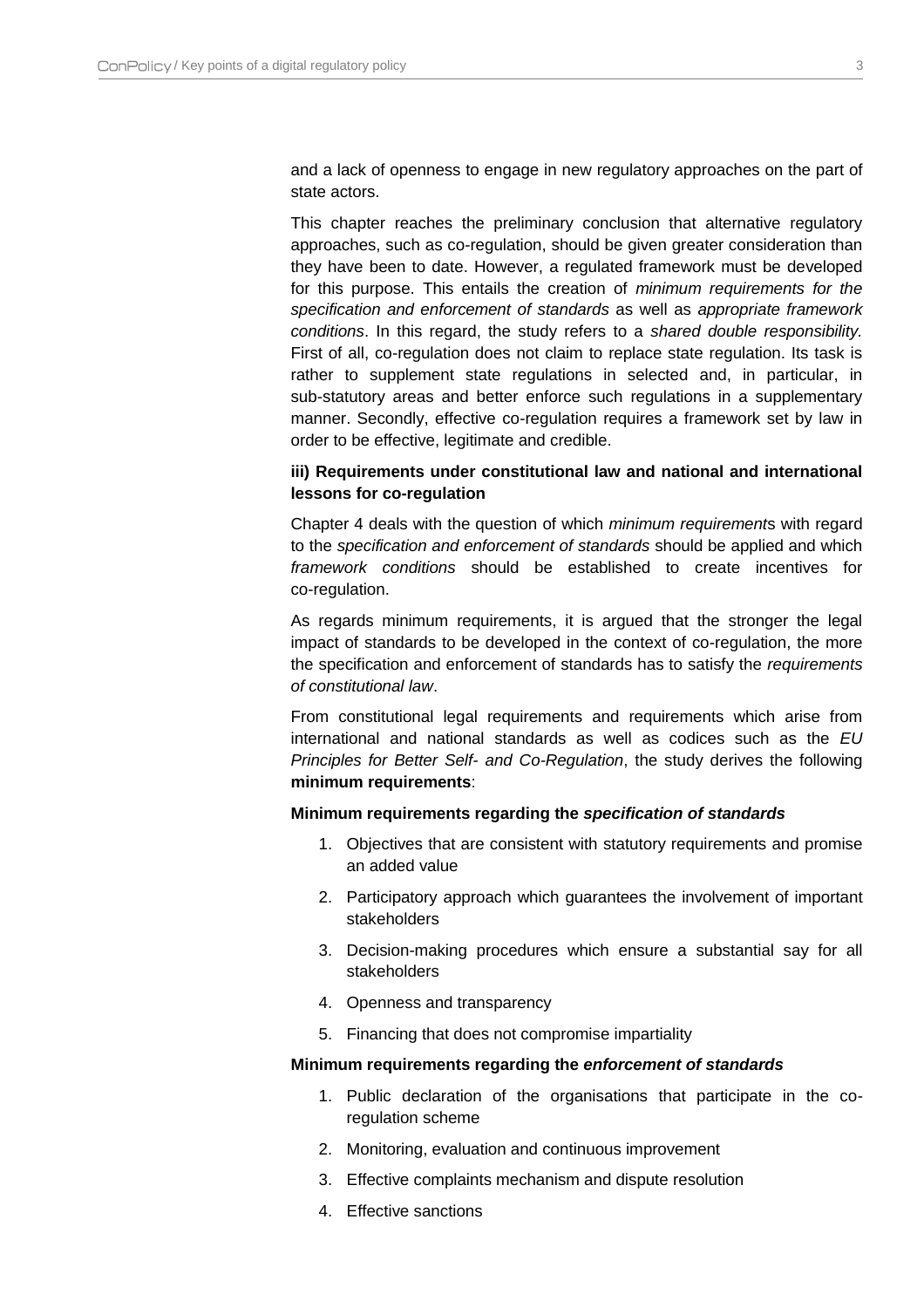As regards the establishment of the right **framework conditions**, this study argues that this is contingent on taking a range of suited measures: firstly, state bodies should play an active role in co-regulation. To this end, they can create *positive incentives*, for instance by making a public platform available to multiple stakeholder processes or by partly financing co-regulation activities. In addition, they can create a form of *negative incentive* by threatening state regulation where co-regulation does not deliver the desired results. Nonetheless, state bodies in many countries remain predominantly reluctant towards co-regulation or do not support co-regulation processes actively enough.

Therefore, a "change of culture" is required in state institutions. In order to initiate such a "change of culture", a cross-departmental working group should be founded to evaluate and draw lessons from national and international experiences with co-regulation. Experiences such as those from the Netherlands with the *Social and Economic Council* or from Denmark with the guideline approach of the *Danish Consumer Ombudsman* can be taken as good international examples. The results of this review process should lead to the formation of guidelines for effective co-regulation for European and national co-regulation activities.

Secondly, approaches to solving fundamental problems, in particular the "free rider" dilemma, must be implemented. This includes measures such as ensuring the most comprehensive industry coverage possible, guaranteeing exclusive advantages to companies participating in co-regulation as well as possibilities for differentiation on the market with, for instance, a quality seal system for credible co-regulation following the British example (Consumer Codes Approval Scheme).

Thirdly, further facilitative framework conditions must be created. In particular, this includes *increasing legal certainty through the introduction of an assumption of conformity, effective implementation and enforcement, state recognition and accreditation, the separation of tasks between authorities and also increased voluntary commitment from businesses as regards their social responsibility (CSR)*.

#### **iv) Application of the results in selected areas of law**

In Chapter 5, the results of the analysis are applied to selected exemplary areas of law. The most important results here are:

- Data protection law already acknowledges self-regulation at the European as well national level. However, codes of conduct have barely any legal effect. Codes of conduct related to self-monitoring could reduce or render more effectively supervision by state authorities, as for instance has successfully introduced for protection of minors in the German Interstate Treary on protection of minors.

- Also, general clauses concerning unfair competition could be more specified in order to achieve more legal certainty by introducing rebuttable presumptions of complying with unfair competition provisions when complying with a code of conduct. Thus, particularities of certain industrial sectors and of consumer expectations could be better matched.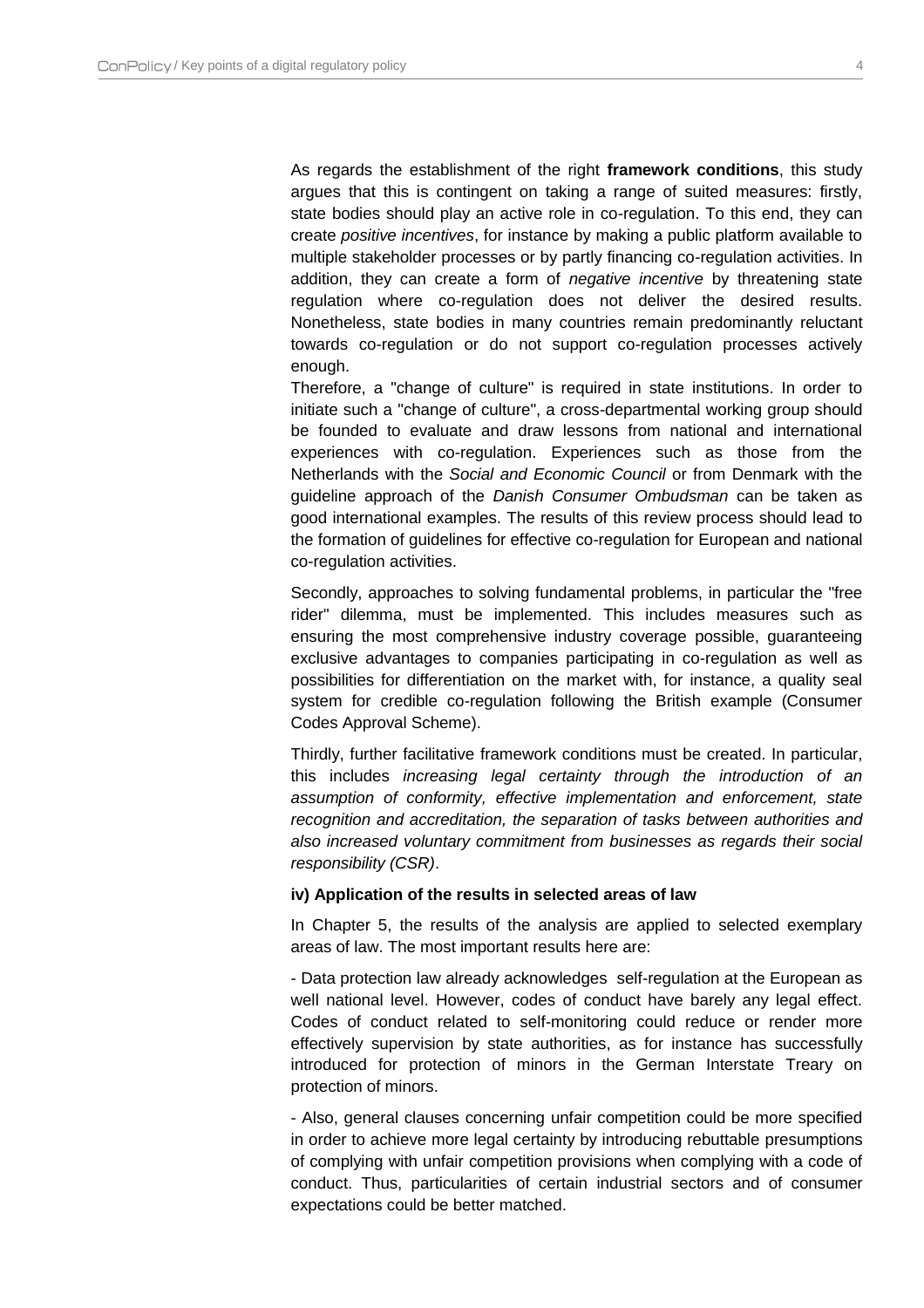- In IT security law, legal effects of proposed and recognised technical standards can be substantially strengthened, again – as is already partially applied – as *a prima facie* evidence. Monitoring could be left to a certification procedure.

- If courts had to take *prima facie* evidence into account, then standards on the liability for internet intermediaries, in particular concerning injunctions as well as notice-and-take-down procedures, could also contribute to more legal certainty. Enforcement can be left to instruments of civil law.

- Finally (though not exhausting the relevant issues), standards could also provide information and transparency obligations in e-commerce, thus fostering legal certainty , by stipulating essential characteristics of control points according to type. Par. 5, 1 a) Consumer Rights Directive. Here also, standards provided with a *prima facie*  effect could contribute to specifiying undefined legal terms according to industrial sectors without courts losing their ability to exercise final controls.

#### **Recommendations for political action**

The results of the study can be summarised in the following recommendations for political action:

- 1. Co-regulation in the information society should be given greater consideration as a regulatory alternative than it has been to date.
- 2. Co-regulation requires a regulated framework which should be developed in a horizontal working group involving all competent Directorates and should be anchored in the Directives and Regulations mentioned in the Digital Single Market Strategy (see also under point 5).
- 3. This framework must take a range of aspects into account:
	- a. Minimum requirements for the *development of standards*
	- b. Minimum requirements for the *enforcement of standards*
	- c. General *framework conditions*

Here it must be taken into account that the stronger the legal impact of standards developed in the context of co-regulation should be, the more standard development and enforcement of standards has to satisfy requirements of constitutional law.

- 4. As regards the general *framework conditions*, particular care is to be taken that incentives for co-regulation are increased. This includes in particular:
	- a. Economic incentives: for instance a quality seal for credible co-regulation which can be used by companies participating in co-regulation.
	- b. Legal incentives in the form of increased legal certainty. This requires recognition of the codices as well as the introduction of a presumption of conformity.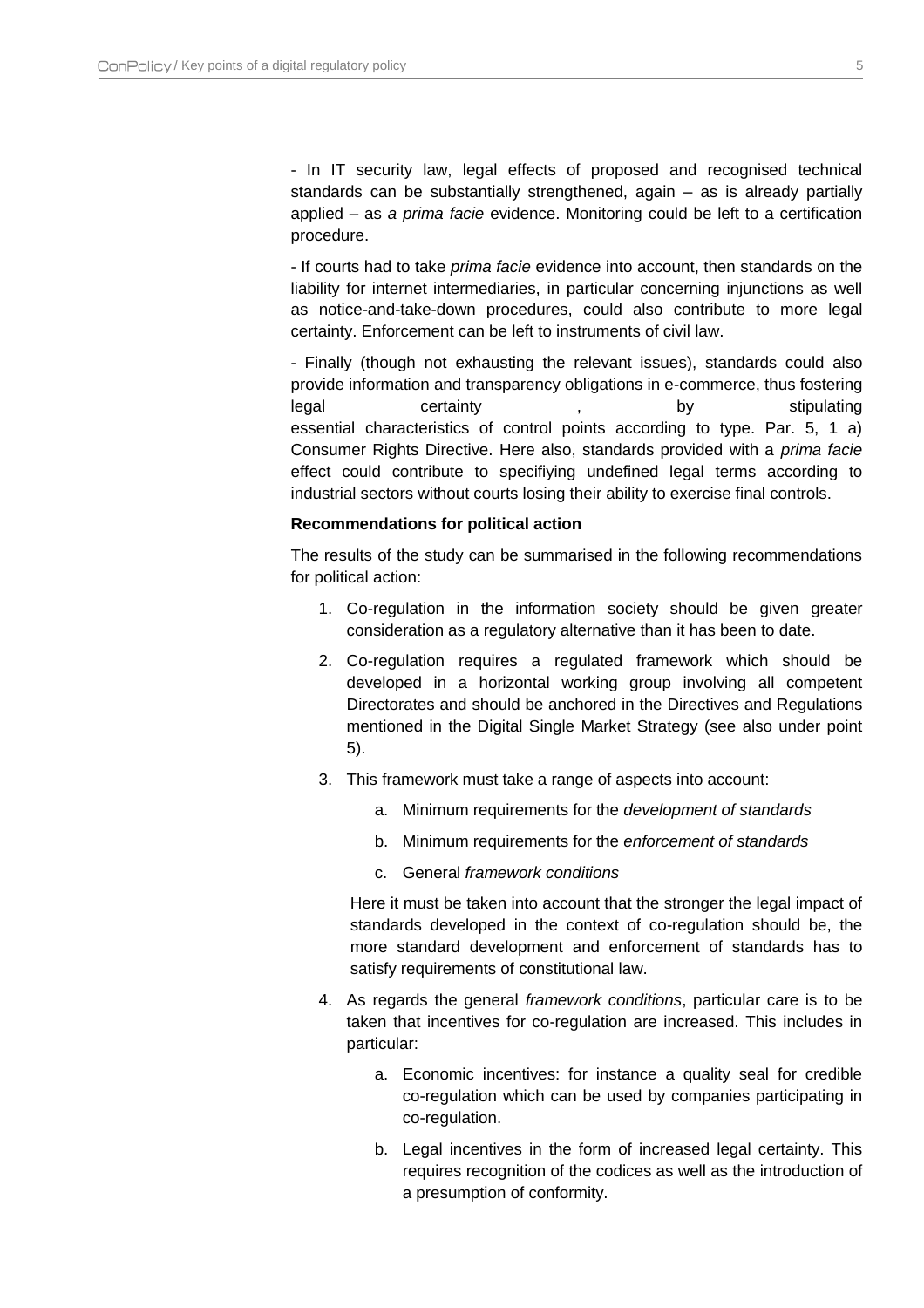- c. A change of culture in both state institutions and businesses. In state bodies, this change must support increasing openness and understanding for the role of co-regulation. Businesses should understand that co-regulation constitutes an instrument with which they can fulfil their commitments to social responsibility (CSR).
- 5. These framework conditions for effective co-regulation should be taken into account in particular in data protection law, in unfair competition law, in IT security law, in liability of Internet intermediaries and in consumer protection law.

*Disclaimer: This study has first been written in the context of the German discourse on digital regulatory policy. On the basis of an English translation the authors adapted the study to the EU context. However, the study is still mainly based on sources and court decisions from Germany.*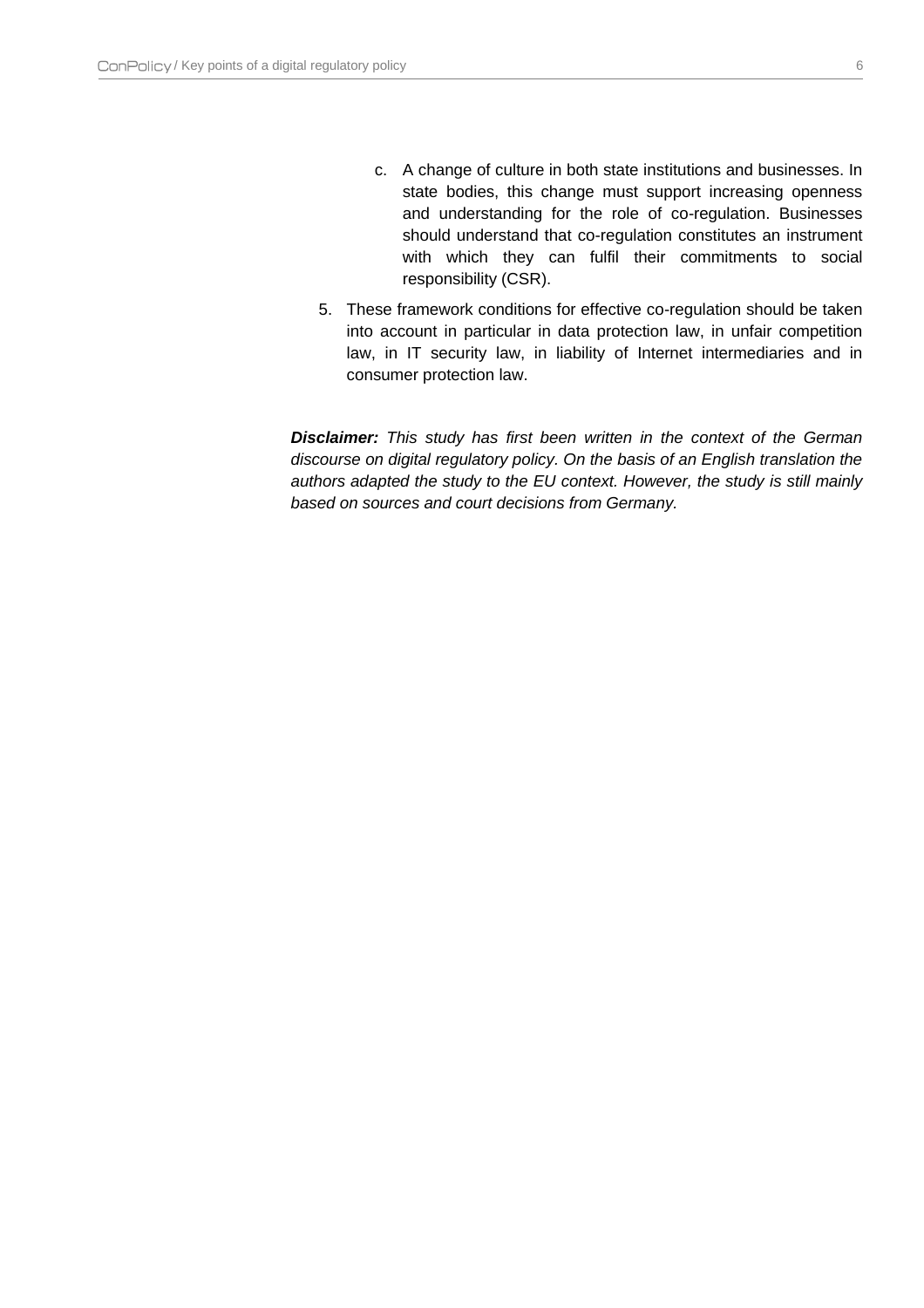## Table of contents

| <b>Introduction</b><br>1.                                                                                       | 11 |
|-----------------------------------------------------------------------------------------------------------------|----|
| 1.1. Background                                                                                                 | 11 |
| 1.2. Objective of and questions addressed by the study                                                          | 12 |
| 1.3. Definitions and method                                                                                     | 13 |
| Characteristics of regulation of the information<br>2.<br>society and regulatory requirements in that<br>sector | 15 |
| 2.1. Characteristics of regulation of the information society                                                   | 15 |
| 2.2. Requirements of regulatory approaches in the information society                                           | 17 |
| 3. Value of different regulatory approaches                                                                     | 19 |
| 3.1. Four different types of regulatory approaches                                                              | 19 |
| 3.2. Strengths and weaknesses of different approaches                                                           | 23 |
| 3.3. Criteria for the application of different regulatory approaches                                            | 26 |
| 3.4. Opportunities, risks and challenges of co- and self-regulation                                             | 27 |
| 3.4.1. Arguments for co- and self-regulation                                                                    | 27 |
| 3.4.2. Arguments against co- and self-regulation                                                                | 29 |
| 3.4.3. Challenges for co- and self-regulation                                                                   | 30 |
| 3.5. Preliminary conclusion: Requirements of co- and self-regulation                                            | 32 |
| 4. Constitutional requirements and national and<br>international lessons for co-regulation                      | 36 |
| 4.1. Minimum requirements in terms of standard setting                                                          | 36 |
| 4.1.1. Principles                                                                                               | 36 |
| 4.1.2. Objectives that are consistent with statutory requirements and<br>promise a real added value             | 40 |
| 4.1.3. Participative approach that guarantees the involvement of<br>important stakeholders                      | 40 |
| 4.1.4. Decision-making procedures that ensure a substantial say for<br>all stakeholders                         | 41 |
| 4.1.5. Open and transparent process                                                                             | 42 |
| 4.1.6. Financing that does not compromise impartiality                                                          | 42 |
| 4.2. Minimum requirements for standard enforcement                                                              | 43 |
| 4.2.1. Public declaration of the organisations that participate in the co-<br>regulation scheme                 | 43 |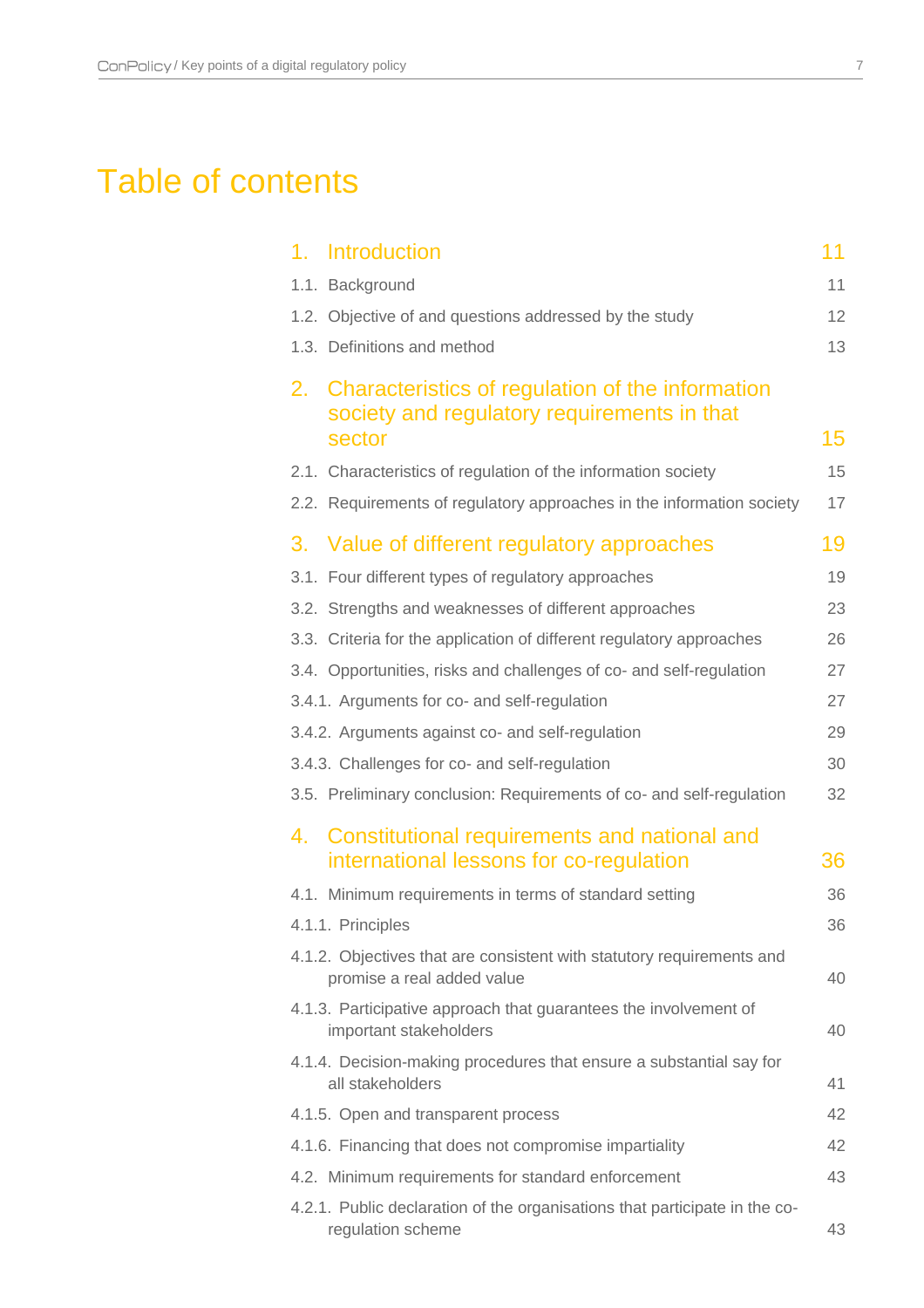| 4.2.2. Monitoring, evaluation and continuous improvement                                                          | 43 |
|-------------------------------------------------------------------------------------------------------------------|----|
| 4.2.3. Effective complaint mechanisms and dispute resolution                                                      | 44 |
| 4.2.4. Effective sanctions                                                                                        | 45 |
| 4.3. Framework conditions                                                                                         | 45 |
| 4.3.1. Active role of State institutions                                                                          | 45 |
| 4.3.2. Solutions to fundamental dilemmas                                                                          | 47 |
| 4.3.3. Encouraging framework conditions                                                                           | 48 |
| 4.3.4. Increased engagement by enterprises within the framework of<br>their corporate social responsibility (CSR) | 52 |
| 5. Applying the general principles to selected legal<br>areas                                                     | 53 |
| 5.1. Data Protection, in particular General Data Protection Regulation                                            | 53 |
| 5.2. Unfair competition                                                                                           | 54 |
| 5.3. IT-Security                                                                                                  | 55 |
| 5.4. Liability of Internet Intermediaries                                                                         | 56 |
| 5.5. Consumer Protection                                                                                          | 57 |
| <b>Bibliography</b>                                                                                               | 59 |
| About the authors                                                                                                 | 67 |
|                                                                                                                   |    |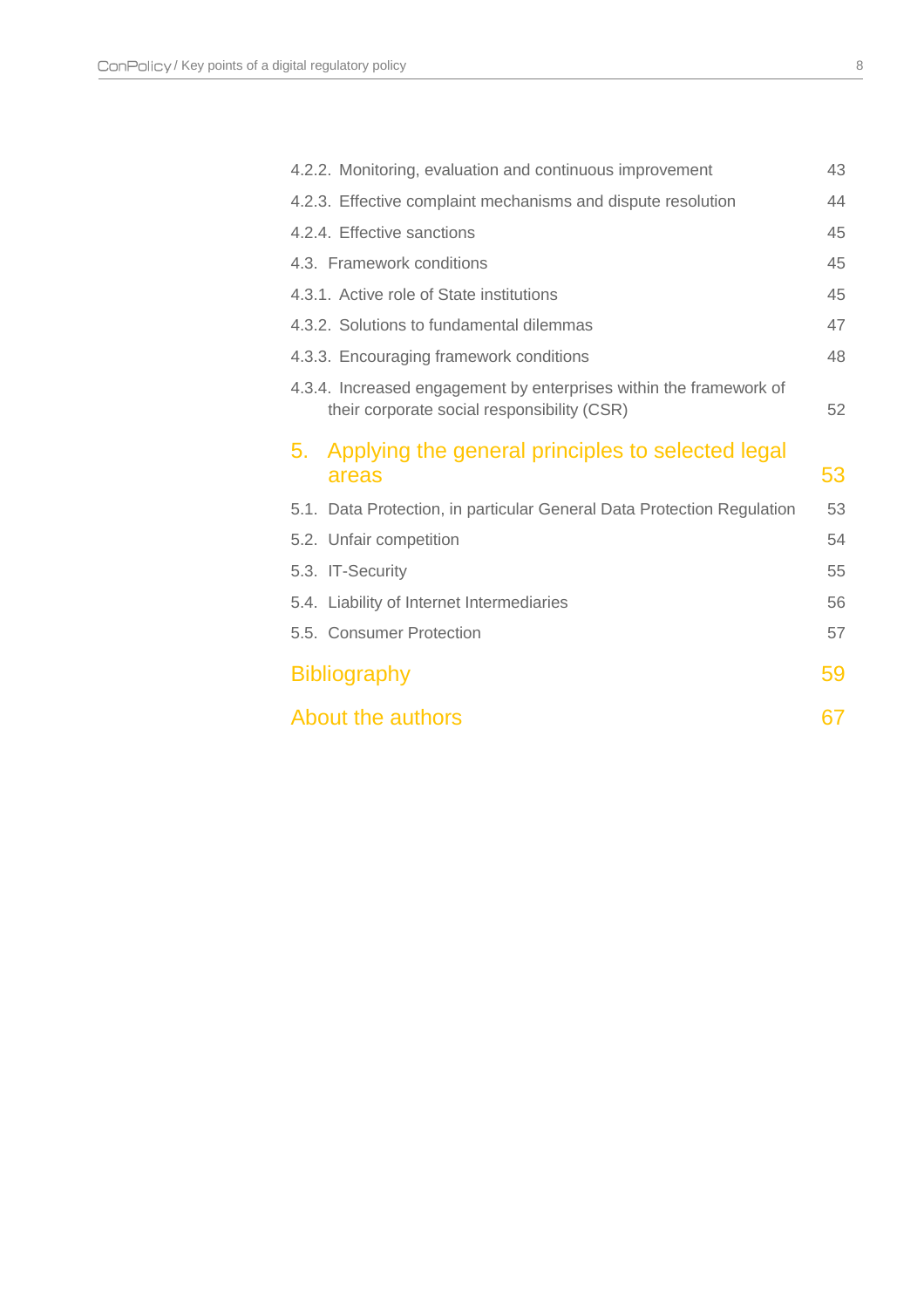# List of abbreviations

| B <sub>2</sub> B | <b>Business-to-Business</b>                                            |
|------------------|------------------------------------------------------------------------|
| <b>BDI</b>       | <b>Federation of German Industry</b>                                   |
| <b>BDSG</b>      | <b>Federal Data Protection Act</b>                                     |
| <b>BEUC</b>      | <b>European Consumer Organisation</b>                                  |
| <b>BFDI</b>      | Federal Commissioner for Data Protection and Freedom of<br>Information |
| BGB              | <b>German Civil Code</b>                                               |
| <b>BGH</b>       | <b>Federal Court of Justice</b>                                        |
| <b>CEN</b>       | European Committee for Standardisation                                 |
| <b>CENELEC</b>   | European Committee for Electrotechnical Standardisation                |
| <b>CSR</b>       | <b>Corporate Social Responsibility</b>                                 |
| <b>DIN</b>       | German Institute for Standardisation                                   |
| <b>DRSC</b>      | <b>Accounting Standards Committee of Germany</b>                       |
| <b>GDPR</b>      | <b>General Data Protection Regulation</b>                              |
| EU               | European Union                                                         |
| EC               | <b>European Commission</b>                                             |
| <b>EESC</b>      | <b>European Economic and Social Committee</b>                          |
| <b>FEDMA</b>     | Federation of European Direct Marketing                                |
| <b>FSM</b>       | Voluntary self-regulation by multimedia service providers              |
| GGO              | Joint Rules of Procedure of the Federal Ministries                     |
| <b>HGB</b>       | <b>German Commercial Code</b>                                          |
| <b>ISO</b>       | International Organization for Standardization                         |
| <b>JMStV</b>     | Interstate Treaty on the Protection of Minors from Harmful<br>Media    |
| JuSchG           | <b>Youth Protection Act</b>                                            |
| <b>OECD</b>      | Organisation for Economic Co-operation and Development                 |
| OFT              | Office of Fair Trading                                                 |
| ProdSG           | <b>Product Safety Act</b>                                              |
| <b>RFID</b>      | Radio Frequency Identification                                         |
| <b>TMG</b>       | Telemedia Act                                                          |
| <b>TVG</b>       | <b>Collective Agreements Act</b>                                       |
| <b>UWG</b>       | <b>Unfair Competition Act</b>                                          |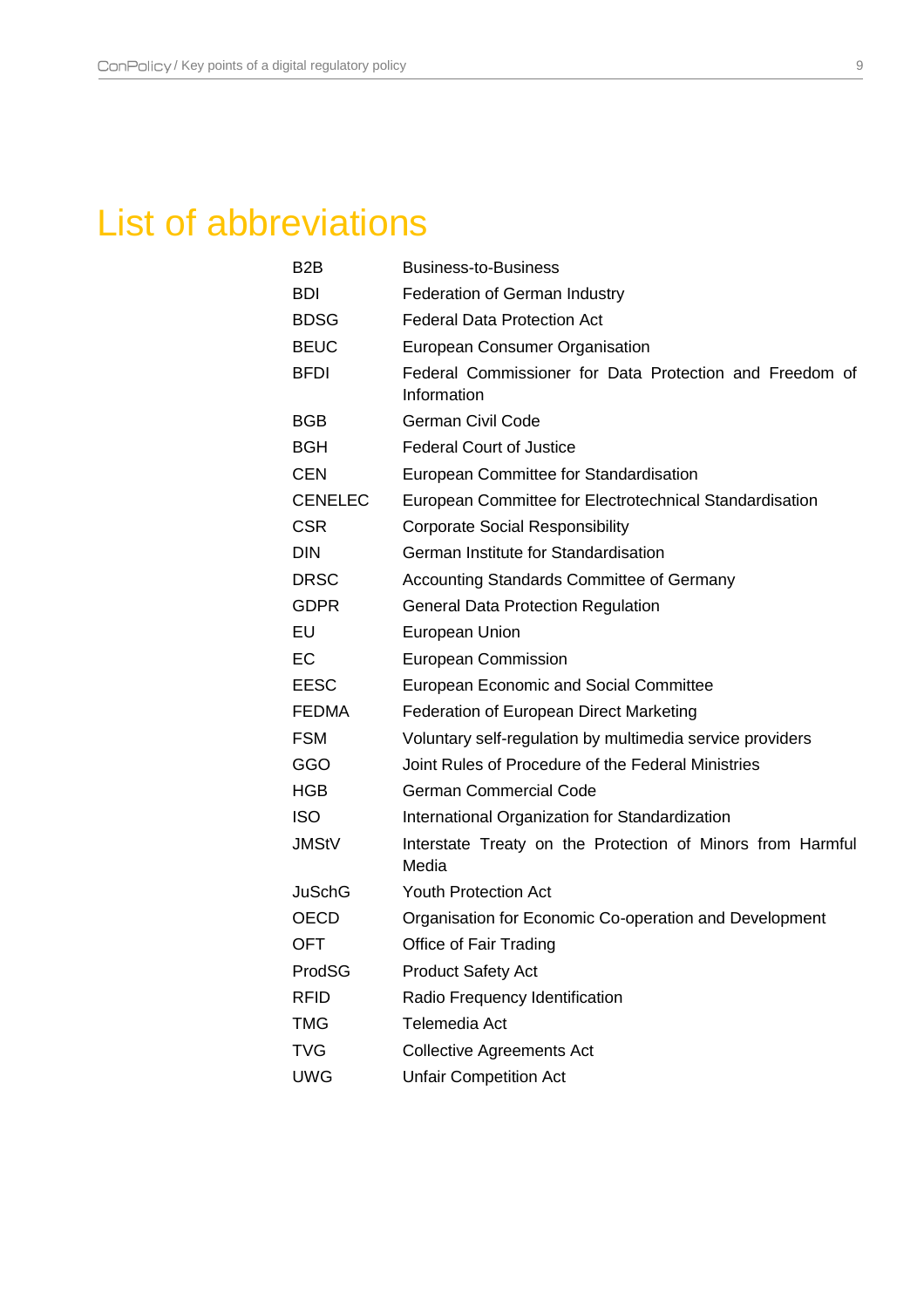# List of figures

| Figure 1: Different regulatory approaches along the State/market |    |
|------------------------------------------------------------------|----|
| continuum                                                        | 24 |
| Figure 2: Criteria for the application of State regulation       | 29 |

# List of tables

| Table 1: Peculiarities of the information society and resultant      |    |
|----------------------------------------------------------------------|----|
| requirements                                                         | 19 |
| Table 2: Strengths and weaknesses of different regulatory approaches | 27 |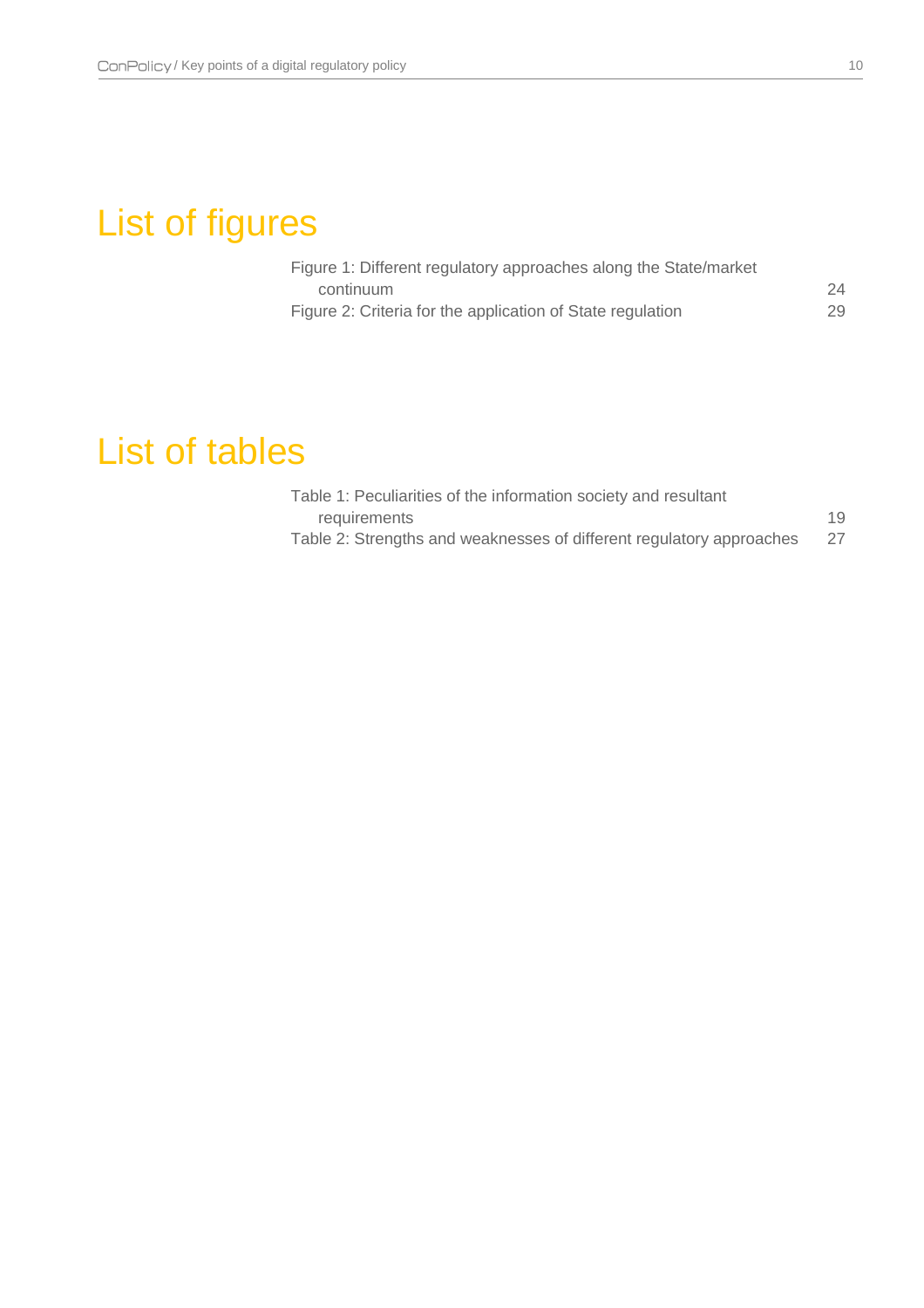## <span id="page-11-0"></span>1. Introduction

## <span id="page-11-1"></span>1.1. Background

The digital world offers great potentials for consumers and businesses in terms of new communication channels, cheaper prices and innovative services. At the same time, however it represents a huge challenge to consumers in terms of data protection (who owns the data and what can companies do with it?), data security (how can consumers ensure that their electronic communications are not bugged?) and copyright (what are consumer rights in terms of using, processing and transmitting software, photographs and videos?).

The European Commission has announced that it intends to address these and numerous other questions under its *Digital Single Market Strategy.* <sup>1</sup> From a regulatory perspective, addressing the challenges of digitalization represents a serious challenge to regulators: traditional regulatory approaches (command and control regulation) face limitations due to short innovation cycles and cross-border use of products and services which characterize digital services. Hence also law enforcement is much more difficult than services offered primarily within a single member state.

It therefore comes as no surprise that numerous different regulatory approaches are currently being debated, in order to introduce guidelines for our increasingly digital world. They range from traditional regulatory approaches, for example in the form of the planned General Data Protection Regulation  $(GDPR)^2$  through extended co- and self-regulation<sup>3</sup> to the development of a Digital Code in the sense of a new societal agreement.<sup>4</sup>

This discussion has given rise to heated debates particularly regarding the importance of co- and self-regulation. On the one hand, those in favour of such regulatory approaches argue that 'regulated self-regulation' reacts more quickly and flexibly to the challenges of the digital world, is more innovationfriendly, avoids red tape and market entry barriers and improves enforcement.<sup>5</sup> On the other hand, such approaches are criticised as fig-leaf approaches

<sup>1</sup> *European Commission*, A Digital Single Market Strategy for Europe, Com (2015) 192 final, 06 May 2015. For a similar strategy on the German federal level see: *Federal Government*, Digital Agenda, 2014, available at http://www.digitale-agenda.de/ (last downloaded: 13.04.2015).

<sup>2</sup> *European Commission,* Proposal for a Regulation of the European Parliament and the Council on the protection of individuals with regard to the processing of personal data and on the free movement of such data (General Data Protection Regulation) of 25 January 2012, COM(2012) 11 final.

<sup>&</sup>lt;sup>3</sup> SRIW, Position paper: Opportunities and preconditions for effective self- and co-regulation to promote consumer protection and data protection in the digital world, 2014, available at

http://www.sriw.de/images/pdf/Broschueren/140521\_SRIW\_Positionspapier\_Selbst-\_und\_Ko-Regulierung\_v03.pdf (last downloaded: 13.04.2015).

<sup>4</sup> *DIVSI – German Institute for Online Trust and Security*, Does Germany need a Digital Code? Responsibility, platforms and social standards for the Internet, 2014, available at, https://www.divsi.de/wp-content/uploads/2013/08/DIVSI-Braucht-Deutschland-einen-Digitalen-Kodex.pdf (last downloaded: 13.04.2015) and *Kammer*, Rules for the Web, *Süddeutsche Zeitung*, 10 May 2014.

<sup>5</sup> See also sectio[n 3.4.1.](#page-27-1)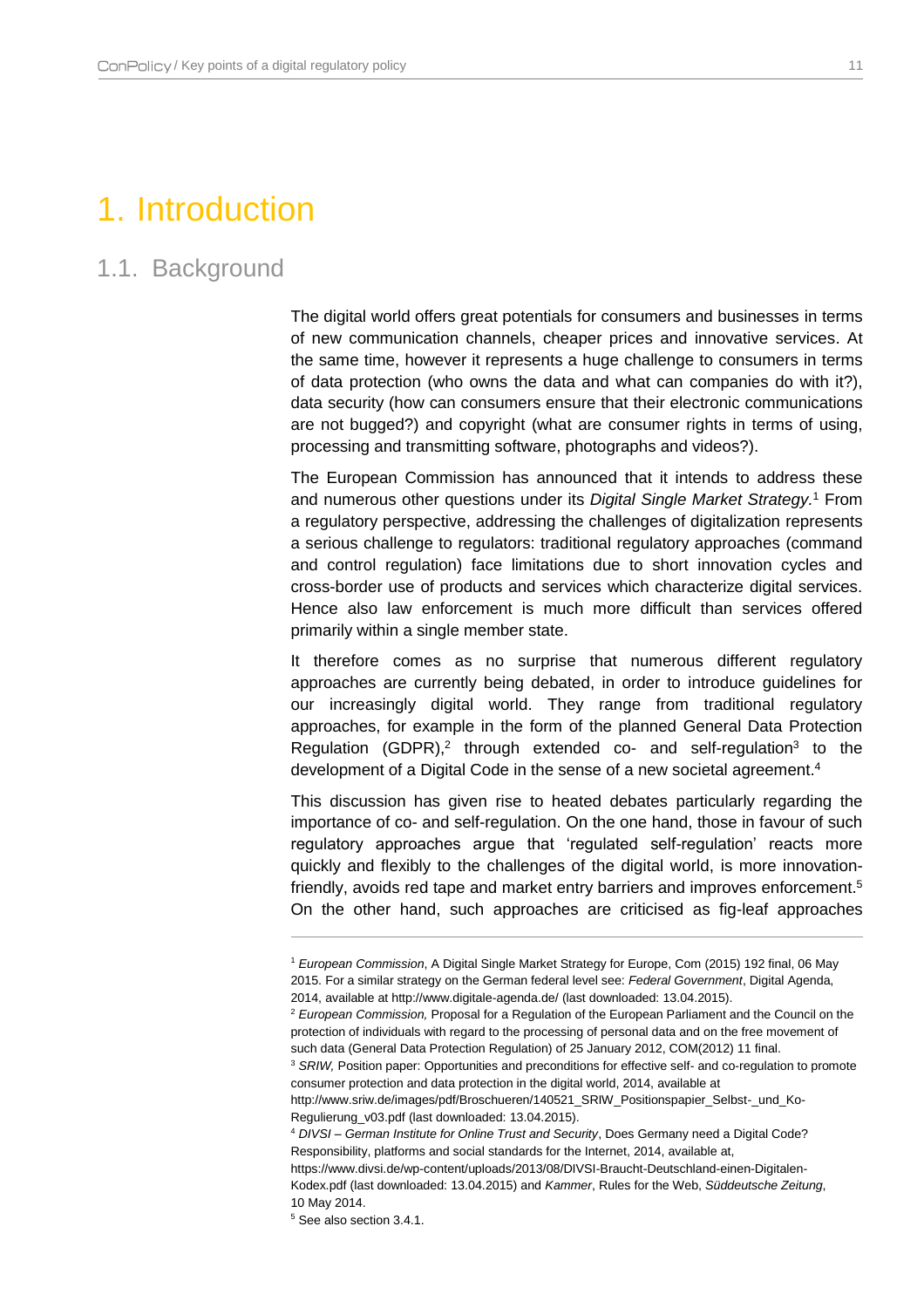which companies want to use to prevent necessary legislative regulation. Criticism is reserved in particular for lackadaisical regulations developed without even involving important stakeholders, which only marginally go beyond the minimum statutory requirements, if at all, and which have no penalties attached for companies that infringe the regulations.<sup>6</sup> Even those in favour of such approaches have noted fundamental challenges for co- and self-regulation: These include vague basic conditions, inflated demands of supervisory authorities, a lack of incentive for companies and a lack of cooperation culture between the various stakeholders.<sup>7</sup>

Despite these differing positions and the fundamental challenges outlined, this issue has become increasingly important at European level and the question of co- and self-regulation is being addressed in the *Community of Practices for Better Self- and Co-regulation* as part of the *Digital Agenda for Europe*. <sup>8</sup> The Community published principles for better co- and self-regulation in September 2014.<sup>9</sup> Secondly, it is being discussed within the framework of the European Economic and Social Committee (EESC).<sup>10</sup> Thirdly, the planned GDPR specifically refers to co- and self-regulation (Article 38 GDPR).

### <span id="page-12-0"></span>1.2. Objective of and questions addressed by the study

This study has two key objectives: first, to contribute to the *localisation* of coand self-regulation as regulatory approaches for shaping the information society and, second, to identify *minimum requirements* and *basic conditions* for the successful application of those regulatory approaches. This should enable to establish *key points of a digital regulatory policy* which take account of the characteristics of the digital economy and enable citizens to put their trust in digital products and services.

The following topics and questions are addressed in order to achieve those objectives:

#### **i) Current situation**

- What characteristics exist in terms of regulating the challenges of the information society?
- What specific requirements do those characteristics generate in terms of effective regulation of the information society?

<sup>6</sup> See also sectio[n 3.4.2.](#page-29-0)

<sup>7</sup> See also sectio[n 3.4.3.](#page-30-0)

<sup>&</sup>lt;sup>8</sup> See for example: http://ec.europa.eu/digital-agenda/en/community-practice-better-self-and-coregulation-0 (last downloaded: 13.04.2015).

<sup>9</sup> *European Commission,* Principles for Better Self- and Co-Regulation, 2014, available at

http://ec.europa.eu/information\_society/newsroom/cf/dae/document.cfm?action=display&doc\_id=1628 (last downloaded: 13.04.2015).

<sup>10</sup> See for example: http://www.eesc.europa.eu/?i=portal.en.self-and-co-regulation (last downloaded: 13.04.2015).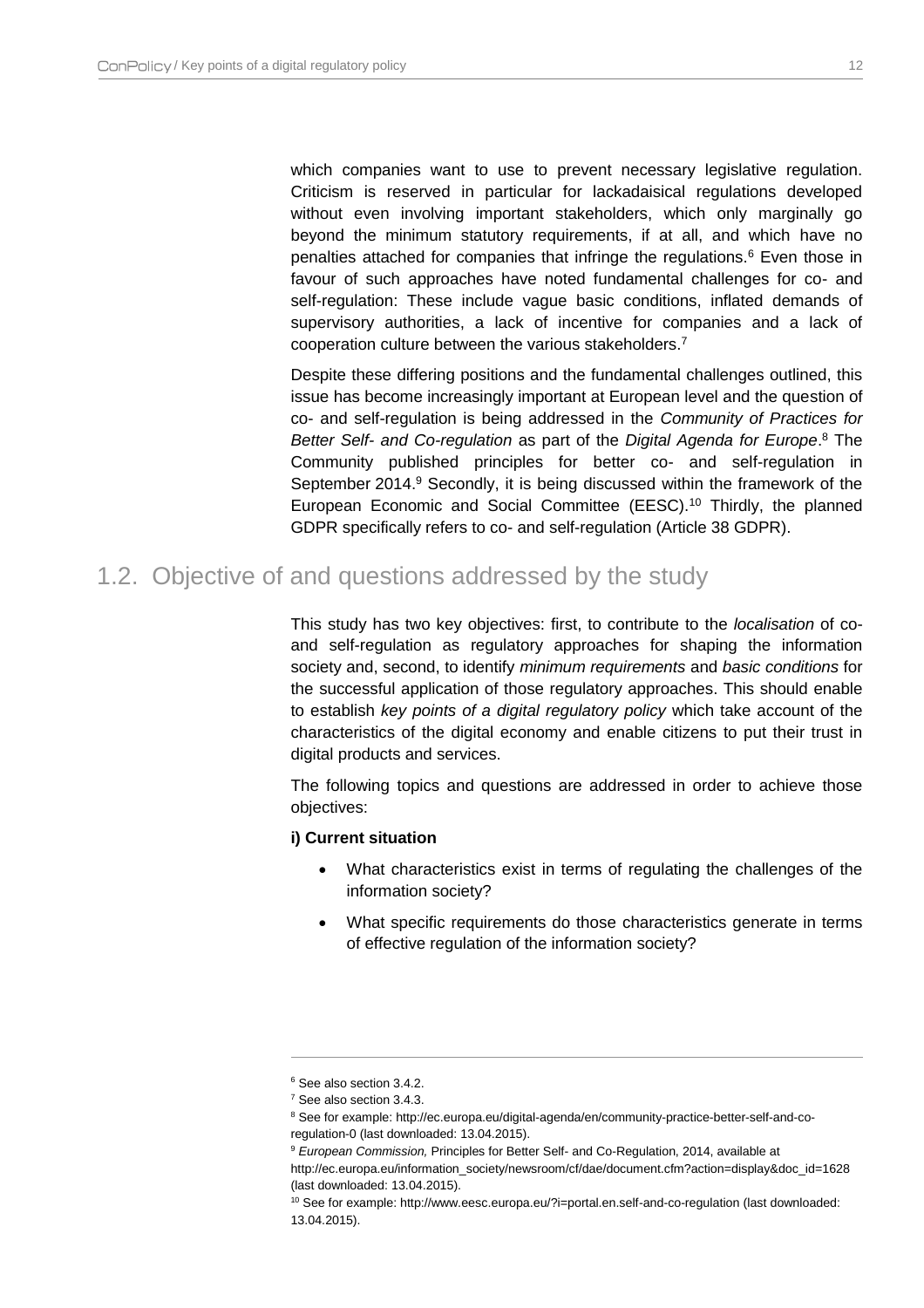#### **ii) Value of different regulatory approaches, focussing particularly on coand self-regulation**

- What regulatory approaches can be used to establish guidelines for the information society? What are the different forms of co- and selfregulation?
- What are the pros and cons of each of these regulatory approaches? To what degree should regulatory approaches interact?
- Can criteria be identified for the application of certain regulatory approaches? If so, what are they?

#### **iii) Constitutional requirements and national and international lessons for co- and self-regulation**

- What minimum constitutional requirements must co- and self-regulatory approaches fulfil? What minimum requirements should apply to the development, content and implementation of co- and self-regulation?
- What incentives and basic criteria must be put in place for successful application of these approaches?
- What success factors can be identified from national and international experience for the successful application of co- and self-regulation? What role do statutory basic criteria play? What role does the concept of corporate social responsibility (CSR) play?

#### **iv) Transfer of results to selected areas of the law**

- What specific regulatory recommendations for the legal framework follow from the results of the analysis?
- To what extent do German and European law contain grounds for excluding or limiting co- and self-regulation in the information society? To what extent do German and European law contain points of references or require specific reform?

## <span id="page-13-0"></span>1.3. Definitions and method

 $\overline{a}$ 

The current academic and political debate on appropriate and effective regulation is being conducted under the headings 'better regulation', 'modern regulation' or 'effective governance'. The debate revolves around the 'processes, forms and effectiveness of regulation' and how they are evolving in light of the changing interaction between government and non-governmental organisations and the debate on good regulation, de-bureaucratization and deand re-regulation.<sup>11</sup> – This debate has gained urgency and importance as a

https://www.dbresearch.de/PROD/DBR\_INTERNET\_DE-

<sup>11</sup> *Wegrich*, Better Regulation? Defining features of modern regulatory policy – An international comparison, 2009, p. 10-14. See also: *Brok/Dieckmann,* 'Better Regulation' in Germany and the EU, Deutsche Bank Research EU-Monitor 2007 (47), available at:

PROD/PROD0000000000213933/%22Better+Regulation%22+in+Deutschland+und+der+EU+-+Ze.PDF (last downloaded: 13.04.2015) and *Federal Government*, 2014 Better Lawmaking Work Programme, 2014, available at: http://www.bundesregierung.de/Content/DE/Artikel/Buerokratieabbau/2014/04-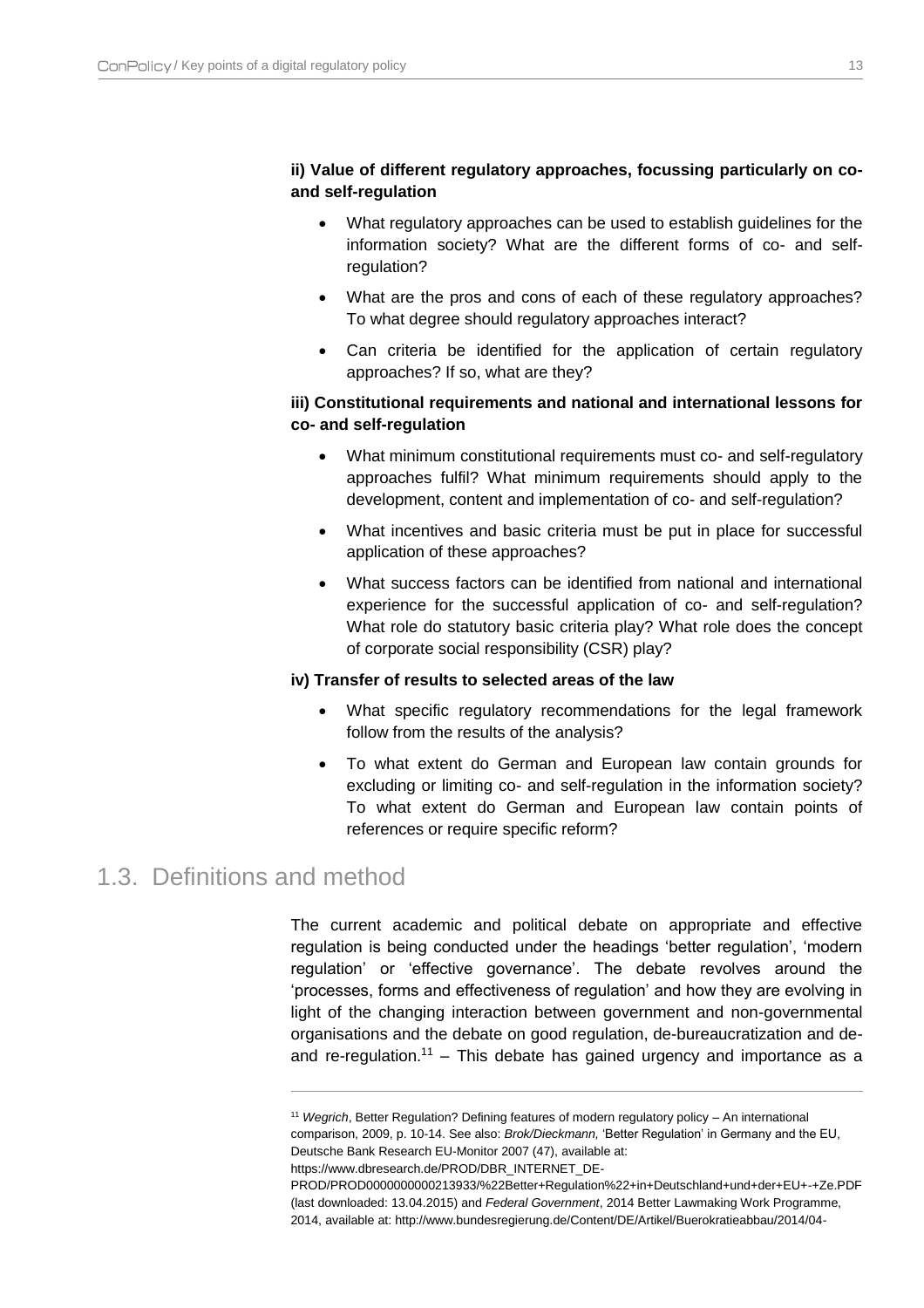result of the financial and sovereign debt crises and global challenges such as global climate change.<sup>12</sup>

It should be noted that the terms 'co-regulation' and 'self-regulation' have not yet been clearly defined. Self-regulation is seen, for example, as the individual or collective pursuit of private interests with due regard for fundamental freedoms for legitimate self-interest<sup>13</sup> or as an understanding by agents not influenced by the State on the attainment of a particular regulatory objective<sup>14</sup> – which, however, spans a conceivably broad framework. It would appear to be more sensible to define self-regulation as 'standard setting by private legal entities'.<sup>15</sup> Thus the distinguishing characteristics of self-regulation as understood here are: 1) the adoption of regulations and standards by nongovernmental bodies, which 2) are also implemented and enforced on a private basis. This study is based on that fundamental understanding.

The approach taken in this study is based on three sources. First, national and international research into governance, especially co- and self-regulation issues, is evaluated. Second, international and national experience from such governance is analysed based on secondary rather than primary research due to the limited resources available for this study. Thirdly, the German and (to some extend) European legal framework is analysed using jurisprudential methods for grounds for exclusion, reference points and the need for reform.

The study is divided into four main chapters. The second chapter identifies the *Characteristics of regulation of the information society*, based on which the third chapter presents and discusses v*arious forms of governance*. The fourth chapter identifies *constitutional requirements and national and international lessons for co-regulation* and the fifth and final chapter applies the results of the study to selected areas of the law.

<sup>06/</sup>Anlagen/2014-06-04-

arbeitsprogramm%20bessere%20Rechtsetzung.pdf?\_\_blob=publicationFile&v=2 (last downloaded: 13.04.2015).

<sup>&</sup>lt;sup>12</sup> OECD, Recommendation of the Council on Improving the Quality of Government Regulation, 1995, C(95)21/FINAL; *OECD*, OECD Guiding Principles for Regulatory Quality and Performance, 2005; *Lodge/Wegrich,* in: *Lodge/Wegrich/Stanig/Wise (ed.)*, The Governance Report 2014*,* 2014, p. 15, 16. <sup>13</sup> *Schmidt-Preuß*, VVDStRL 1997, 160, 162 *et seq*.

<sup>14</sup> *Schulz*, in: *Berg/Fisch/Schmitt Glaeser et. al. (Publisher)*, Regulated self-regulation as a concept of influence by the State as guarantor, p. 101, 104; similarly, *Leisner*, in: *Kloepfer (Publisher)*, Self-control in the technical and ecological sector, 1998, p. 151, 152, State as nightwatchman supervising compliance with the ultimate framework.

<sup>15</sup> See *Buck-Heeb/Dieckmann*, Self-regulation in private law, 2010, p.14 *et seq*. with further references and other less advanced attempts at definition.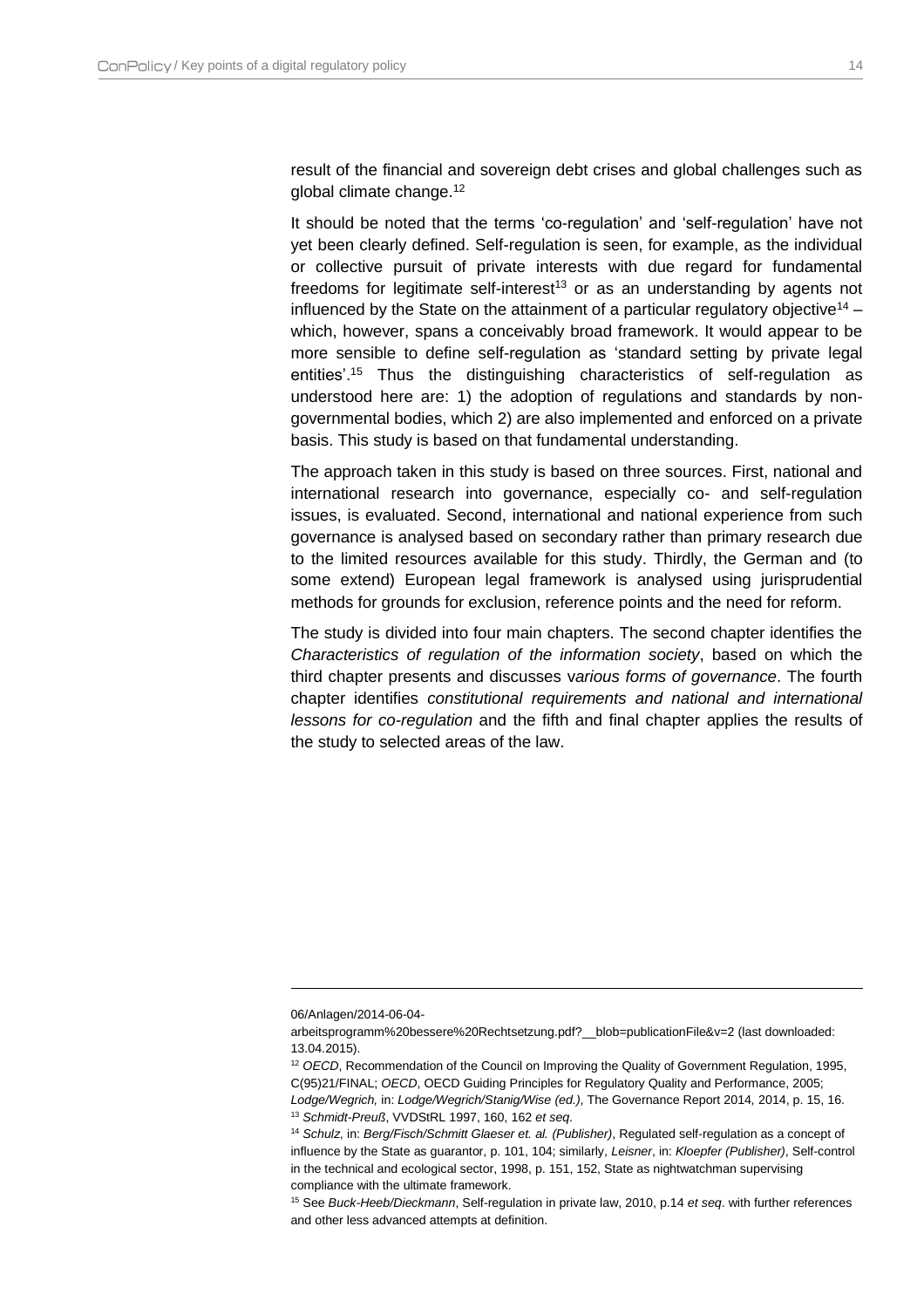# <span id="page-15-0"></span>2. Characteristics of regulation of the information society and regulatory requirements in that sector

In order to localise co- and self-regulation as regulatory approaches for the information society, the characteristics of regulation of the challenges in that sector need to be identified and then used to deduce requirements in terms of the regulatory approaches that should be applied to that sector. This dual objective is pursued in the next two chapters.

### <span id="page-15-1"></span>2.1. Characteristics of regulation of the information society

The characteristics of the information society pose specific challenges to traditional forms of regulation. That is because certain aspects of the information society are hard to regulate using 'conventional command- andcontrol approaches'.<sup>16</sup> They include the following aspects, which can be divided into three groups:

**i) Disruptive business models, changes to consumer roles and rapid innovation mean that proper responses to market changes and guidelines need to be defined under tight time pressure**

 **Our world and business models are undergoing extensive change:** Digitalisation is facilitating new business and distribution models in various sectors, such as communications, consumption, health, education and innovation, creating goods and services that have never existed in this form.

Many of these business models are based on a new 'currency': Personal data are the 'price' that consumers must increasingly pay in order to use these goods and services. Companies can use such data to identify user and habit profiles which are taking on hitherto unknown proportions. There is however disagreement as to how to best regulate these disruptive business models.<sup>17</sup>

 **The role of consumers is changing from passive consumers to prosumers. There is disagreement as to what the rules of play in these new markets should be:** While consumers in the 'analogue world' tended to consume goods and services, in the 'digital world' they use platforms to share *their* content or to offer *their* goods and services, thus becoming *prosumers* in a *sharing economy*. Thus more and more consumers are making their homes, vehicles or tools available on exchanges. As the conflicts between analogue and digital providers

<sup>&</sup>lt;sup>16</sup> 'The web is hard to regulate with conventional means'; Interview with Till Kreutzer on *medienpolitik.net,* available at: http://www.medienpolitik.net/2014/05/das-netz-lasst-sich-mitherkommlichen-mitteln-schwer-regulieren/ (last downloaded: 13.04.2015).

<sup>17</sup> *DIVSI – German Institute for Online Trust and Security*, DIVSO U25 Study: Children, adolescents and young adults in the digital world, 2014, p. 8, 10, available at: https://www.divsi.de/wp-

content/uploads/2014/02/DIVSI-U25-Studie.pdf (last downloaded: 13.04.2015).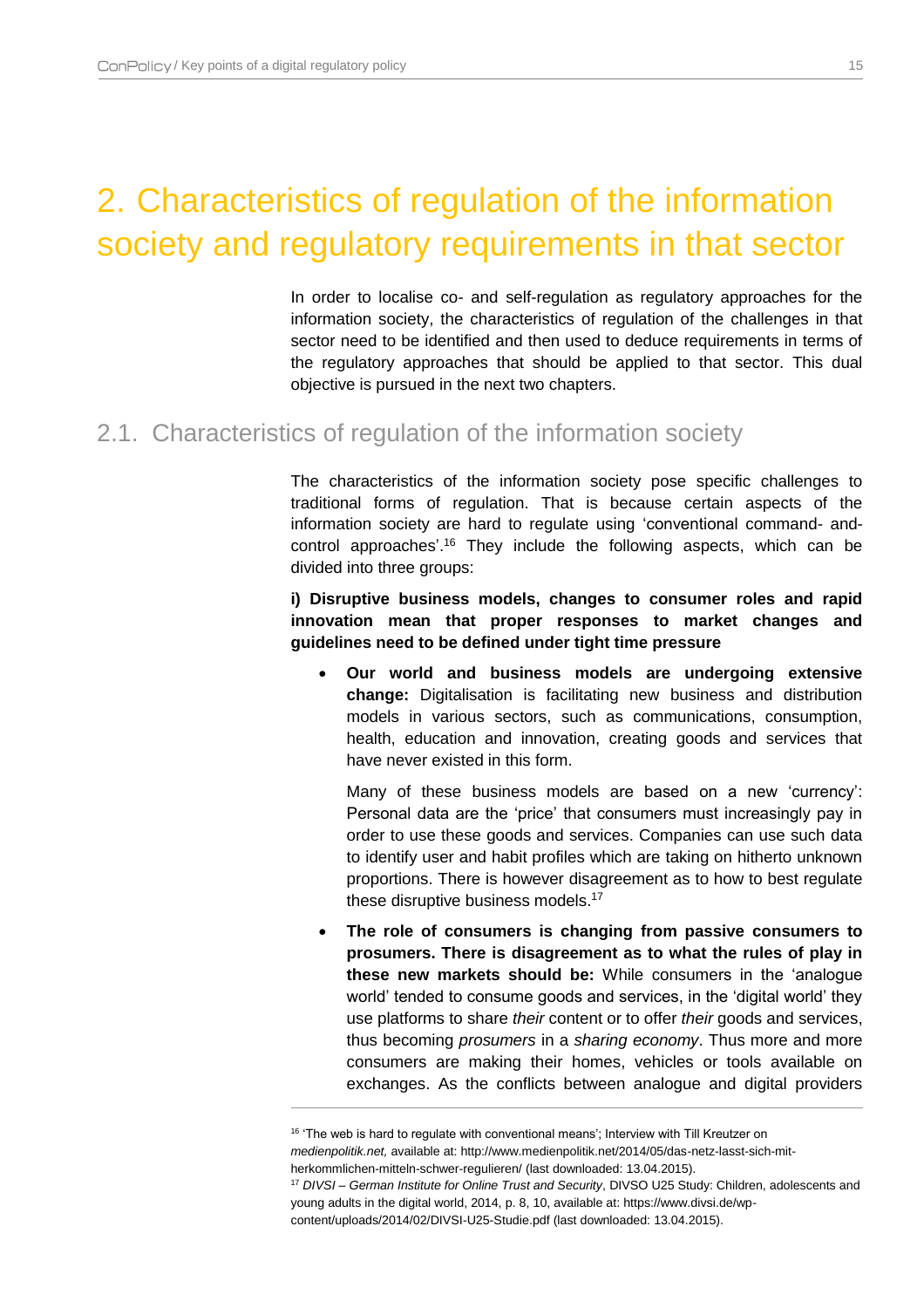with services such as *Airbnb* and *Uber* illustrate, there is disagreement over the rules of play for this form of collaborative provision, in which consumers act as prosumers, and they are still underdeveloped.<sup>18</sup>

 **Ever-shorter innovation cycles are making it hard to develop the rules of play in real time:** The speed of innovation and the speed at which new technologies are disseminated have increased continually over recent decades. While it was 18 years before every other household in the US owned a PC, it was only 6 years before every other household in the US owned an MP3 player.<sup>19</sup> This means that regulation faces the challenge of avoiding 'playing catch up' with developments and the challenge of adopting regulations quickly enough so that they are still relevant when they enter into force.

#### **ii) Consumer expectations of digital products and services are changing – different and heterogeneous user expectations are emerging**

 Mobile handsets mean that many consumers, especially children, adolescents and young adults, no longer go online; they are permanently online and their sense of what is right and wrong is changing. The benchmark which is increasingly being applied is no longer what is permitted by law, but what 'everyone else is doing'.<sup>20</sup> Expectations in terms of protection of privacy are also changing. For example, adolescents and young adults have almost no reservations about personalised advertising. On the contrary, they consider that it has clear advantages.<sup>21</sup> These changing expectations pose a challenge for politicians to adopt regulations that are acceptable to very different consumer groups.

#### **iii) Cross-border provision and use of products and services mean that European/international law-making and enforcement are needed**

 **Cross-border provision and use of products and services mean that European/international solutions are needed:** Numerous digital products and services used by consumers are not provided within a Member State; they are provided across borders from other EU Member States or, in particular, the United States of America (USA). Therefore regulations for digital products and services need to be developed that are valid beyond national borders. That means that European and international standards should be put in place. $22 - 1$ Where separate national regulations are adopted, there is a risk that companies will face additional compliance costs which will ultimately be

<sup>18</sup> *Haucap*, Economic Services 2015, 91.

<sup>19</sup> *Thierer/Eskelsen*, Media Metrics: The True State of the Modern Media Marketplace, 2008, available at: http://www.pff.org/mediametrics/Media%20Metrics%20%5BVersion%201.0%5D.pdf (last downloaded: 13.04.2015).

<sup>20</sup> *DIVSI – German Institute for Online Trust and Security*, DIVSO U25 Study: Children, adolescents and young adults in the digital world, 2014, p. 68-69, 138-139, available at: https://www.divsi.de/wpcontent/uploads/2014/02/DIVSI-U25-Studie.pdf (last downloaded: 13.04.2015).

<sup>21</sup> *Ibid, p*. 121.

<sup>22</sup> *von Braunmühl*, in: Baums/Scott *(Publisher.)*, Compendium of Digital Location Policy. From 1x1 to 3x3, 2013, p. 80, 81; *Federal Government*, Digital Agenda, 2014, available at: http://www.digitaleagenda.de/ (last downloaded: 13.04.2015).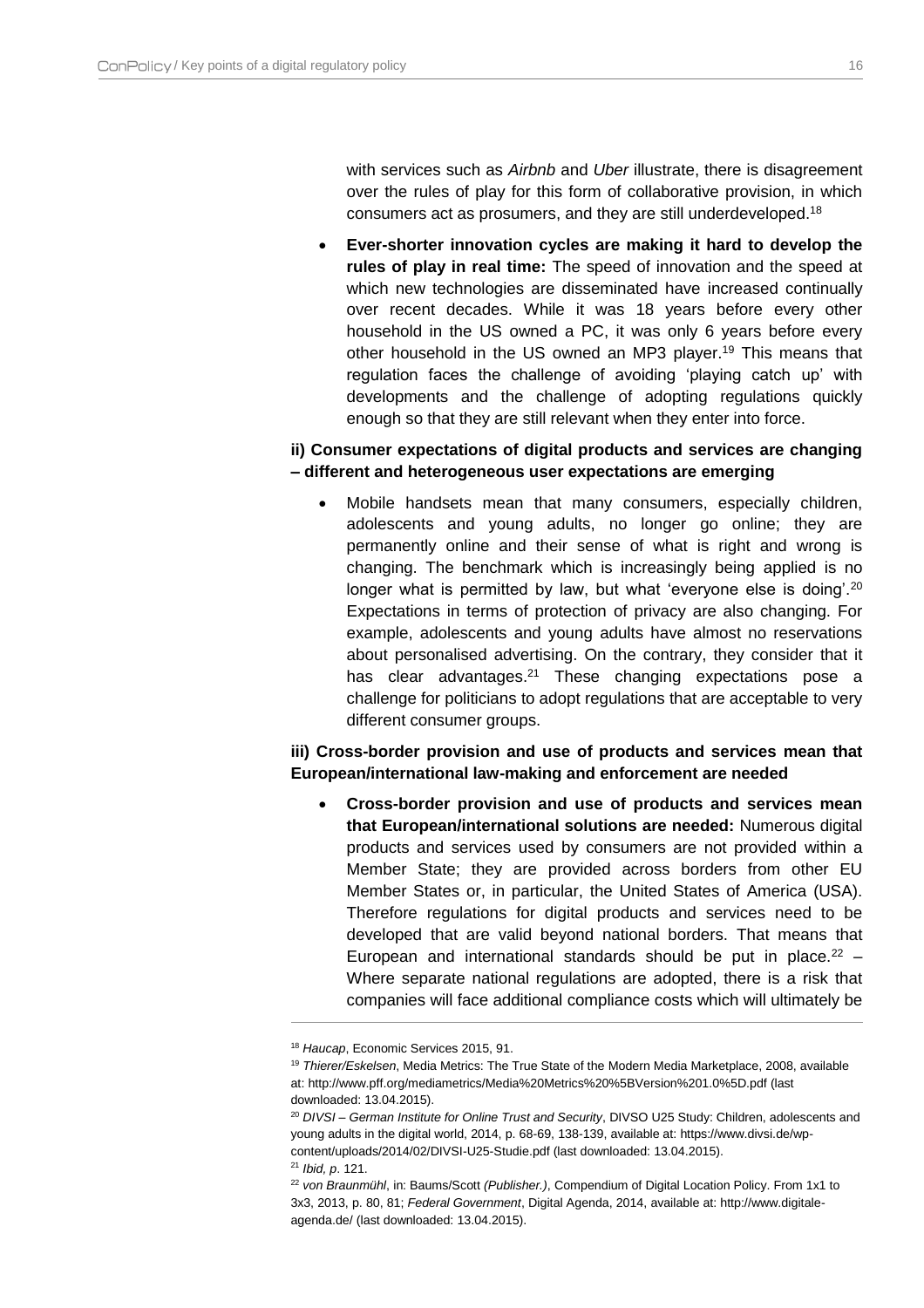$\overline{a}$ 

passed on to users. Furthermore, those companies may be at a competitive disadvantage compared to foreign companies that need not comply with the regulations. Hence there is is a danger of unlevel playing-fields.

 **Cross-border enforcement is necessary, otherwise rights will exist on paper only:** A question which is closely related to the previous point is how national law can be enforced throughout the EU or even internationally. In the past there have been increasing numbers of cases in which national law could not be enforced throughout the EU and some providers deliberately exploited the different enforcement levels in EU Member States to their advantage. The marketplace principle included in the planned GDPR should improve cross-border enforcement. Nonetheless, cross-border enforcement will continue to be a challenge even after the marketplace principle has been introduced.<sup>23</sup>

## <span id="page-17-0"></span>2.2. Requirements of regulatory approaches in the information society

In recent years the legislature has attempted to react to these challenges in the fields of data protection, IT security, liability and consumer protection primarily with government regulation, often adopting abstract regulations in order to guarantee technological neutrality. However, these are often vitiated by legal uncertainty, as grey areas arise in which no-one knows what is right. Legal uncertainty is a problem both for users, who do not know exactly what their rights are, and for companies.

The key issue is therefore whether the peculiarities of the information society can be better addressed using other or a combination of different regulatory approaches. Any such approach would need to fulfil a number of requirements, as summarised in [Table 1](#page-18-0) below.

| <b>Peculiarities of the</b><br><b>information society</b>                                      | <b>Resultant requirements of regulatory approaches</b>                                                                                                                                                                                                                                                       |
|------------------------------------------------------------------------------------------------|--------------------------------------------------------------------------------------------------------------------------------------------------------------------------------------------------------------------------------------------------------------------------------------------------------------|
| <i>i</i> ) Disruptive business<br>models, changes to<br>consumer roles and rapid<br>innovation | 1) Regulations must be flexible and able to adapt to fast-<br>changing circumstances.<br>2) Regulations must enter into force as quickly as possible,<br>so that they are still relevant and have not been overtaken<br>by events.<br>3) Regulations must take account of the changing role of<br>consumers. |
| ii) Consumer expectations<br>of digital products and<br>services are changing                  | 4) A high degree of involvement of the various<br>stakeholders is needed, in order to include their<br>expectations and guarantee legitimacy.                                                                                                                                                                |

<sup>23</sup> 'User autonomy should not disappear', Interview with Johannes Caspar, in: *DIVSI – German Institute for Online Trust and Security,* Does Germany need a Digital Code? Responsibility, platforms and social standards for the Internet, 2014, p. 78, available at: https://www.divsi.de/wp-

content/uploads/2013/08/DIVSI-Braucht-Deutschland-einen-Digitalen-Kodex.pdf (last downloaded: 13.04.2015).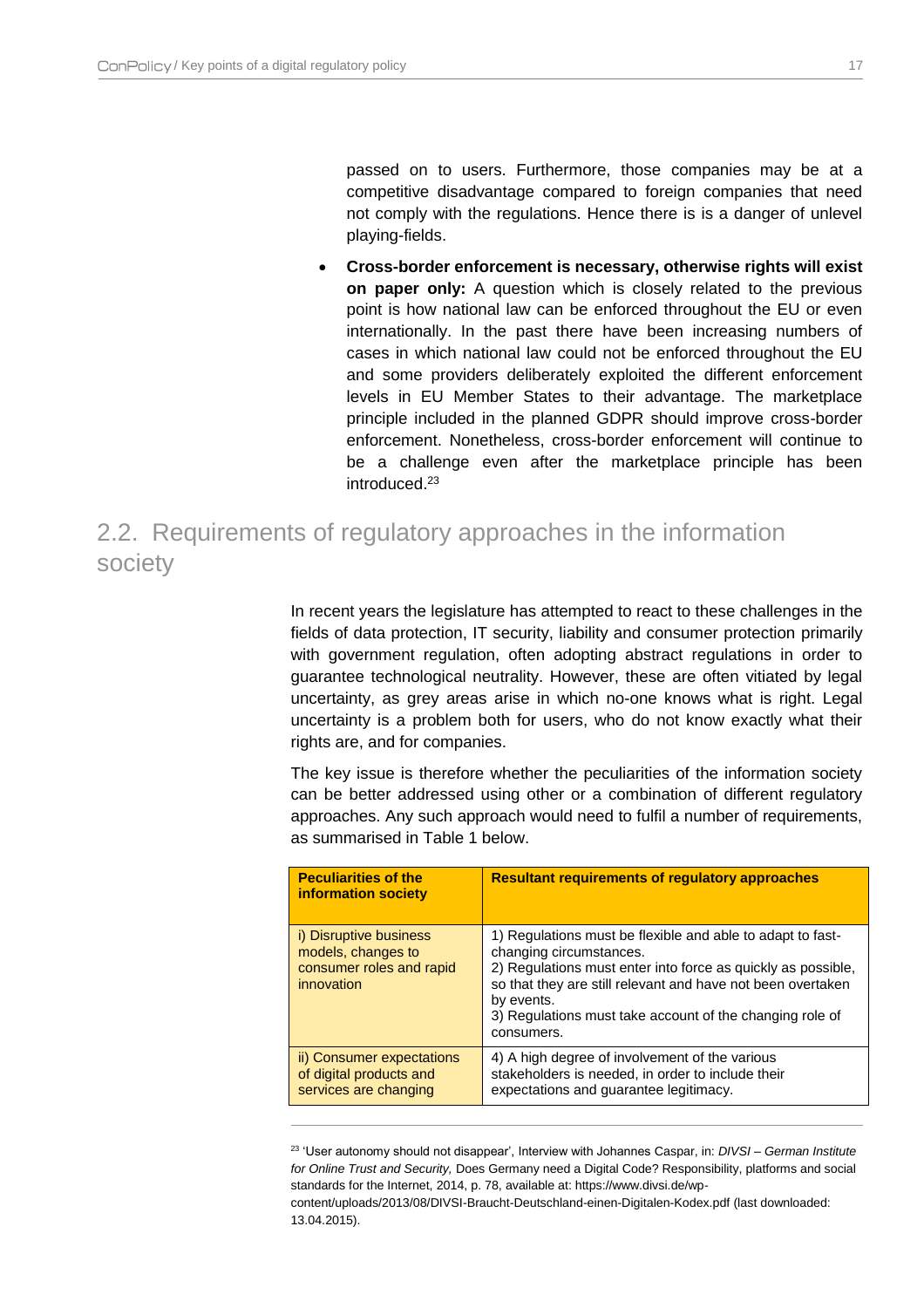| <b>Peculiarities of the</b><br>information society | <b>Resultant requirements of requiatory approaches</b>     |
|----------------------------------------------------|------------------------------------------------------------|
| iii) Cross-border provision                        | 5) Regulations must, if possible, be developed at EU level |
| and use of products and                            | and be valid throughout the EU.                            |
| <b>services</b>                                    | 6) An enforcement regime must cover the entire EU.         |

<span id="page-18-0"></span>**Table 1: Peculiarities of the information society and resultant requirements**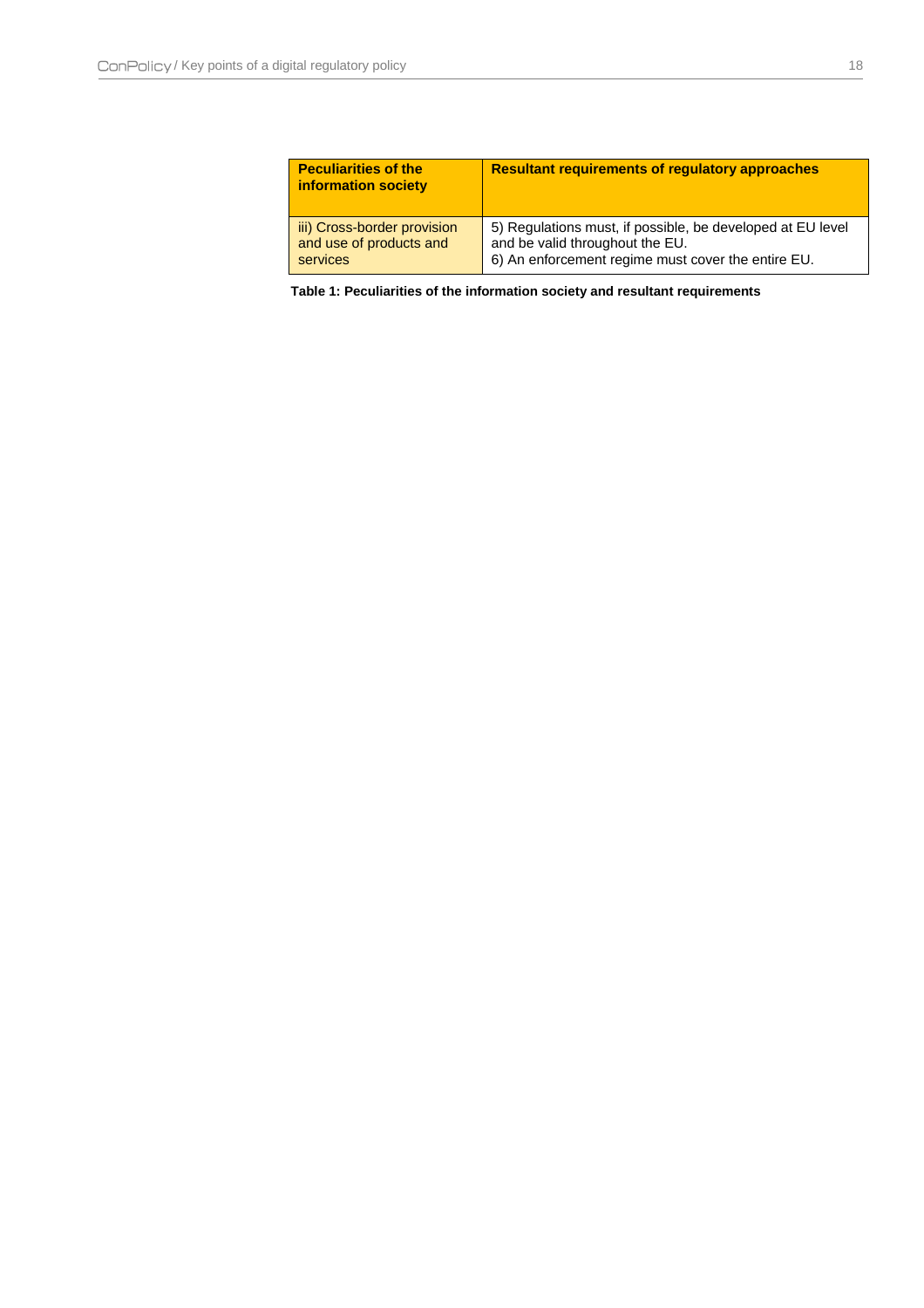## <span id="page-19-0"></span>3. Value of different regulatory approaches

This third chapter discusses the different potential regulatory approaches for regulating the information society, highlights their pros and cons and lays down criteria that should govern the application of each individual approach. It argues that *the* ideal approach to any one regulatory challenge does not exist. Rather the most appropriate approach to each challenge needs to be identified or different approaches need to be combined depending on the nature of the regulatory challenge at hand.<sup>[08]24</sup>

### <span id="page-19-1"></span>3.1. Four different types of regulatory approaches

 $\overline{a}$ 

Looking at the current public debate on regulation of the information society, what is striking is that different regulatory approaches are being discussed. For example, the German Federal Government's Digital Agenda and the debate surrounding it address an 'international law of the Net', the planned GDPR, coregulation and discursive or participatory measures for a new societal contract.<sup>25</sup>

These different approaches can be mapped on an ideal type continuum between the State and the market and grouped under the following four basic types of regulatory approach:<sup>26</sup>

**State regulation:** State regulation takes the form of traditional 'command and control' regulation, with regulation by the constitutional bodies of the state (legislature, executive and judiciary) or institutions bound by the instructions of the state (especially authorities such as the Cartel and Competition Authorities or Network authorities). Regulations adopted by these bodies are binding on the public and all other operators. State regulation may be adopted at international, European, national or regional level. An 'international law of the Net' and the planned GDPR come under this type of regulation.

**Co-regulation:** Co-regulation means a cooperative form of regulation in which private operators self-regulate within a statutory framework or on a legal

<sup>24</sup> See *Buck-Heeb/Dieckmann*, Self-regulation in private law, 2010, p. 30.

<sup>25</sup> *Federal Government*, Digital Agenda, 2014, p. 14, 15, 32, 36, available at: http://www.digitaleagenda.de/ (last downloaded: 13.04.2015); *SRIW,* Position paper: Opportunities and preconditions for effective self- and co-regulation to promote consumer protection and data protection in the digital world, 2014, available at: http://www.sriw.de/images/pdf/Broschueren/140521\_SRIW\_Positionspapier\_Selbst- \_und\_Ko-Regulierung\_v03.pdf (last downloaded: 13.04.2015) and *DIVSI – German Institute for Online Trust and Security*, Does Germany need a Digital Code? Responsibility, platforms and social standards for the Internet, 2014, available at: https://www.divsi.de/wp-content/uploads/2013/08/DIVSI-Braucht-Deutschland-einen-Digitalen-Kodex.pdf (last downloaded: 13.04.2015).

<sup>26</sup> *Latzer/Just/Saurwein/Slominski*, Self- and co-regulation in the mediamatics sector – Alternative forms of regulation between State and market, 2002, section 2.1; see also: *Wegrich*, Better Regulation? Defining features of a modern regulatory policy – An international comparison, 2009, p. 20 *et seq* and *Ofcom*, Identifying appropriate regulatory solutions: principles for analysing self- and co-regulation, 2008, available at:

http://stakeholders.ofcom.org.uk/binaries/consultations/coregulation/statement/statement.pdf (last downloaded: 13.04.2015).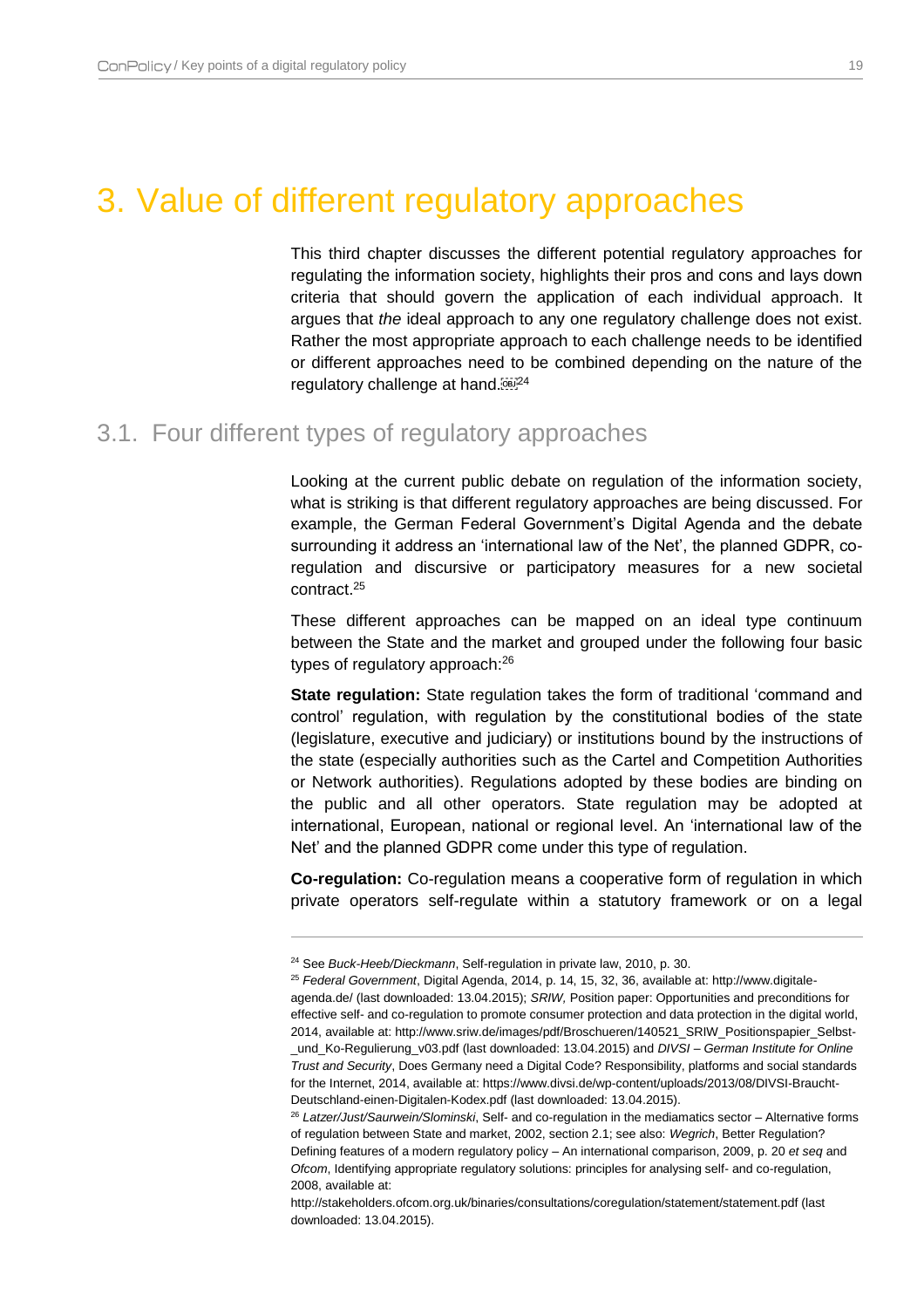$\overline{a}$ 

basis.<sup>27</sup> The private standards formulated by self-regulation are often dovetailed with State regulation and its implementation, e.g. under a State act of recognition. This type of regulation is referred to synonymously as regulated self-regulation or co-regulation.

#### **Examples of co-regulation in Germany and the EU**

At European level, this instrument is applied through technical standards. Under its 'New Approach', the EU confines itself in its directives to defining essential product requirements. Detailed regulations are then established in private standardisation processes. Application of those standards is generally voluntary. Companies have an effective incentive to apply standards as, from a legal point of view, it can be refutably assumed (*prima facie* evidence) that compliance with standards also means that the EU directive in question has been fulfilled.<sup>28</sup> That is because both the national supervisory authorities and the national courts are to a great extent bound by these harmonising standards.<sup>29</sup>

Examples of co-regulation in Germany are the system of chambers and professional associations and collective bargaining legislation.<sup>30</sup> If the term coregulation is understood broadly, even the technical standards formulated outside the harmonised product safety law can be counted as co-regulation. That is because they are often understood in case-law as quasi-specification of the standard due care in trade (Section 276 of the Civil Code), which is often used in the law of tort, especially in connection with manufacturer's liability<sup>31</sup>.<sup>32</sup> However, they are not binding on the courts; they merely serve as indicators/*prima facie* 

<sup>32</sup> In greater detail in *Spindler,* in: BeckOKBGB, Section 823, paragraph 279; 488.

<sup>27</sup> *OECD*, Report: Alternatives to Traditional Regulation, 2009, p. 35; *Schulz/Held*, Regulated selfregulation as a form of modern governance – Commissioned by the Federal Commissioner for Culture and Media Affairs, 2002, p. A-4 *et seq*., available at: https://www.hans-bredow-

institut.de/webfm\_send/53 (last downloaded: 13.04.2015).

<sup>28</sup> European Economic and Social Committee, *The Current State of Co-Regulation and Self-Regulation in the Single Market*, EESC Pamphlet Series, 2005, p. 21, available at:

http://www.eesc.europa.eu/resources/docs/2018\_cahier\_en\_smo\_def.pdf (last downloaded:

<sup>13.04.2015);</sup> *Franzius,* Governance through 'better' use of instruments: the idea of co-regulation in the Commission's White Paper on Governance, 2002, p. 8-11, available

at:http://www.europawissenschaften-berlin.de/media/pdf/Publikationen/Koregulierung.pdf (last downloaded: 13.04.2015); *Zubke-von Thünen,* Technical standardisation in Europe, 1999, p. 800 *et seq*.

<sup>29</sup> *Röthel*, JZ 2007, 755, 759; *Spindler*, Corporate organisation requirements, 2011, p. 160 f.; *Buck-Heeb/Dieckmann*, Self-regulation in private law, 2010, p. 170 *et seq*. even consider binding of the civil courts, which is misguided given the public law character of standardisation within the framework of product safety as a minimum standard.

<sup>30</sup> *OECD*, Report: Alternatives to Traditional Regulation, 2009, p. 37; for an EU-wide overview, see also: European Economic and Social Committee, *The Current State of Co-Regulation and Self-Regulation in the Single Market*, EESC Pamphlet Series, 2005, p. 13-17, available at:

http://www.eesc.europa.eu/resources/docs/2018\_cahier\_en\_smo\_def.pdf (last downloaded: 13.04.2015); *Reip,* Self-regulation on the Internet, considering in particular standard setting and the domain name system, 2002, p. 20 *et seq*., available at: http://www.db-

thueringen.de/servlets/DerivateServlet/Derivate-1372 (last downloaded: 13.04.2015).

 $31$  Federal Court of Justice Civil Judgments 114, 273, 276 = NJW 1991, 2021, 2022; Federal Court of Justice Civil Judgments 103, 338, 341 *et seq*. = NJW 1988, 2667, 2668; Federal Court of Justice NJW 2008, 3778.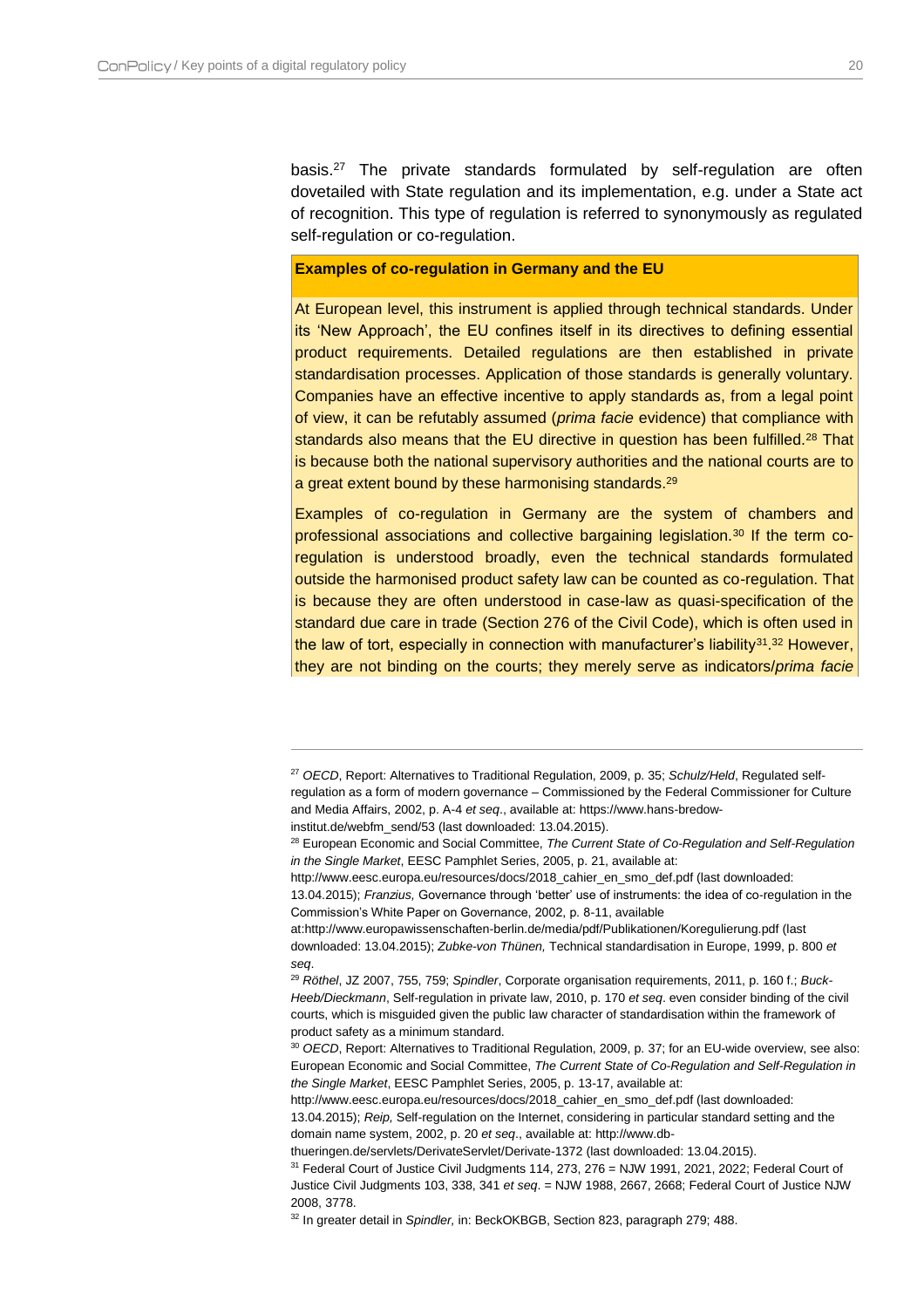evidence of due care and the obligations which must be fulfilled within the framework of the state of the art.<sup>33</sup>

Other private standards are often adopted by the courts, for example the regulations of the International Ski Federation in sports (tort) law, which civil case-law sees as specification of due care (Section 276 of the Civil Code).<sup>34</sup> However, unlike DIN standards, the legal basis is still unclear in terms of its application in fact, as it cannot be seen as customary law since the FIS regulations were also changed.<sup>35</sup>

On the other hand, compliance with a technical standard only indicates that the safety standard is also guaranteed if the technical standard takes sufficient account of the risk in question, for example by including relevant consumers at particular risk.<sup>36</sup> Similarly, compliance with a standard does not provide protection from complaints of illegality if the technical standard does not correspond to the state of the art, especially if the technical regulation was wrong or inadequate.<sup>37</sup>

Moreover, the use of technical regulations in public law as a reflection of the generally recognised rules of the art (clearly, for example, in Section 6(1) of the old version of the Product Safety Act) or state of the art (Section 7(1) of the old version of the Product Safety Act).<sup>38</sup>

Another example is accounting law in the field of (international) consolidated accounting: Since 1998 the German Accounting Standards Committee (DRSC) has carried out important work within the framework of Section 342 of the Commercial Code by issuing recommendations similar to DIN standards on the application of consolidated accounting methods under a standardisation contract with the Federal Republic of Germany. The criticism often voiced here is that the DRSC has no democratic legitimacy to issue binding rules.<sup>39</sup> Regarding the rules issued by the DRSC/DSR,<sup>40</sup> there is a refutable presumption in accordance with

<sup>35</sup> See *Heermann/Götze*, NJW 2003, 3253, 3253 *et seq*.

 $\overline{a}$ 

<sup>37</sup> Federal Court of Justice NJW 1987, 372, 373 - Zinkspray; Federal Court of Justice NJW 1984, 801 -Ice hockey stadium.

<sup>&</sup>lt;sup>33</sup> See Federal Court of Justice on insurance law VersR 1984, 270 - Flachmeissel; see also Federal Court of Justice Civil Judgments 103, 338, 341 *et seq.*; Federal Court of Justice Civil Judgments 114, 273, 277; Federal Court of Justice NJW 1997, 582, 583; *Marburger*, Insurance Law, 1983, 597, 602 *et seq.*; for additional evidence see *Spindler* in: BeckOKBGB Section 823, paragraph 488.

<sup>34</sup> Federal Court of Justice Civil judgments 58, 40, 42 *et seq*.; Federal Court of Justice Civil Judgments NJW 1985, 620, 621; for further evidence see *Spindler*, in: BeckOKBGB, Section 823, paragraph 396; on the question of *Lex Sportiva* see also *Röthel*, JZ 2007, 755, 757.

<sup>36</sup>See Federal Court of Justice NJW 1987, 372 - Zinkspray for technical rules for pressure gases TRG 300, May 1978; Zweibrücken Higher Regional Court NJW 1977, 111 *et seq.*

<sup>38</sup> In detail in *Röthel*, Standard specification in private law, 2004, p. 269 *et seq.*; on the use of technical rules in the Water Management Act, see *Sanden,* in: BeckOK Environmental Law, Water Management Act Section 62, paragraph 34; *Gössl,* in: *Sieder/Zeitler*, Water Management Act Section 62, paragraph 141; for details on the relationship between the 'state of the art' and 'generally recognised rules of the art', see *Seibel,* NJW 2013, 3000.

<sup>39</sup> *Hommelhoff/Schwab*, BFuP 1998, 38 *et seq*.; *Ebke/Paal*, in: Müko, Commercial Code Section 342, paragraph 4, with additional citations.

<sup>40</sup> For details of the procedure, see *Buck-Heeb/Dieckmann*, Self-regulation in private law, 2010, p. 129 *et seq*. with further citations.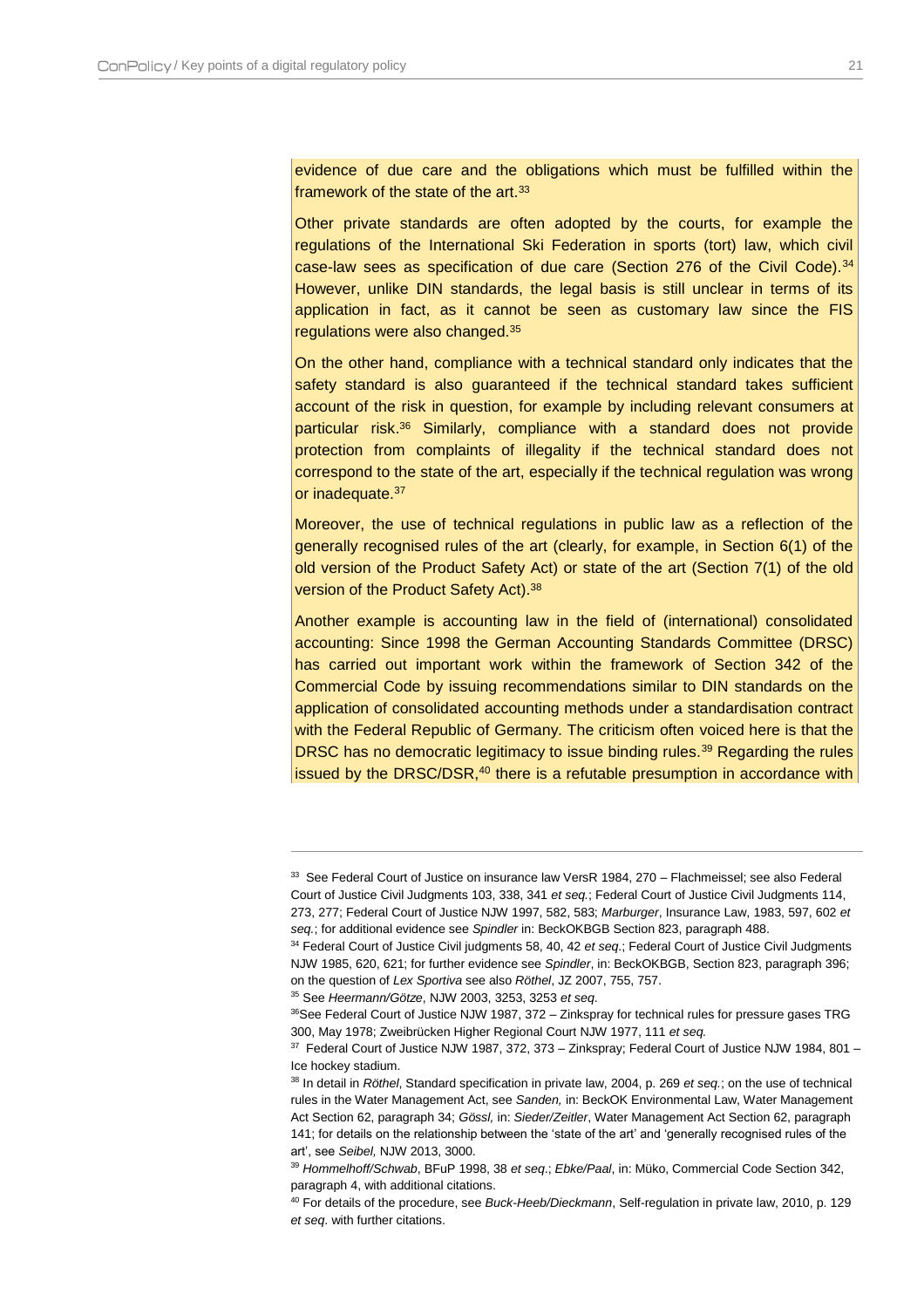$\overline{a}$ 

Section 342(2) of the Commercial Code that they reflect the principles of proper bookkeeping.<sup>41</sup> In a comparable although not identical way, the EU International Accounting Standards Regulation<sup>42</sup> incorporates the rules defined from time to time by the International Accounting Standards Board into EU law. However, that is done under a formal act of acceptance by the EU Commission in the form of special regulations (endorsement) under the comitology procedure.<sup>43</sup>

As these examples illustrate, a distinction can be made between various types of co-regulation. For example, state institutions can specify the regulatory objectives of co-regulation by law and control compliance with them. They can also define minimum requirements for standard-setting and enforcement and also assist directly in co-regulation.<sup>44</sup> That means that the extent of state influence over co-regulation may take different forms. For example, private operators could lay down rules for themselves and control compliance with them themselves (based on law) or 'merely' control compliance with statutory standards.<sup>45</sup>

All these forms of co-regulation have one thing in common: the fundamental characteristic of this regulatory approach is that 'binding law-making and regulatory activities by the State are combined with measures by the main stakeholders using their practical experience'.<sup>46</sup> This distinguishes coregulation from self-regulation and explains why co-regulation is also referred to as *regulated* self-regulation. Co-regulation should not therefore be confused with de-regulation. Co-regulation is another form of regulation.<sup>47</sup>

**Self-regulation:** Self-regulation is recognisable by the fact that a private organisation (such as an individual enterprise) or a group (such as an industrial association) develops its own code of conduct, voluntarily subscribes to it, independently monitors compliance with it and takes action when it is infringed. Unlike co-regulation, self-regulation is not based on an explicit legal basis and may be applied without any particular legal framework for action. Similarly, the standards formulated are not endorsed by a government authority or court.

**Market regulation:** Control is left to the market. The starting point for this regulatory approach is the assumption that consumers in a market economy

<sup>46</sup> *Hinterplattner*, Internet Governance, 2007, p. 26, available at

<sup>41</sup> See *Hellermann,* NZG 2000, 1097, 1098 *et seq*.; *Ebke*, ZIP 1999, 1193, 1202 *et seq*.; see also *Förschle*, in: Beck Bil-Komm., Commercial Code Section 342, paragraph 19.

<sup>&</sup>lt;sup>42</sup> Regulation (EC) No 1606/2002 of 19 July 2002 on the application of international accounting standards (OJ L 243 of 11.09.2002, p. 1 *et seq.*).

<sup>43</sup> See *Köndgen*, AcP 2006, 478, 492; *Buck-Heeb/Dieckmann*, Self-regulation in private law, 2010, p. 140 *et seq*. with further citations.

<sup>44</sup> *Krüger*, Internet Governance: A challenge for liberal democracies?, 2014, p. 61; *Schulz*/*Held*, Regulated self-regulation as a form of modern governance – Commissioned by the Federal Commissioner for Culture and Media Affairs, 2002, p. A-4 et seq., available at: https://www.hansbredow-institut.de/webfm\_send/53 (last downloaded: 13.04.2015), p. A-10, 11; *Latzer*/*Saurwein* in: *Schulz /Held (ed.)*, More trust in content, 2008, p. 96-106.

<sup>45</sup> *Schulz/Held*, Regulated self-regulation as a form of modern governance – Commissioned by the Federal Commissioner for Culture and Media Affairs, 2002, p. A-5, available at: https://www.hansbredow-institut.de/webfm\_send/53 (last downloaded: 13.04.2015).

http://issuu.com/quadres/docs/hinterplattner\_diplomarbeit\_final\_korr (last downloaded: 13.04.2015). <sup>47</sup> European Economic and Social Committee, *European Self- and Co-Regulation*, 2013, p. 2 available at: http://www.eesc.europa.eu/resources/docs/auto\_coregulation\_en--2.pdf (last downloaded: 13.04.2015).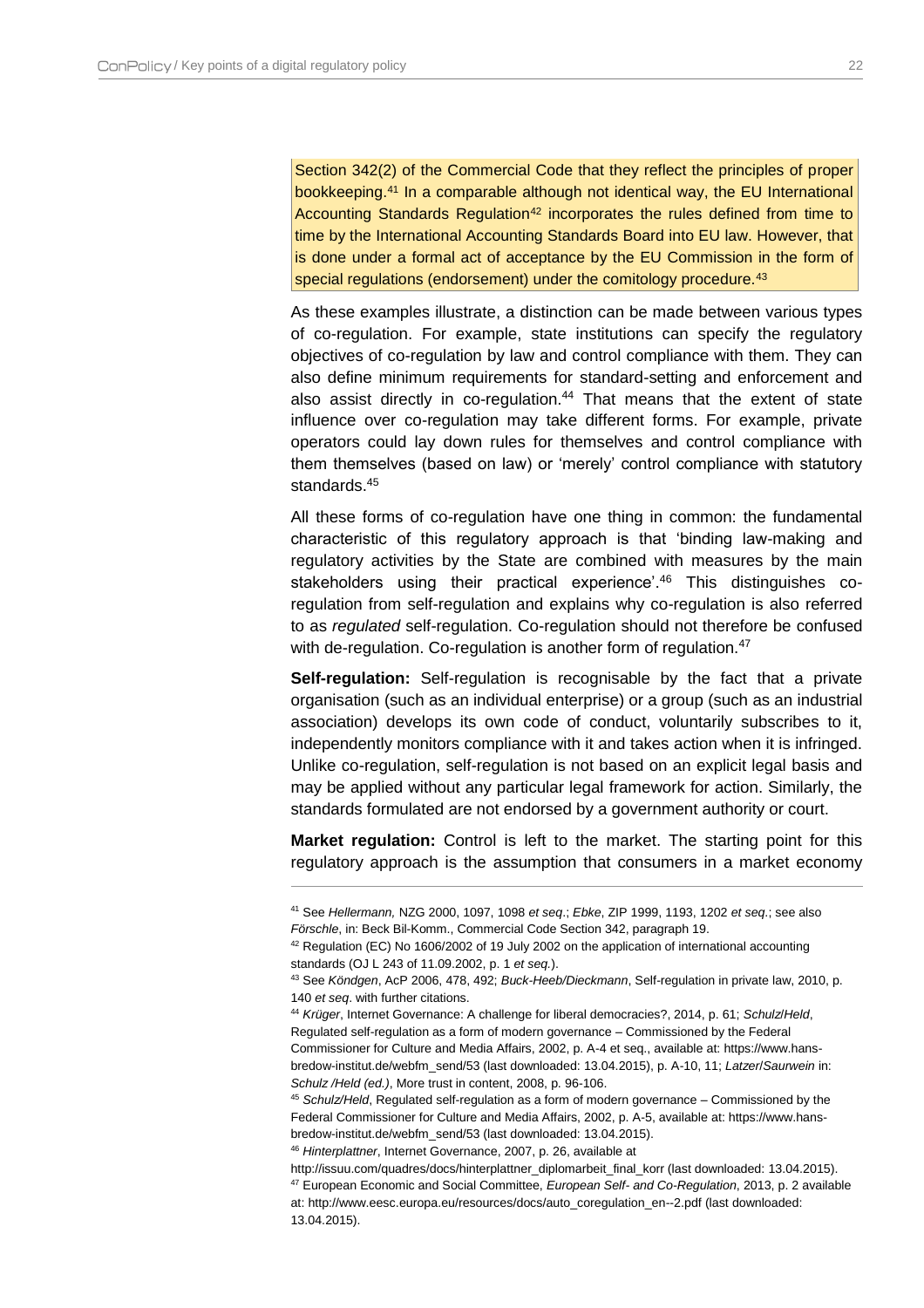have access to competing products and services and can therefore choose those which best meet their preferences. Consumers can exercise their powers by buying a particular product, cutting consumption or switching provider. In this way, acceptable conduct by companies is rewarded and unacceptable conduct is penalised and unwanted goods and services are squeezed out of the market.

[Figure 1](#page-23-1) below illustrates these four regulatory approaches along the State/market continuum.

| State<br>regulation | Co-Regulation | Self-Regulation | Market regulation |
|---------------------|---------------|-----------------|-------------------|
|                     |               |                 |                   |
| <b>State</b>        |               |                 | Market            |

<span id="page-23-1"></span>**Figure1: Different regulatory approaches along the State/market continuum**

As this continuum suggests, the dividing lines between the approaches are blurred and different approaches can be combined. One example is the German Corporate Governance Code in the field of listed company law, which is a mechanism which sits somewhere between State-influenced selfregulation and market regulation.<sup>48</sup> The committee that prepares the Code is convened by the Federal Ministry of Justice, although there is no legal basis for it. However, the Code has an indirect effect in that listed companies are required under Section 161 of the Public Limited Companies Act to explain if they are complying with the rules of the Code and if not why not ('comply or explain'). This should ensure that voluntary rules are honoured by the capital market, thereby exerting 'soft' pressure to apply the Code.

This is not private self-regulation, as the State exercises a certain degree of supervision over the convening of the committee and publication of the Code in official gazettes, even if there is no explicit legal basis for this. It is therefore hardly surprising that it attracts criticism on constitutional grounds.<sup>49</sup>

### <span id="page-23-0"></span>3.2. Strengths and weaknesses of different approaches

 $\overline{a}$ 

The existence of these different regulatory approaches raises questions in terms of the strengths and weaknesses of each. The main strengths of s*tate regulation* are that state regulation enjoys the highest level of democratic legitimacy and is as a rule appropriate for addressing subject matters for regulation that extend beyond one sector and are disputed politically. Also, it

<sup>48</sup> See also *Buck-Heeb/Dieckmann,* Self-regulation in private law*,* 2010, p. 97 *et seq*; *Seidel,* ZIP 2004, 285, 289; compare with *Köndgen,* AcP 2006, 478, 496: Rule-making in the shadow of law. <sup>49</sup> See, among many others, *Spindler,* in: Schmidt/Lutter, Public Limited Companies Act Section 161, paragraphs 11 *et seq*. with further citations; for constitutionality, see Munich Higher Regional Court, WM 2008, 645, 648.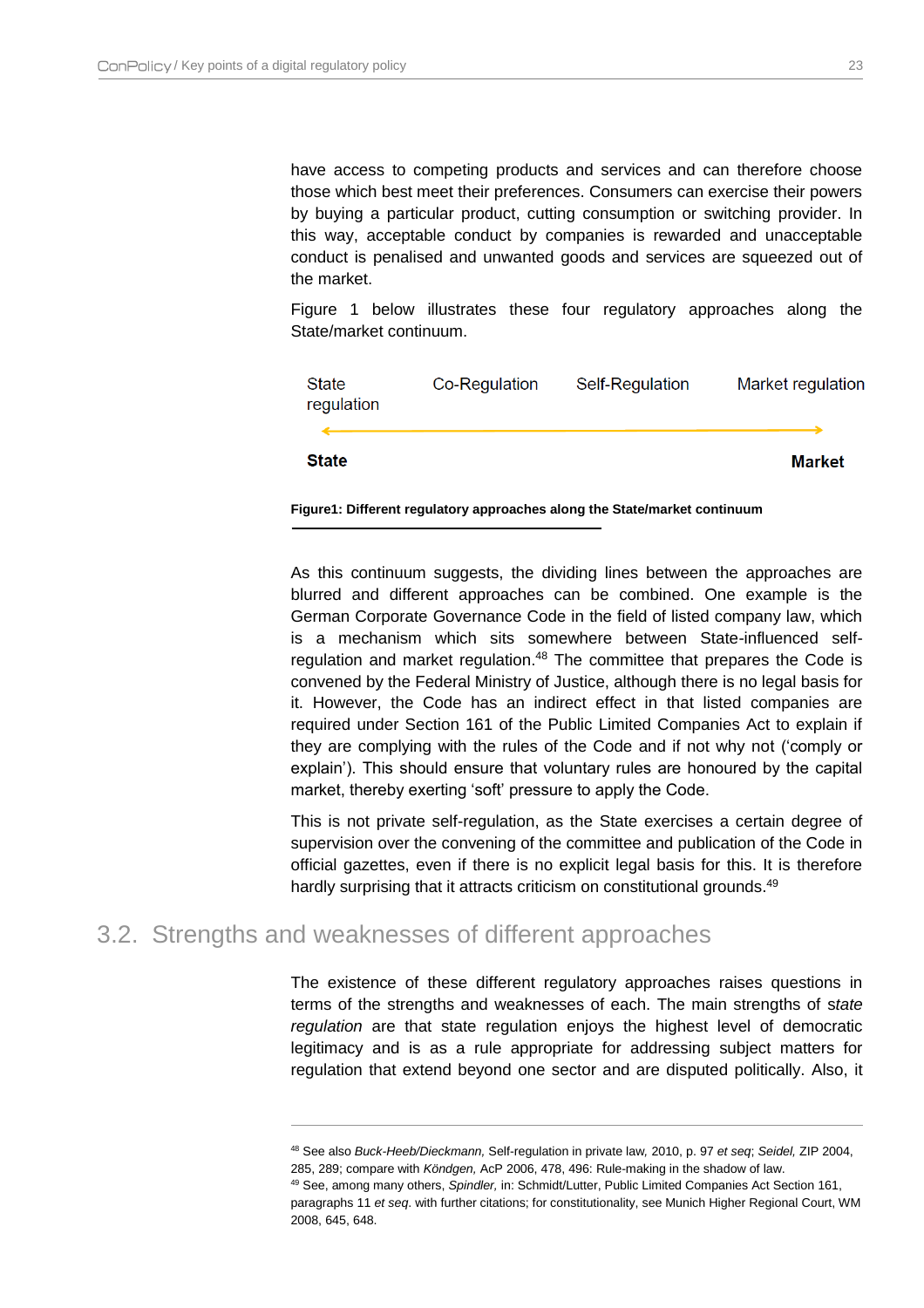$\overline{a}$ 

has a system of penalties (especially via supervisory authorities and legal channels).

However, critics of state regulation point out that it also has serious weaknesses, such as the fact that the slow and tedious democratic decisionmaking process results in politics playing catch up with problems or issuing regulations that are already outmoded when they enter into force. As a result of knowledge and competence deficits among government decision makers, the regulations adopted may 'bypass the real problem' or have what are sometimes serious (unintended) side effects. It is often only possible to issue the necessary sectoral regulations to a limited extent via state regulation. Moreover, own initiatives, innovation and a sense of responsibility among those subject to regulation are inhibited and imperative control triggers resistance.<sup>50</sup>

Supporters of *co-* and *self-regulation* list as fundamental strengths of these approaches that they allow a more flexible reaction to changing requirements and that more appropriate and thus expedient regulations can be adopted. Also, these regulatory approaches can be 'tried' and tested in individual sectors. As greater account is taken of stakeholder interests and competences, more appropriate solutions can be found. This encourages own initiatives and thus cooperation between those subject to regulation, which are fundamental characteristics of a free, liberal, competitive social market economy.

However, critics argue that such approaches 'privatise the law', in that private operators lay down their own 'rules of play' and that economic interests marginalise public concerns. They also argue that these approaches are simply used by economic operators as a 'fig leaf' and as 'symbolic policy' to prevent sensible regulation.

Supporters of *market regulation* consider that this is the best way of defending the defining features of a free/liberal basic order, whereas state regulation would interfere in the free interplay of supply and demand.

Critics of *market regulation* cite four essential weaknesses of this approach. First, a lack of competition (e.g. in monopoly or oligopoly markets) can limit the free interplay between supply and demand, in which case consumers have no or inadequate access to alternative options. Second, that free interplay requires consumers to have access to proper information on goods and services. As information economics illustrate, that is often not the case.<sup>51</sup> Thirdly, consumers find it hard to change providers, for example as a result of long-term contracts or lack of interoperability (lock-in effect). Fourthly, even on markets with professional market participants, such as the financial and capital markets, whether or not regulation is actually experienced as a pricing factor is a debatable point; if, however, it plays no role, the intended effect falls flat. For example, whether the anticipated market reactions to the Corporate

<sup>50</sup> *Schulz/Held*, Regulated self-regulation as a form of modern governance – Commissioned by the Federal Commissioner for Culture and Media Affairs, 2002, p. A-8, available at: https://www.hansbredow-institut.de/webfm\_send/53 (last downloaded: 13.04.2015); *Reip,* Self-regulation on the Internet, considering in particular standard setting and the domain name system, 2002, p. 35, 36. <sup>51</sup> *Akerlof*, Quarterly Journal of Economics 1970, 488; *Hagen/Wey*, Quarterly Journal of Economic Research 2009, 230; *Oehler/Reisch,* Behavioral Economics – A new basis for consumer policy? 2008.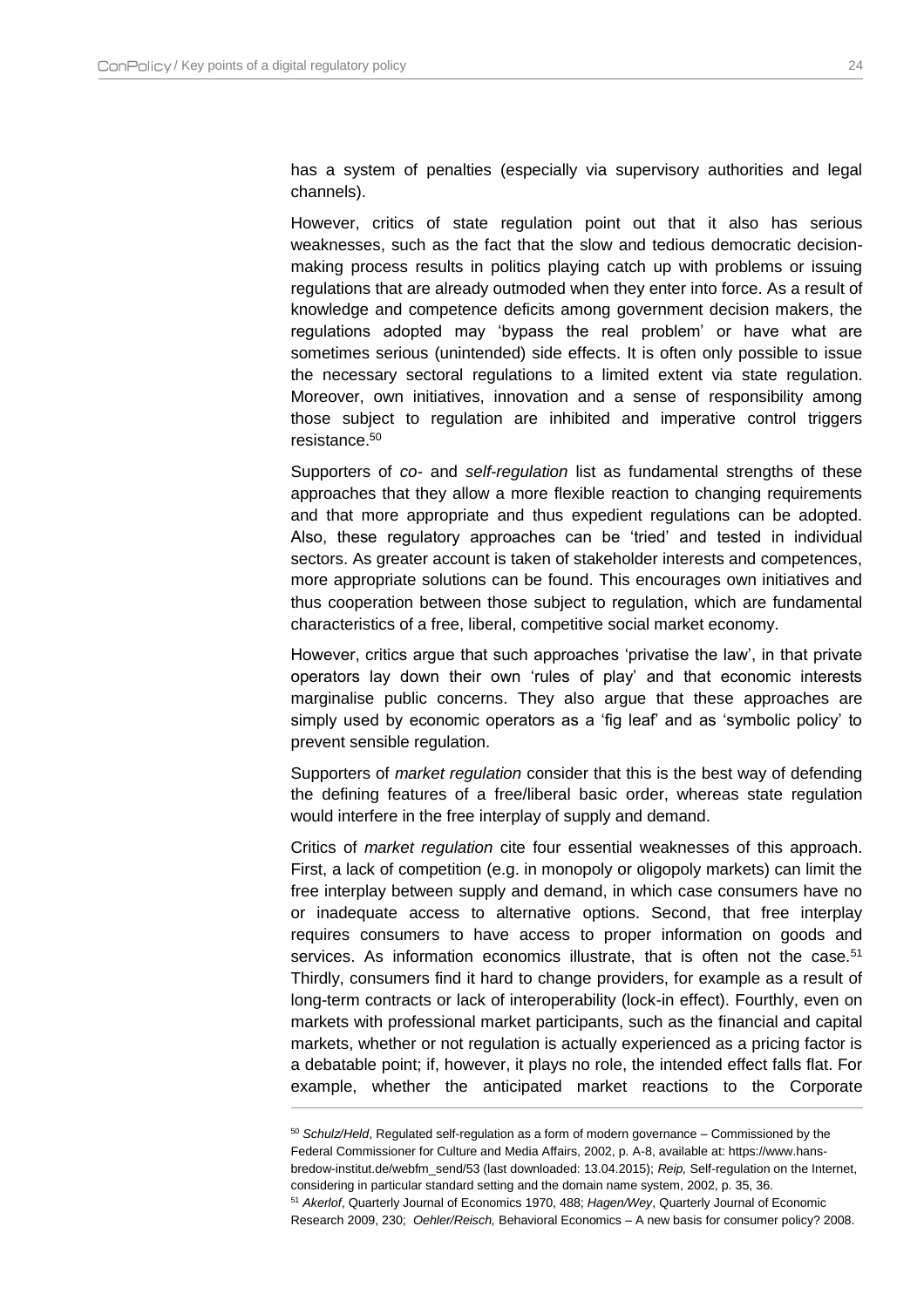Governance Code (see [3.1](#page-19-1) above) actually materialised is a debatable point; according to empirical surveys, there is doubt as to whether this mechanism functions at all.<sup>52</sup>

The results of this discussion are summarised in the following table:

|                          | <b>Strengths</b>                                                                                                                                                                                                                                                                                                                                                                                                                                                | <b>Weaknesses</b>                                                                                                                                                                                                                                                |
|--------------------------|-----------------------------------------------------------------------------------------------------------------------------------------------------------------------------------------------------------------------------------------------------------------------------------------------------------------------------------------------------------------------------------------------------------------------------------------------------------------|------------------------------------------------------------------------------------------------------------------------------------------------------------------------------------------------------------------------------------------------------------------|
| <b>Regulations</b>       | - High democratic legitimacy<br>- Long tedious decision-making process<br>- Ability for cross-sector regulation<br>- Inferior regulation due to lack of expertise<br>- Ability to regulate politically contested<br>- Insufficient facility to adopt sectoral<br>regulations in the form of laws<br>issues<br>- Own initiatives by stakeholders are inhibited<br>- Existence of a penalty system<br>- Resistance triggered among those subject to<br>regulation |                                                                                                                                                                                                                                                                  |
| Co- and self-regulation  | - Ability to adopt specific regulations for<br>individual sectors<br>- Flexibility and speed<br>- Ability to 'test' regulations<br>- More appropriate solutions<br>- Own initiatives and cooperation<br>encouraged                                                                                                                                                                                                                                              | - 'Privatisation of the law'<br>- Economic interests dominant public interests<br>- 'Fig leaf' approaches and risk of preventing<br>sensible laws                                                                                                                |
| <b>Market regulation</b> | - Least possible interference in interplay<br>between supply and demand<br>- Basic features of free/liberal basic order<br>conserved                                                                                                                                                                                                                                                                                                                            | - Consumers often have no alternative options<br>- Power and information asymmetry prevent<br>interaction on a 'level playing field'<br>- Consumers are locked into contracts<br>- Market regulation fails if regulation is not<br>perceived as a pricing factor |

**Table 2: Strengths and weaknesses of different regulatory approaches**

 $\overline{a}$ 

Moreover, what all these regulatory approaches have in common is that they face the challenge of having to react to globalisation and its by-products. These include in particular the risks caused by forum shopping. This is where operators look for the countries with the lowest taxes, the lowest (environmental or consumer protection) standards or the lowest enforcement record. In doing so, they both avoid and weaken national regulations (race to the bottom).

It is clear from the above explanation that *the* ideal regulatory approach for all forms of regulated circumstances does not exist. On the contrary, the most appropriate regulatory approach needs to be selected, depending on the subject matter to be regulated or different approaches need to be combined in a sensible manner.

This preliminary finding is also shared by international, European and national operators: in its *Recommendation of the Council on Regulatory Policy and Governance*, the OECD argues that OECD Member States should take account of alternatives to traditional 'command and control' approaches within the framework of follow-up evaluations of the law, estimate the pros and cons and then select the most expedient approach.<sup>53</sup> The European Commission explains that it considers it good legislative management within the framework of its Regulatory Fitness and Performance Programme (REFIT) 'to withdraw

<sup>52</sup> *Bernhardt*, BB 2008, 1686, 1690; *Nowak/Rott/Mahr,* ZGR 2005, 252, 279.

<sup>53</sup> *OECD*, Recommendations of the Council on Regulatory Policy and Governance, 2012, p. 4, 26. See also: *OECD*, Report: Alternatives to Traditional Regulation, 2009, p. 15.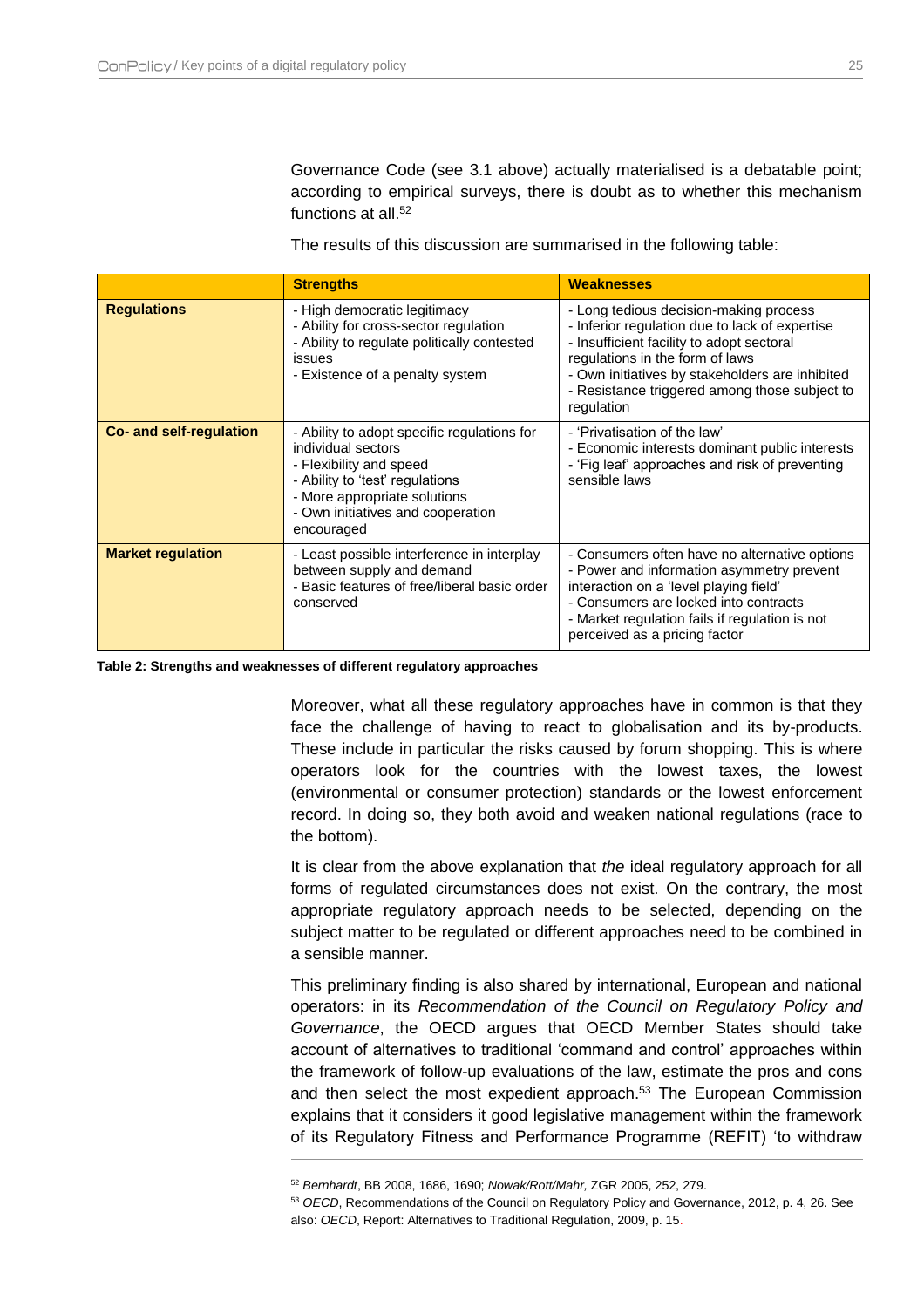proposals that do not advance in the legislative process, in order to allow for a fresh start or for *alternative ways* of to achieve the intended legislative purpose'.<sup>54</sup>

### <span id="page-26-0"></span>3.3. Criteria for the application of different regulatory approaches

Based on the discussion of the strengths and weaknesses of various regulatory approaches, we need to consider which approach should be applied. Academic discussion suggests that state regulation is the most appropriate regulatory approach in three cases:<sup>55</sup>

- 1. The first criterion is the question whether the challenge that should be regulated is characterised by the fact that fundamental rights are in grave conflict with each other. As democratic decision-making processes, which are conducted by the constitutional bodies, have the maximum possible legitimacy, state regulation is the appropriate regulatory approach in such cases.<sup>56</sup>
- 2. The second criterion is the question of whether or not this is a crosspolicy challenge which needs to be addressed. If the subject matter spans more than one sector or policy field, there is a good argument for state regulation. As co- and self-regulation mostly only function within one industry or sector, they are precluded for that reason alone.
- 3. The third criterion is whether the issue to be regulated is a politically contested one. Here too state regulation is the most suitable instrument, as any decision will again require a high degree of legitimacy.<sup>57</sup>

[Figure 2](#page-26-1) summarises these considerations.



<span id="page-26-1"></span>Figure 2: Criteria for the application of State regulation

 $\overline{a}$ 

<sup>54</sup> *EU Commission*, Regulatory Fitness and Performance Programme (REFIT): State of Play and Outlook, 2014, (COM(2014) 368 final), p. 11. Emphasis added.

<sup>55</sup> See also: *EU Commission*, European Governance - A White Paper, 2001, (COM(2001) 428 final), p. 21.

<sup>56</sup> See also: *OECD*, Recommendations of the Council on Regulatory Policy and Governance, 2012, p. 4. *Metz*, Consumers and Law*,* 2012, 85; European Economic and Social Committee, *The Current State of Co-Regulation and Self-Regulation in the Single Market,* EESC Pamphlet Series, 2005, p. 23, available at http://www.eesc.europa.eu/resources/docs/2018\_cahier\_en\_smo\_def.pdf (last downloaded: 13.04.2015).

<sup>57</sup> *Franzius,* Governance through 'better' use of instruments: The idea of co-regulation in the Commission's White Paper on Governance, 2002, p. 3, 4, available at:

http://www.europawissenschaften-berlin.de/media/pdf/Publikationen/Koregulierung.pdf (last downloaded: 13.04.2015).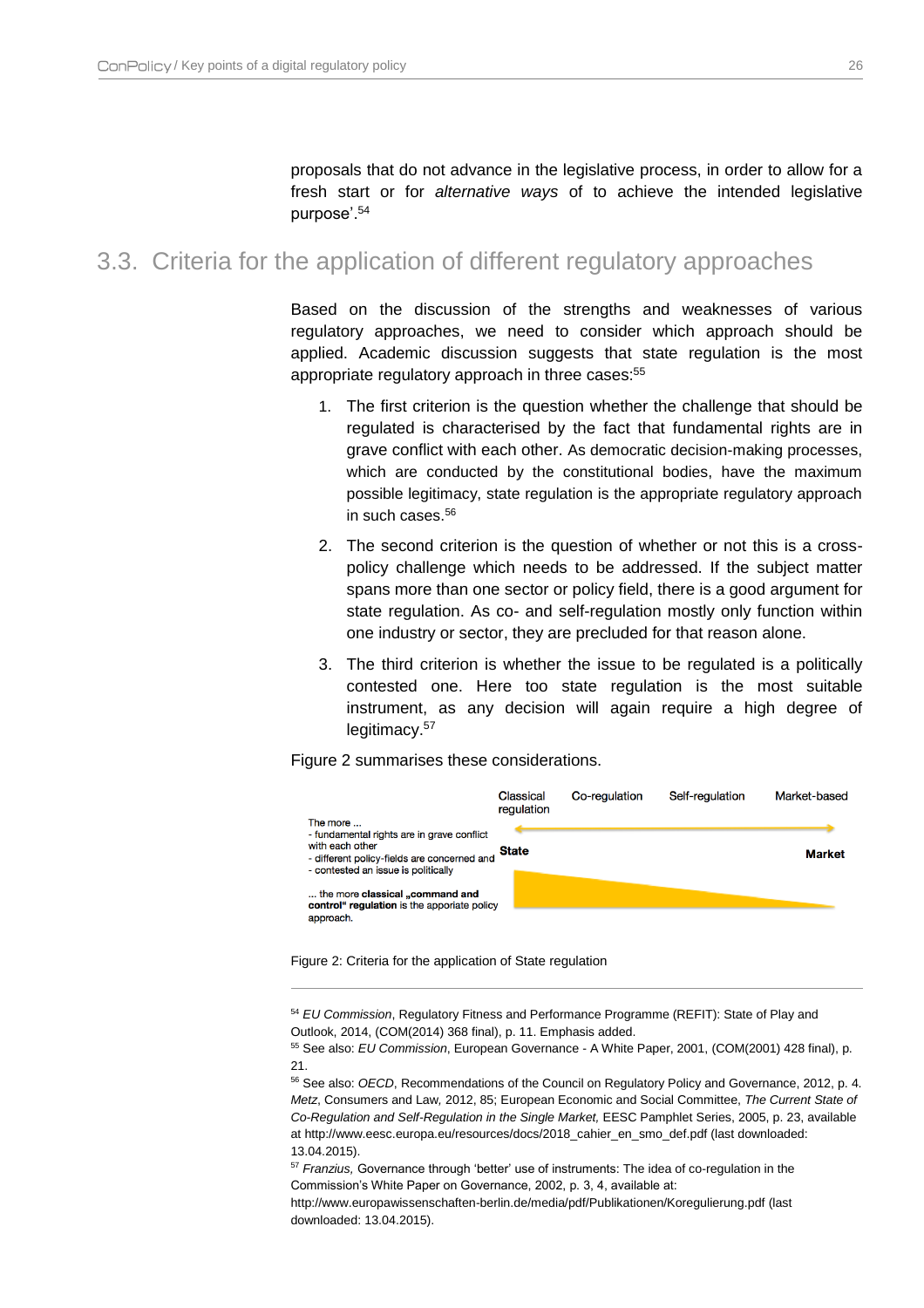By contradistinction, these considerations suggest that in cases in which fundamental rights are not in grave conflict with each other or in which the issues to be regulated are sector-*specific* and not hotly contested politically, state regulation is not necessarily the best regulatory approach. This is particularly the case where abstract statutory rules need to be specified sector by sector.

Examples of this are requirements that might simplify and create a better understanding of companies' data protection policies, procedures to anonymise or pseudonymise data or regulations specifying abstract principles such as 'privacy by design' and 'privacy by default',<sup>58</sup> for example in the mobility sector or for wearables. This might also apply to industry-specific requirements in terms of transparency in e-commerce (button solution).<sup>59</sup>

## <span id="page-27-0"></span>3.4. Opportunities, risks and challenges of co- and self-regulation

Co- and self-regulatory approaches might theoretically be sensible regulatory approaches in cases in which state regulation is not the obvious solution for the reasons listed in section [3.3.](#page-26-0) It therefore comes as no surprise that numerous political, corporate and economic operators have concluded in connection with regulatory approaches for the information society that traditional regulatory approaches need to be supplemented in this sector by alternative approaches.<sup>60</sup> They also call, among other things, for a more important role for co- and self-regulation.<sup>61</sup>

Whereas, therefore, there is much to be said for making more use of co- and self-regulatory approaches in combination with traditional state control in the information society, on the one hand, this attracts criticism on the other.

Therefore, the aim of this section is to analyse the pros and cons and fundamental challenges of these approaches and, from that, to extract key questions which will be investigated in greater detail in the 4th chapter based on national and international experience.

#### <span id="page-27-1"></span>3.4.1. Arguments for co- and self-regulation

Supporters of co- and self-regulation argue that traditional state regulation comes up against limits for the reasons listed in sections [2.1](#page-15-1) and [3.2,](#page-23-0) especially in the information society. That is because it is precisely in that sector that speed and expertise are needed in order to be able to react flexibly and properly to new challenges without generating any unwanted side effects.

<sup>58</sup> See abstract specifications in Articles 23 *et seq*. of the planned GDPR.

<sup>59</sup> See *Spindler/Thorun/Blom*, MMR 2015, 3, 6.

<sup>60</sup> *DIVSI – German Institute for Online Trust and Security*, Does Germany need a Digital Code? Responsibility, platforms and social standards for the Internet, 2014, p. 46, available at:https://www.divsi.de/wp-content/uploads/2013/08/DIVSI-Braucht-Deutschland-einen-Digitalen-

Kodex.pdf (last downloaded: 13.04.2015); *Hirsch*, Seattle University Law Review 2011, 34(2), 439, 479.  $61$  For a presentation of the various regulatory schools of thought (cyberlibertarian school,

cyberpaternalism und network communitarian school), see: *Murray*, in: *Levi-Faur (Ed.),* Handbook on the Politics of Regulation, 2011, p. 267 ff.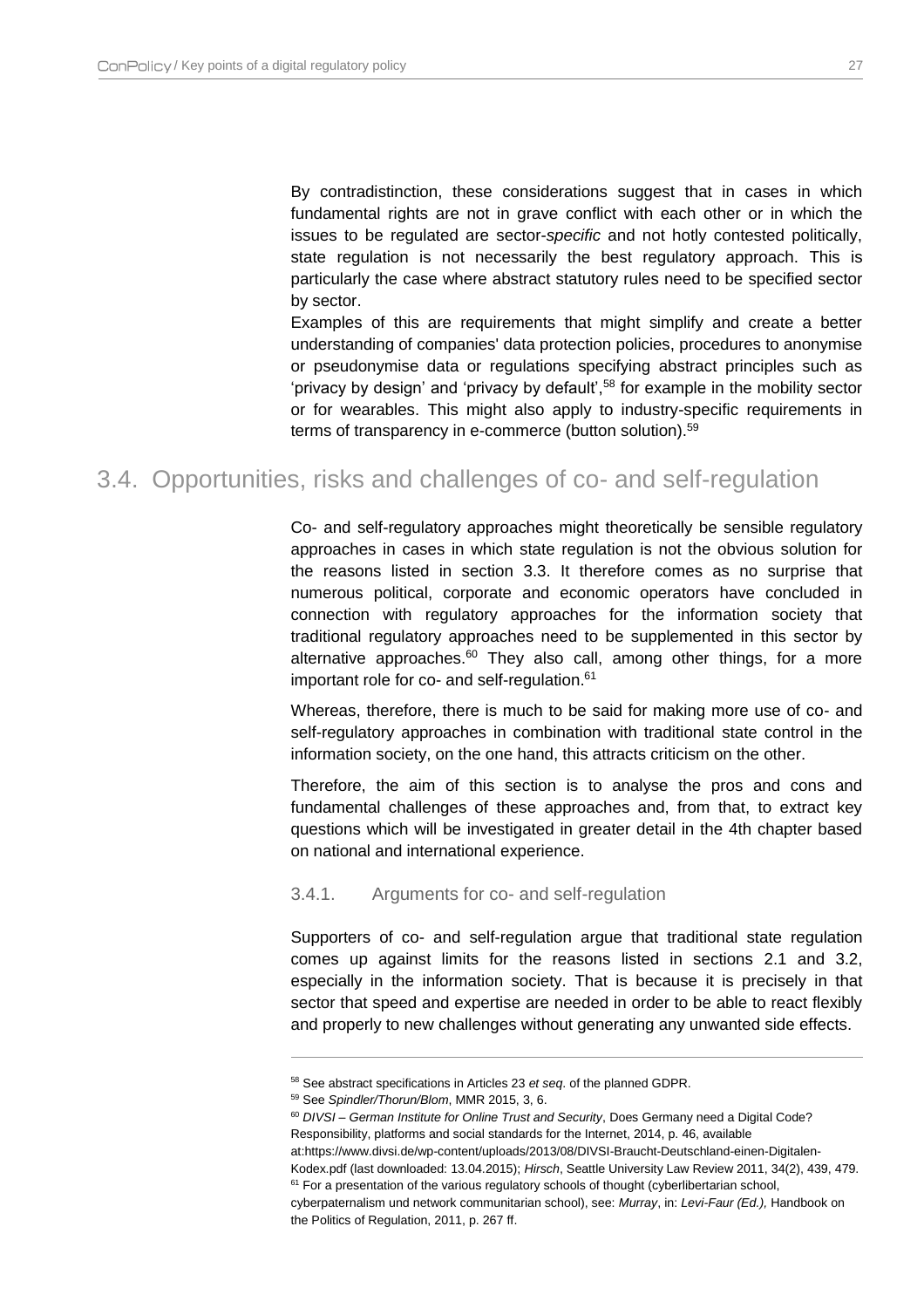Supporters therefore put forward the following arguments for co- and selfregulation:<sup>62</sup>

- High level of flexibility and adaptability, for example to changing market conditions.
- Unlike statutory 'one size fits all' solutions, they allow specific market conditions to be analysed and specific rules to be found.
- A high level of legal certainty for enterprises and consumers, as abstract legal requirements can be specified within a code of conduct.
- Potentially lower compliance and administrative costs for enterprise. Also young start-ups avoid market entry barriers.
- As self-regulation is the stakeholder's responsibility, regulations are based on a high level of expertise, thereby reducing the risk of generating unwanted side effects and increasing the standard of regulation.
- This instrument can be regarded as a 'testing ground' for regulatory approaches which can be transposed in legal regulations by politicians at a later date, thereby avoiding legislative 'quick fixes'.<sup>63</sup>
- Own initiatives are encouraged, acceptance of regulations is increased among the actors involved and the basic free/liberal order is strengthened. Also, market actors engaged in cross-border activities can be involved. This may help to address the challenges of lawmaking and enforcement in cross-border trade.
- Traditional enforcement instruments (such as official market supervision or class actions) can be supplemented by voluntary selfcontrol.
- Even third-country providers can be 'forced' to comply with higher standards.

It is also argued that state regulation is not a 'one-way street' in which public bodies might regulate completely how the objects of regulation behave. On the contrary, the objects of regulation can also become pro-active subjects, for example by avoiding State regulation and looking for loopholes or by lobbying against a regulatory initiative.<sup>64</sup> *Schulz/Held* illustrate that, for this reason, state regulation is not 'more effective the stricter the regulation'.<sup>65</sup>

<sup>62</sup> See for example: *OECD*, Report: Alternatives to Traditional Regulation, 2009, p. 6. and *SRIW,* Position paper: Opportunities and preconditions for effective self- and co-regulation to promote consumer protection and data protection in the digital world, 2014, p. 1, 2, available at http://www.sriw.de/images/pdf/Broschueren/140521\_SRIW\_Positionspapier\_Selbst-\_und\_Ko-Regulierung\_v03.pdf (last downloaded: 13.04.2015); from a legal theory perspective, see summary in *Buck-Heeb/Dieckmann,* Self-regulation in private law, 2010*, p*. 217 *et seq*. with further citations; *Schuppert*, in: *Berg/Fisch/Schmitt Glaeser et al*, Regulated self-regulation as a concept of influence by the State as guarantor, 2001, p. 201 *et seq*.; *Thoma*, Regulated self-regulation in regulatory administrative law, 2008, p. 70 *et seq*.; *Puppis/Künzler/Schade/Donges et al,* Self-regulation and selforganisation, p. 58 *et seq*.

<sup>&</sup>lt;sup>63</sup> Metz, Consumers and law, 2012, 85, 86; See also: European Economic and Social Committee, *European Self- and Co-Regulation*, 2014, p. 17 available at:

http://www.eesc.europa.eu/resources/docs/auto\_coregulation\_en--2.pdf (last downloaded: 13.04.2015). <sup>64</sup> Schulz/Held, Regulated self-regulation as a form of modern governance – Commissioned by the Federal Commissioner for Culture and Media Affairs, 2002, p. A-10, available at: https://www.hansbredow-institut.de/webfm\_send/53 (last downloaded: 13.04.2015).

<sup>65</sup> *Ibid*, p. A-9.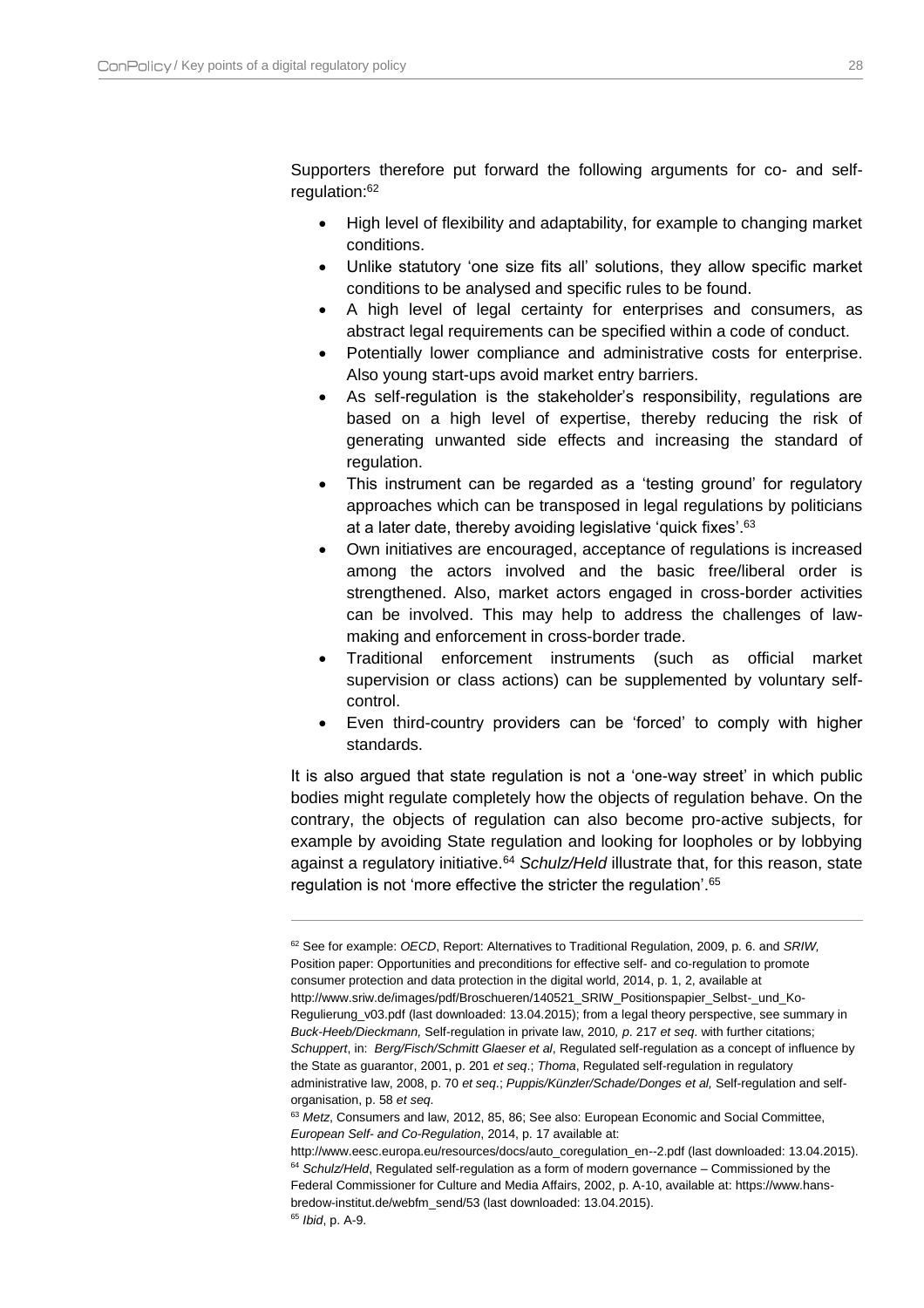$\overline{a}$ 

Positive examples cited by supporters of co- and self-regulation include:<sup>66</sup>

- the established system of chambers and occupational cooperatives in Germany;
- Voluntary Multimedia Self-Control (FSM) in connection with the protection of minors from harmful media;
- the Centre for Protection against Unfair Competition as an enforcement instrument used by the economy to penalise infringements of the Unfair Competition Act;
- The Geodata Services data protection code;
- The European PIA Framework for RFID applications and
- the Online Advertising Data Protection Council.
- <span id="page-29-0"></span>3.4.2. Arguments against co- and self-regulation

However, co- and self-regulation also have their critics. The following aspects of these approaches are criticised:<sup>67</sup>

- The most fundamental criticisms of co- and self-regulatory approaches are that there is a danger of 'privatisation of the law', as co- and self-regulation would circumvent democratic processes, that, as co- and self-regulation would mainly be set-up by financially powerful economic interests, social interests would be marginalised and that these operators would lay down their own 'rules of play'.<sup>68</sup>
- Co- and self-regulation are often less transparent and open. Thus important stakeholders are often overlooked when standards are set.
- As co- and self-regulation tend not to include all operators in a particular industry, full coverage of that industry is not achieved. As a result, the effectiveness of co- and self-regulation for consumers fails or is limited and this causes distortion of competition ('free rider' problems<sup>69</sup>). That is because enterprises that subject themselves to self-regulation have a comparative disadvantage (higher compliance costs or product design, advertising and marketing restrictions) compared to enterprises ('black sheep') who consider themselves exempt but profit nonetheless from its effects (e.g. prevention of statutory regulation).
- The codes developed through self-regulation mainly only contain regulations that correspond to the *status quo*.

<sup>66</sup> *Baums/von Braunmühl*, in: *Baums/Scott* (Publisher), Compendium of Digital Localisation Policy. From 1x1 to 3x3, 2013, p. 156; *BITKOM*, Fostering of self-regulation in data protection by the Federal Government and the EU – Privacy Breakfast, p. 7.

<sup>67</sup> *Metz*, Consumers and Law, 2012, 85; *Brown*, Internet Self-Regulation and Fundamental Rights, Index on Censorship, 1, 2010, p.98; *OECD*, Alternatives to Traditional Regulation, 2006, p. 6.; from a legal theory perspective, see the summary in *Buck-Heeb/Dieckmann,* Self-regulation in private law, 2010, *p*. 229 *et seq*. with further citations.

<sup>68</sup> *OECD,* Recommendations of the Council on Regulatory Policy and Governance, 2012 p. 26. <sup>69</sup> See, for example, *Kirchner*/*Ehricke* AG 1998, 105, 108 on the previous takeover code in Germany; *Augsberg,* Law-making between State and society, 2003, p. 284.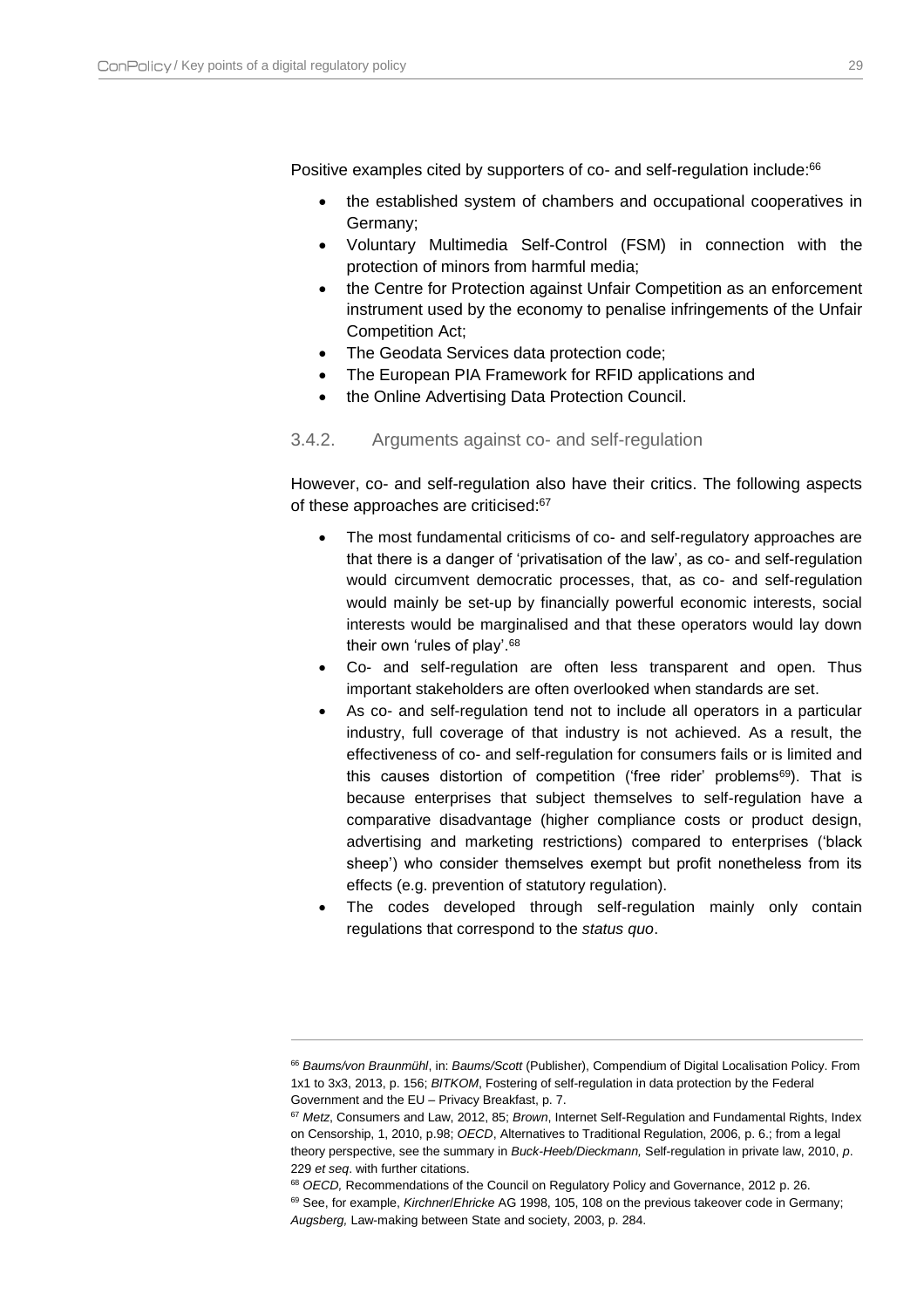- Often self-regulatory approaches lack effective penalties for infringements, a complaint mechanism and systematic and independent evaluation.<sup>70</sup>
- Self-regulatory approaches may be abused by (economic) operators involved in order to enter into concerted agreements or erect market entry barriers.<sup>71</sup>
- Furthermore, self-regulation may tend to ignore general public interests not articulated in the procedure.<sup>72</sup>

On balance, as a result of these deficits, co- and self-regulation are often seen as 'symbolic projects by umbrella or central associations' and used as fig leaves, in the ultimate aim of 'preventing legislation'.<sup>73</sup>

Negative examples cited include voluntary agreements on inadmissible fax advertising, on the right to a giro account (where the consumer has no legal entitlement despite a 'recommendation' by the credit industry, even if a bank advertises as much) or the failed attempt to establish a code of conduct for social network providers.<sup>74</sup>

#### <span id="page-30-0"></span>3.4.3. Challenges for co- and self-regulation

Furthermore, even supporters of co- and self-regulation cite structural challenges that currently stand in the way of increased use of these approaches in Germany. These challenges can be grouped in five categories:<sup>75</sup>

#### **i) Fundamental dilemmas**

The 'free rider' problems outlined above represent a fundamental dilemma for co- and self-regulation. That is because the enterprises that endorse a code must both finance the self-regulation and comply with the requirements of selfregulation. At the same time, they are often unable to prevent 'black sheep' from profiting from the indirect positive effects of regulation (e.g. prevention of statutory regulation). That is because the results of co- and self-regulation represent a 'public good'.

Furthermore, the real costs of complying with self-regulation are often only offset against hard-to-grasp advantages in terms of potential improved reputation, customer confidence or legal certainty.

<sup>74</sup> *Ibid*.

<sup>70</sup> *Frenz*, Voluntary commitments by the economy, 2001, p. 59; *Bachmann*, Private order, 2006, p. 54; *Thoma*, Regulated self-regulation in regulatory administrative law, 2008, p. 76; *Schmidt-Preuss*  VVDStRL 56 (1997), p. 160, 219 *et seq*.

<sup>71</sup> *Franzius,* Governance through 'better' use of instruments: The idea of co-regulation in the Commission's White Paper on Governance, 2002, p. 7, 8; *Bachmann*, Private Order, 2006, p. 54, 362. <sup>72</sup> *Thoma*, Regulated self-regulation in regulatory administrative law, 2008, p. 76; *Bachmann,* Private Order, 2006, p. 66 *et seq*.; *Schuppert*, in: *Berg/Fisch/Schmitt Glaeser et al*, Regulated self-regulation as a concept of influence by the State as guarantor, 2001, p. 201, 229; *Buck-Heeb/Dieckmann*, Selfregulation in private law, 2010, p. 231 *et seq.*, with further citations.

<sup>73</sup> *Metz*, Consumers and law, 2012, 85.

<sup>&</sup>lt;sup>75</sup> SRIW, Position paper: Opportunities and preconditions for effective self- and co-regulation to promote consumer protection and data protection in the digital world, 2014, p. 2, 3, available at http://www.sriw.de/images/pdf/Broschueren/140521\_SRIW\_Positionspapier\_Selbst-\_und\_Ko-Regulierung\_v03.pdf (last downloaded: 13.04.2015).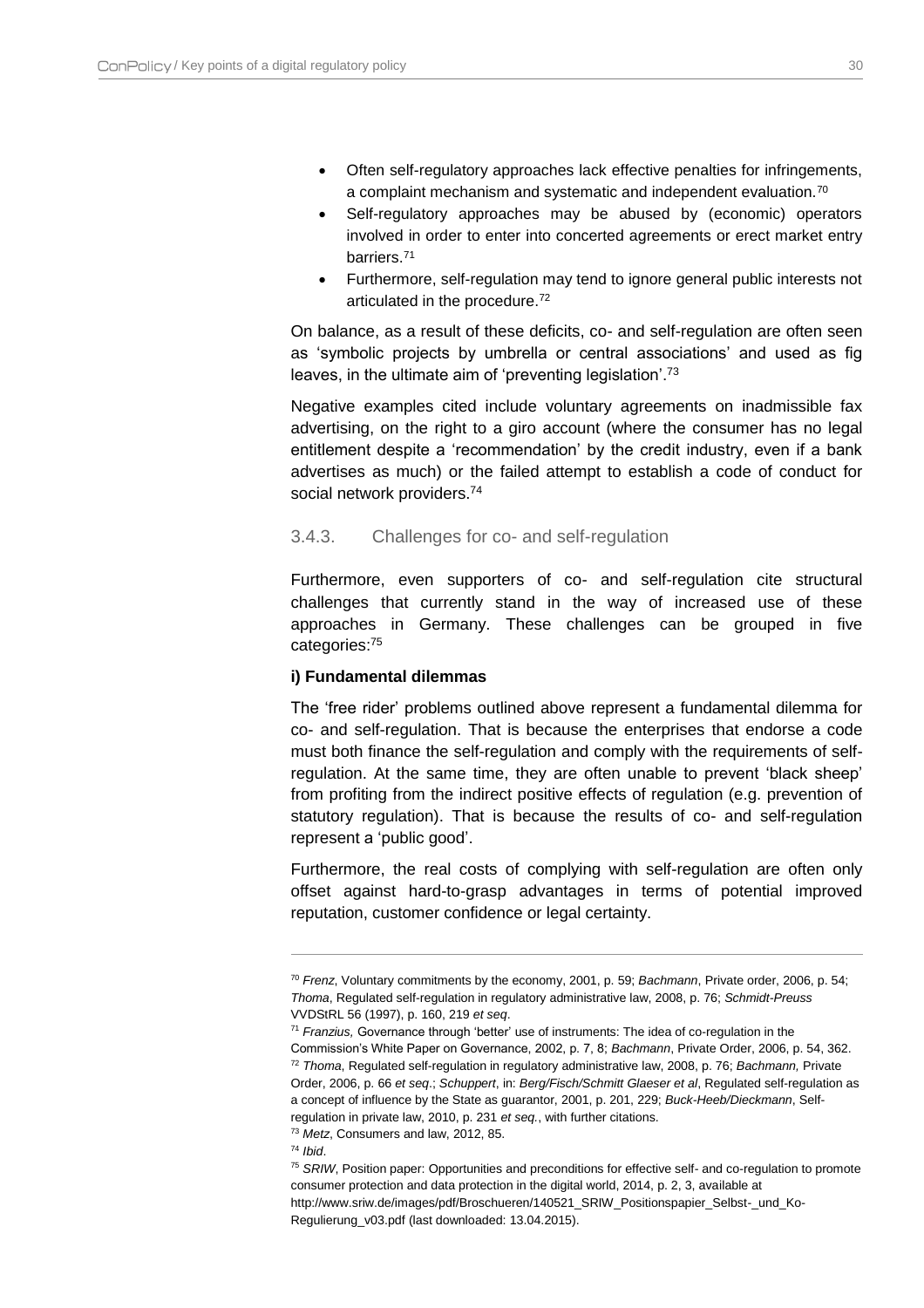If they are to be credible, the requirements of self-regulatory approaches must go beyond statutory provisions or must specify essential aspects of statutory provisions. From the enterprises' perspective, additional requirements demanded by the supervisory authorities, for example in the field of data protection, often go too far. That means that one serious practical challenge is to achieve a level of regulatory content that takes proper account of the interests of various stakeholders.

#### **ii) Inadequate basic conditions**

There is currently a lack of minimum requirements for the purpose of the development, content and implementation of a code of conduct. There is also a lack of minimum requirements for accrediting voluntary self-control systems.

There is also a deficit in terms of legal certainty, i.e. if the rules established within the framework of self-regulation will stand up in court. There is likewise a lack of clarity as to when and how standards based on self-regulation will have legal effects before the authorities and courts.

#### **iii) Insufficient incentive**

 $\overline{a}$ 

To date there has been no incentive in Germany for enterprises to use co- and self-regulatory approaches, such as government recognition of codes of conduct in the field of consumer protection (e.g. by the German Federal Office of Consumer Protection, by using approval schemes for recognised codes or taking them into account in public procurement) or by giving preference to members of a recognised voluntary self-control scheme in the form of less supervisory action (voluntary commitment by the administration similar to the protection of minors from harmful media (see for example Section 18(8) of the Youth Protection Act and Section 20(5) of the Interstate Treaty on the Protection of Minors from Harmful Media; see also section [4.3.3.3\)](#page-49-0). In this context, for example, Section 38a BDSG (German Data Protection Act) is criticised. Although that section lays down a basis for self-regulation in the field of data protection, there is contention as to whether the decision by the competent supervisory authority is also binding on other supervisory authorities. It is also unclear if the regulations need to go beyond the statutory requirements or 'merely' specify them.<sup>76</sup> Finally, recognition as a code by a supervisory authority does not result in less stringent legal requirements; it merely results in a binding, officially confirmed interpretation guide for data protection law.<sup>77</sup>

#### **iv) Insufficient willingness on the part of the economy to participate in coand self-regulation**

Credible and effective co- and self-regulation depends on economic operators applying such approaches not defensively, in order to avoid statutory regulation, but rather seeing this instrument as a corporate responsibility opportunity and contribution. However, that is still a rare approach. Instead,

<sup>76</sup> *Dehmel*, in: *Baums und Scott (Publisher.),* Compendium of Digital Localisation Policy. From 1x1 to 3x3, 2013, p. 162.

<sup>77</sup> *Vomhof*, PinG 2014, 209, 215; *Bizer,* in: *Simitis*, BDSG, Section 38a, paragraph 3, 40.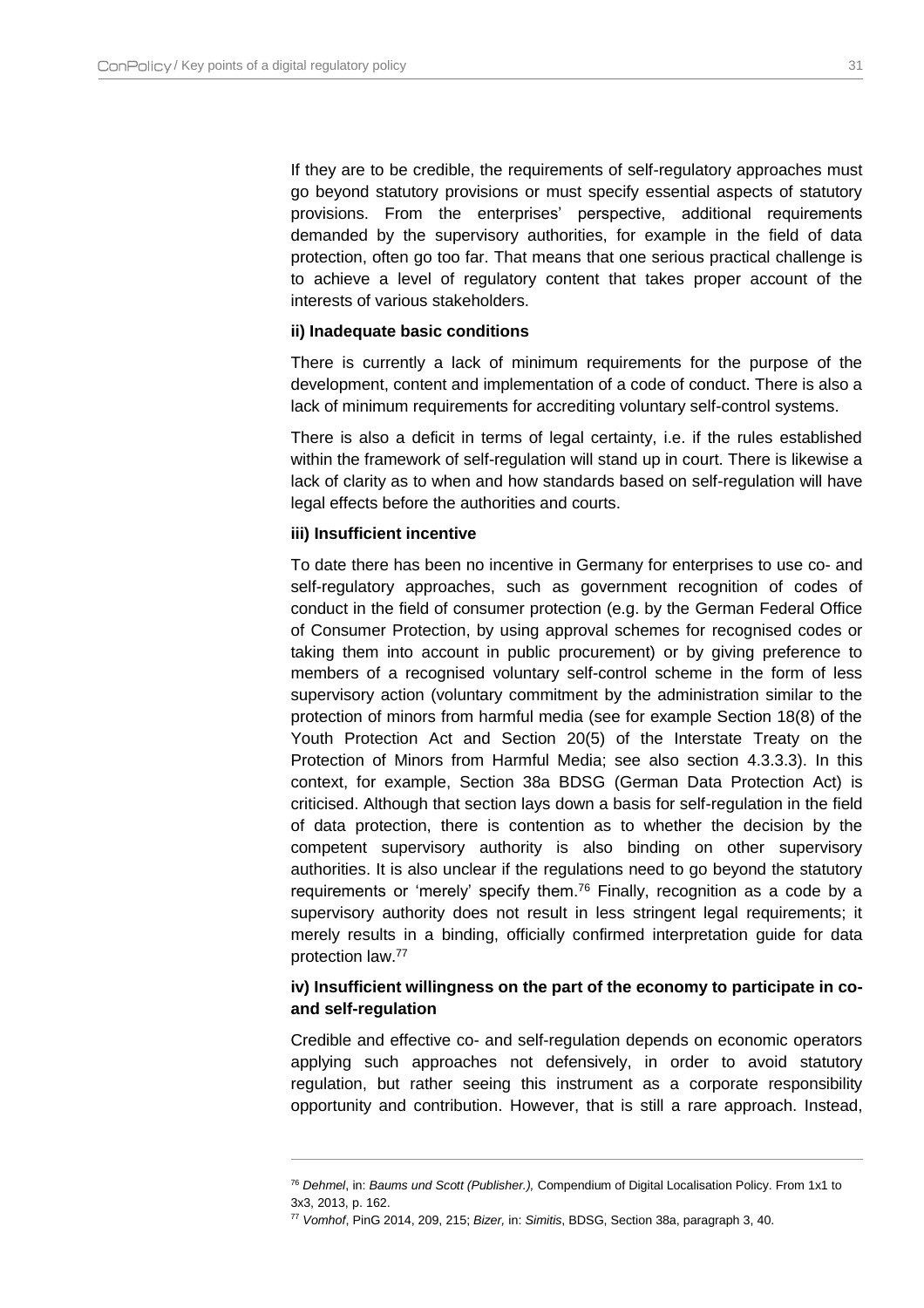enterprises appear to fear that self-regulation will create an occasion for statutory regulation ('wake sleeping dogs').

#### **v) Insufficient openness on the part of state actors to alternative forms of regulation**

Despite the state's avowals of giving greater recognition to alternative regulatory approaches within the framework of regulatory impact assessments referred to in section [3.2,](#page-23-0) organisations such as the OECD have found that a culture of public operators 'preferring state regulation' often stands in the way of that concern. This culture of 'preferring state regulation' feeds on a series of factors:

First, a government can demonstrate to the public that it is willing and able to act by engaging in state intervention.<sup>78</sup>

Second, alternative forms of regulation involve a higher risk for state actors than traditional 'command and control' approaches. For example, the OECD points out that the persons responsible for a failed alternative attempt at regulation must contend with greater negative consequences than when a traditional attempt at state regulation fails.<sup>79</sup>

Third, ignorance prevails about the use of alternative regulatory approaches. State actors are generally more familiar with the use of traditional than with the use of alternative regulatory approaches. This problem is exacerbated by the fact that there are various ways in which co- and self-regulation can be implemented and that self-regulation sometimes rightly attracts criticism.<sup>80</sup>

The OECD concludes from this that governments must actively campaign against inertia, risk aversion and a culture of 'regulate first, ask questions later'.<sup>81</sup>

## <span id="page-32-0"></span>3.5. Preliminary conclusion: Requirements of co- and self-regulation

The main findings of this third chapter on the value of the different regulatory approaches can be summarised in six points:

**1) The challenges of the information society can in theory be met with four ideal typical regulatory approaches:** These regulatory approaches can be mapped along the continuum between State and market: State regulation, co-regulation, self-regulation and market regulation.

**2) The best regulatory approach for all types of market failure does not exist:** An analysis of the strengths and weaknesses of the four regulatory approaches illustrates that each approach has its own pros and cons. It is therefore a question of selecting the most appropriate regulatory approach for the subject matter to be regulated or sensibly combining different approaches. This conclusion is basically endorsed at international, European and national

<sup>78</sup> See, for example: *OECD,* Alternatives to Traditional Regulation, 2006, p. 10.

<sup>79</sup> See, for example: *Ibid*, p.11.

<sup>80</sup> See, for example: Ibid, p.11, 12.

<sup>81</sup> *OECD,* Recommendations of the Council on Regulatory Policy and Governance, 2012, p. 26.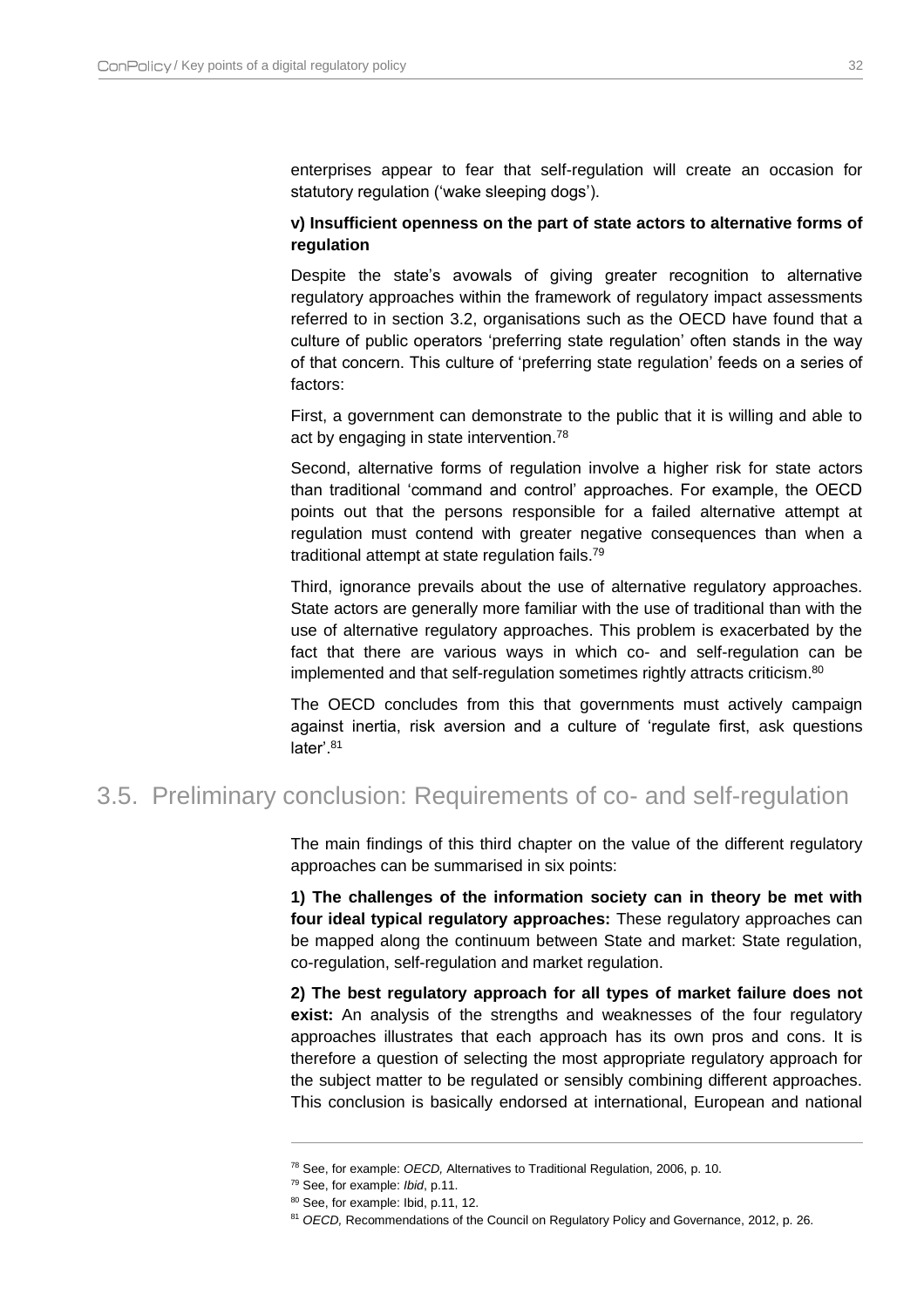level. For example, numerous OECD, EU and Federal Government recommendations on 'better regulation' call for alternative regulatory approaches to be examined during regulatory impact assessment.

**3) State regulation is the most appropriate regulatory approach in three cases:** State regulation is the most appropriate form of regulation in cases in which fundamental rights are in grave conflict with each other and in which regulations are needed in politically contested areas spanning more than one sector or policy field.

By contradistinction, this means that state regulation is not necessarily the best form of regulation in all other fields. Therefore respective strengths and weaknesses need to be considered when selecting a regulatory approach.

**4) Co-regulation might offer a sensible alternative/complementary form of regulation:** Co- and self-regulation are alternative forms of regulation. However, these regulatory approaches are contested. As the debate for and against co- and self-regulation illustrates, most criticism is levied against selfregulatory activities which are implemented half-heartedly, and it is generally justified in such cases. However, self- and co-regulation should not be 'lumped together'. As research illustrates, co-regulation initiatives implemented on a legal basis which take account of minimum requirements can provide a sensible complement to state regulation.

The *minimum requirements* needed should address the following aspects:

- the code development process;
- requirements in terms of involving important stakeholders;
- public communications about the code;
- its implementation, including penalty mechanisms;
- monitoring, evaluation and complaint procedures.

**5) There are structural obstacles in Europe and for instance on the national level in Germany to the successful application of co-regulation in the information society:** In order for co-regulation to function, preconditions for its use must be created if this approach is to be applied successfully. This means creating the following basic preconditions in particular:<sup>82</sup>

i) Resolve fundamental dilemmas

 $\overline{a}$ 

• find a solution to 'free rider' problems

ii) Develop encouraging framework conditions

allow for accreditation of voluntary self-control schemes

<sup>82</sup> SRIW, Opportunities and preconditions for effective self- and co-regulation to promote consumer protection and data protection in the digital world, 2014, p. 3, 4; *Baums/Scott* (Publisher), Compendium of Digital Localisation Policy. *BITKOM*, Position paper: Anchoring self-regulation in data protection in the EU General Data Protection Regulation, 2013, p. 2, 4 available at:

http://www.bitkom.org/files/documents/BITKOM\_und\_SRIW\_Stellungnahme\_Selbstregulierung\_DS-VO\_final.pdf (last downloaded: 13.04.2015; *Dehmel*, in: *Baums/Scott (ed.)*, Compendium of Digital Localisation Policy. From 1x1 to 3x3, 2013, p. 162, 164.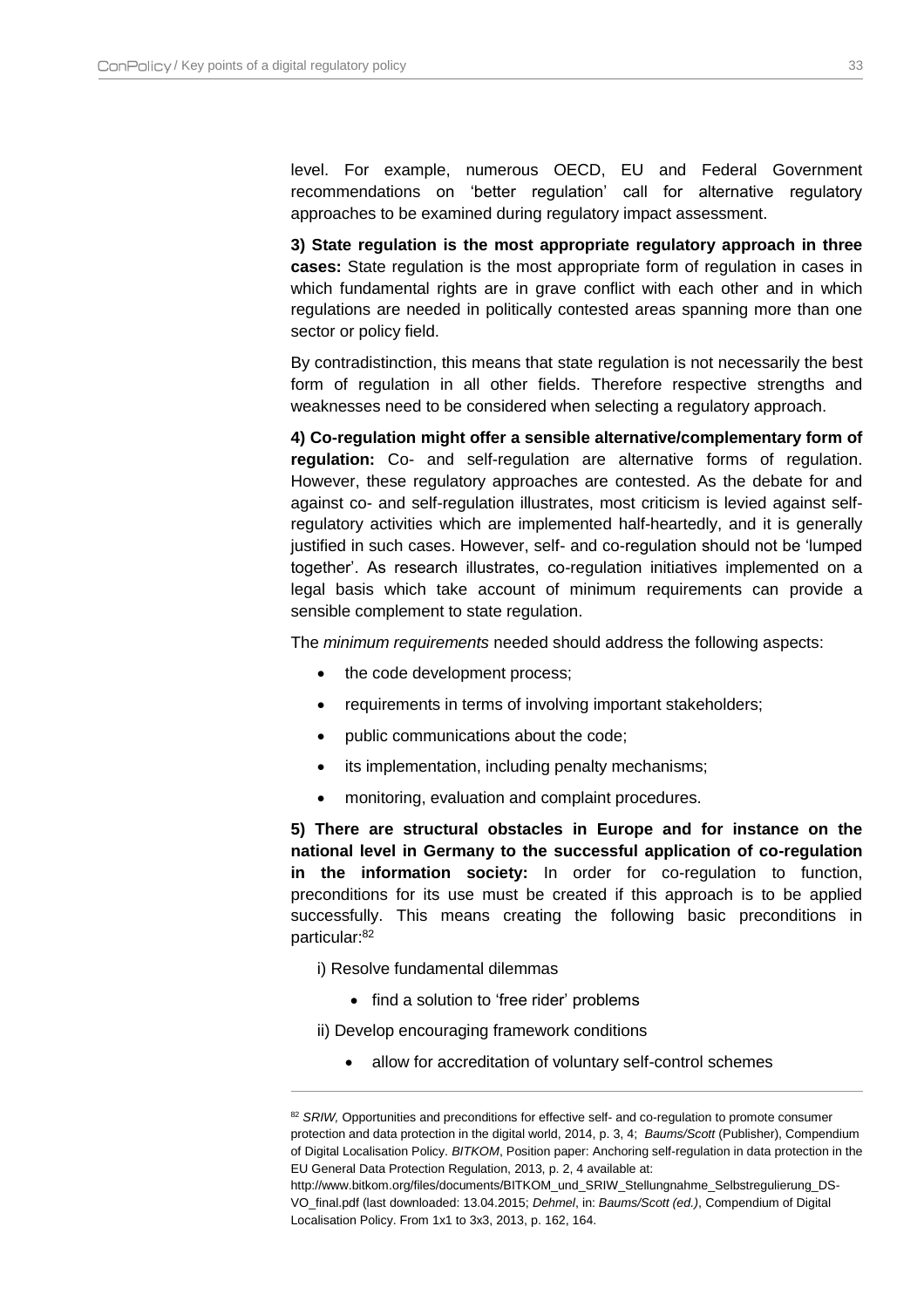improve legal certainty as to whether the regulations created within the framework of self-regulation will stand up before the courts

iii) Increase incentives

- create powers for state supervisory authorities to initiate selfregulation
- recognise codes of conduct (e.g. by the authorities); if necessary create the right for trade associations to obtain approval of a code by the competent authorities by a reasonable deadline, provided that statutory requirements have been complied with
- introduce approval schemes for recognised codes (registration of codes with government departments)
- take account of the code during public procurement
- reduce the risk of sanctions by the supervisory authorities by joining a recognised self-control scheme
- uniform interpretation of the law by the various competent data protection supervisory authorities
- legal facilities available to the regulator if co-regulation fails

iv) Encourage willingness on the part of the economy to join a co- or selfregulation scheme

 take measures to encourage enterprises to use co- and selfregulation

v) Encourage openness on the part of State operators to alternative forms of regulation

• Increase openness on the part of State operators to alternative forms of regulation

**6) Preliminary conclusion: Alternative regulatory approaches such as coregulation should be considered as potential forms of regulation more frequently than in the past. However, if they are to be effective, they require a regulated framework:** Alternative regulatory approaches such as co-regulation are a sensible complement to state regulation. Co-regulation stands out in terms of the challenges of the information society by being flexible and adaptable, by allowing for detailed regulations to be adopted for certain sectors and fields of action and 'tested', by taking account of the expertise of the various stakeholders and by encouraging own initiatives by stakeholders overall.

Nonetheless, as the discussion illustrates, this approach will only be effective if embedded in a regulatory framework which defines *minimum requirements for standard-setting and enforcement* and creates *appropriate framework conditions*. In that sense, there is a **dual shared responsibility** here: First, coregulation makes no claim to be a substitute for state regulation. Rather it endeavours to complement state regulation in selected legislative fields and to improve the application of those regulations by specifying and concretizing abstract regulations. (Within the framework of law-making processes at EU level, co-regulation could also be considered as an alternative instrument to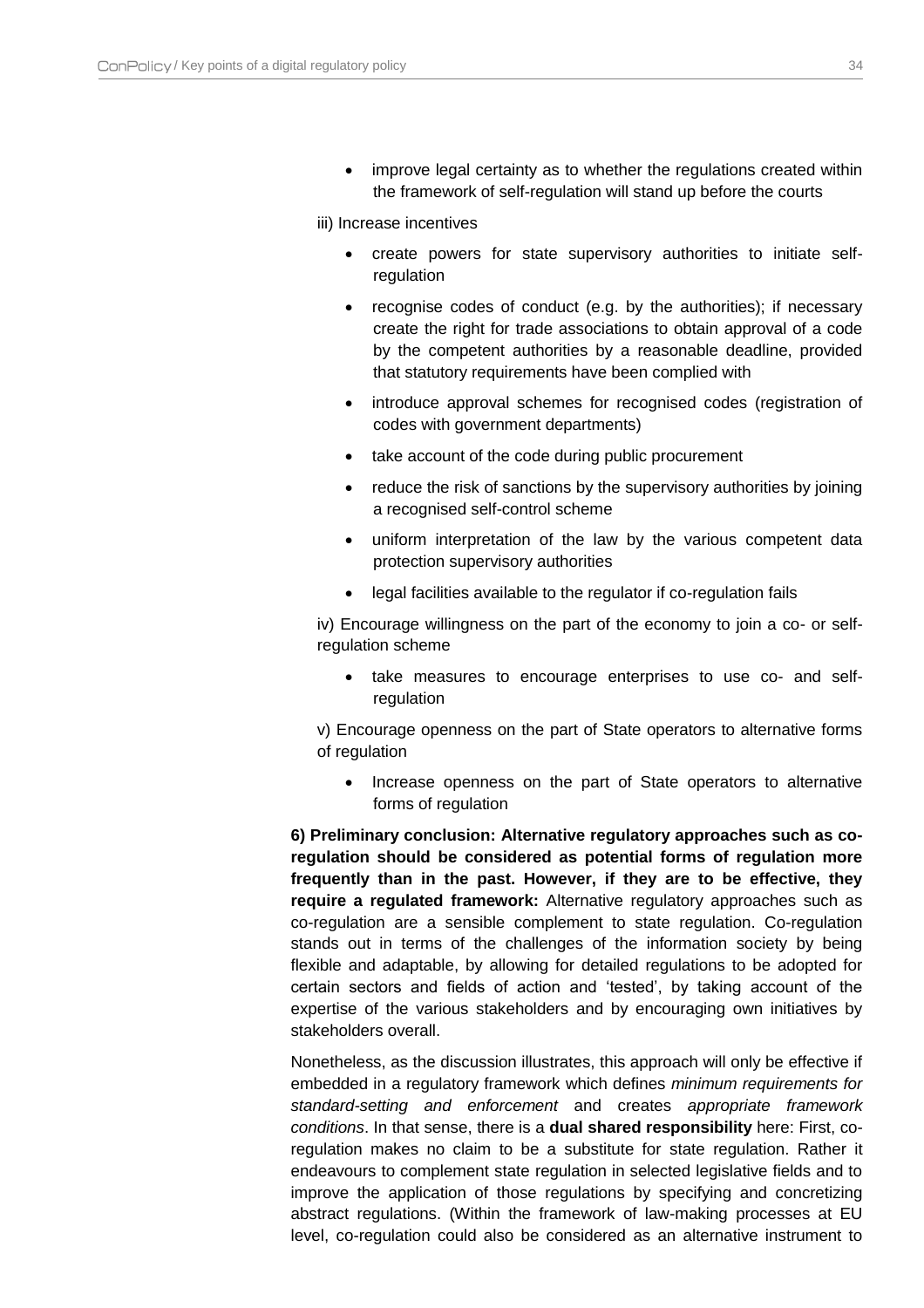$\overline{a}$ 

delegated legal acts or Commission implementing decisions.<sup>83</sup>). Second, effective co-regulation itself needs to depend on a legal framework if it is to be effective, legitimate and credible.

The core task is to regulate self-regulation and give it a statutory framework for action. The focus below has therefore been shifted from self-regulation to coregulation.

<sup>83</sup> Proposal of the Federal Government for a new version of Article 38 (Codes of conduct) and for a new Article 38a (Voluntary self-control schemes) in the General Data Protection Regulation (Draft), 2013, p.1.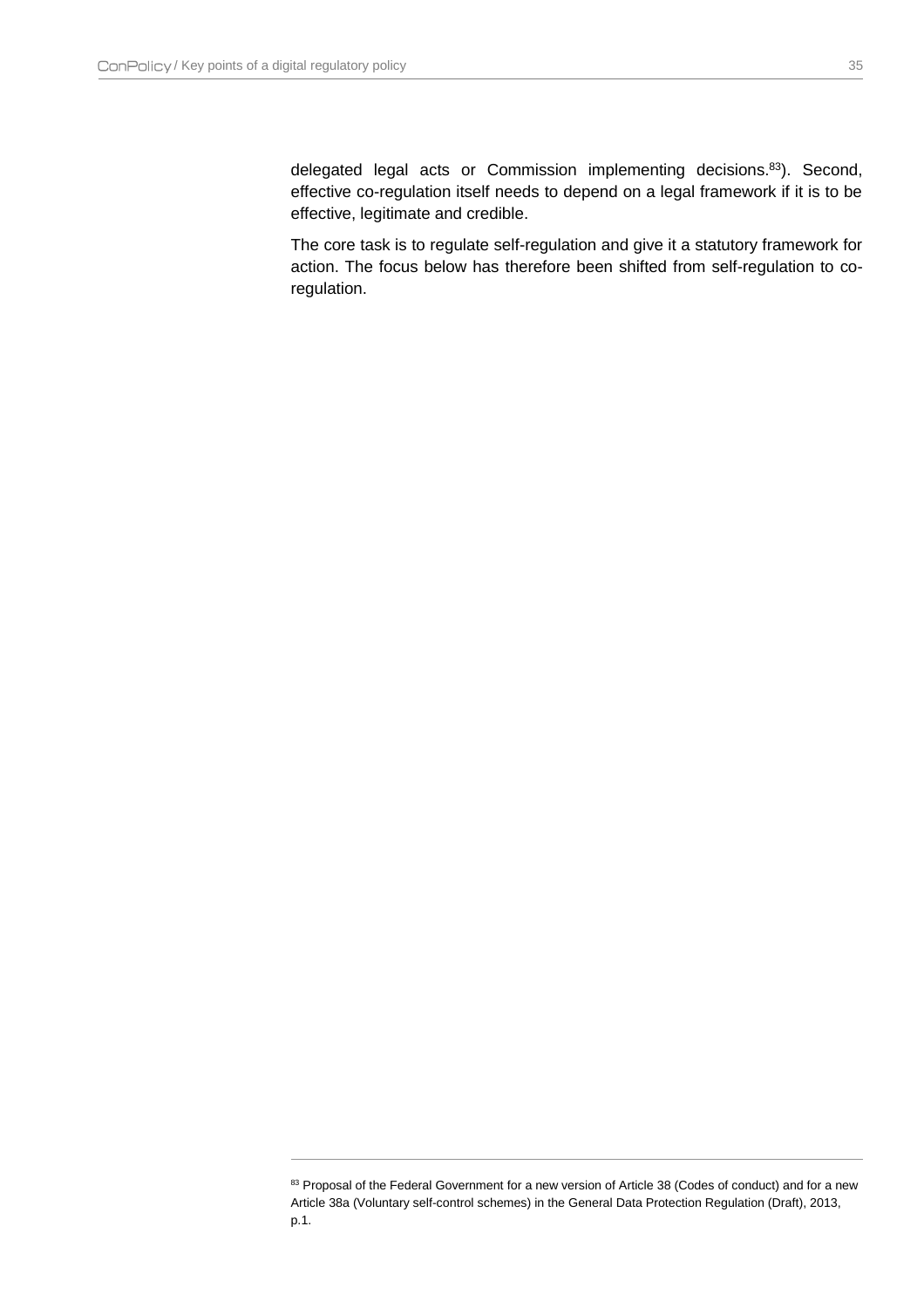# <span id="page-36-0"></span>4. Constitutional requirements and national and international lessons for co-regulation

This chapter considers the constitutional requirements which co-regulation must satisfy, on the one hand, and analyses what can be learned from national and international experience with co-regulation, on the other. What minimum requirements must apply to *standard-setting*? What minimum requirements must be satisfied by *standard enforcement*? What general framework conditions should be created in order to provide incentives for co-regulation?

Account must be taken here of the fact that a (legal) theoretical reappraisal of co- and self-regulation has progressed to differing degrees, depending on the sub-discipline in question. With regard to the German discussion early on public law formulated constitutional and administrative requirements for coand self-regulation and their recognition under the law; in contrast, private law was still lacking a comprehensive system in 2010.<sup>84</sup> The situation seems to be similar on the European level – with the notable exception of the UK, given the widely differing system of constitutional law in England.

However, there are numerous self-regulations which interfere in both public and private law (from banking and insurance law through press, radio and television law,<sup>85</sup> accounting law<sup>86</sup> to competition law (Unfair Competition Act)  $87$ ), not all of which can be systematically included within the framework of this study. The following analysis draws its conclusions in principle from German law – however, it is very likely that the European Court of Justice would adopt similar views regarding the minimum requirements for private standards which specify European legal acts and which would have to some extent binding effects upon authorities and courts.

## <span id="page-36-2"></span><span id="page-36-1"></span>4.1. Minimum requirements in terms of standard setting

If private standards are to be more than a quality seal in free competition and are to have at least limited legal effects (across different legal fields with the necessary modification for each legal standard), the standard-setting process requires a degree of institutionalisation within which minimum requirements are complied with.

#### 4.1.1. Principles

 $\overline{a}$ 

There are no fundamental constitutional objections to the use of private standards or standards laid down within the framework of co-regulation. Thus

<sup>85</sup> See, for example, *Gottzmann,* Potential and limits of voluntary self-control in the press and advertising, 2005, passim; *Ullrich*, Mass Media Law, 2005, p. 743 *et seq.*

<sup>84</sup> See *Buck-Heeb/Dieckmann*, Self-regulation in private law, 2010, p. 6 *et seq.*

<sup>&</sup>lt;sup>86</sup> The International Financial Reporting Standards (previously IAS) are a cardinal example, see *Köndgen,* AcP 2006, 478, 491 *et seq;* see also p[. 19 above.](#page-19-1)

<sup>87</sup> See for example *Teubner*, Standards and Directives in General Clauses, 1971, p. 94 *et seq*.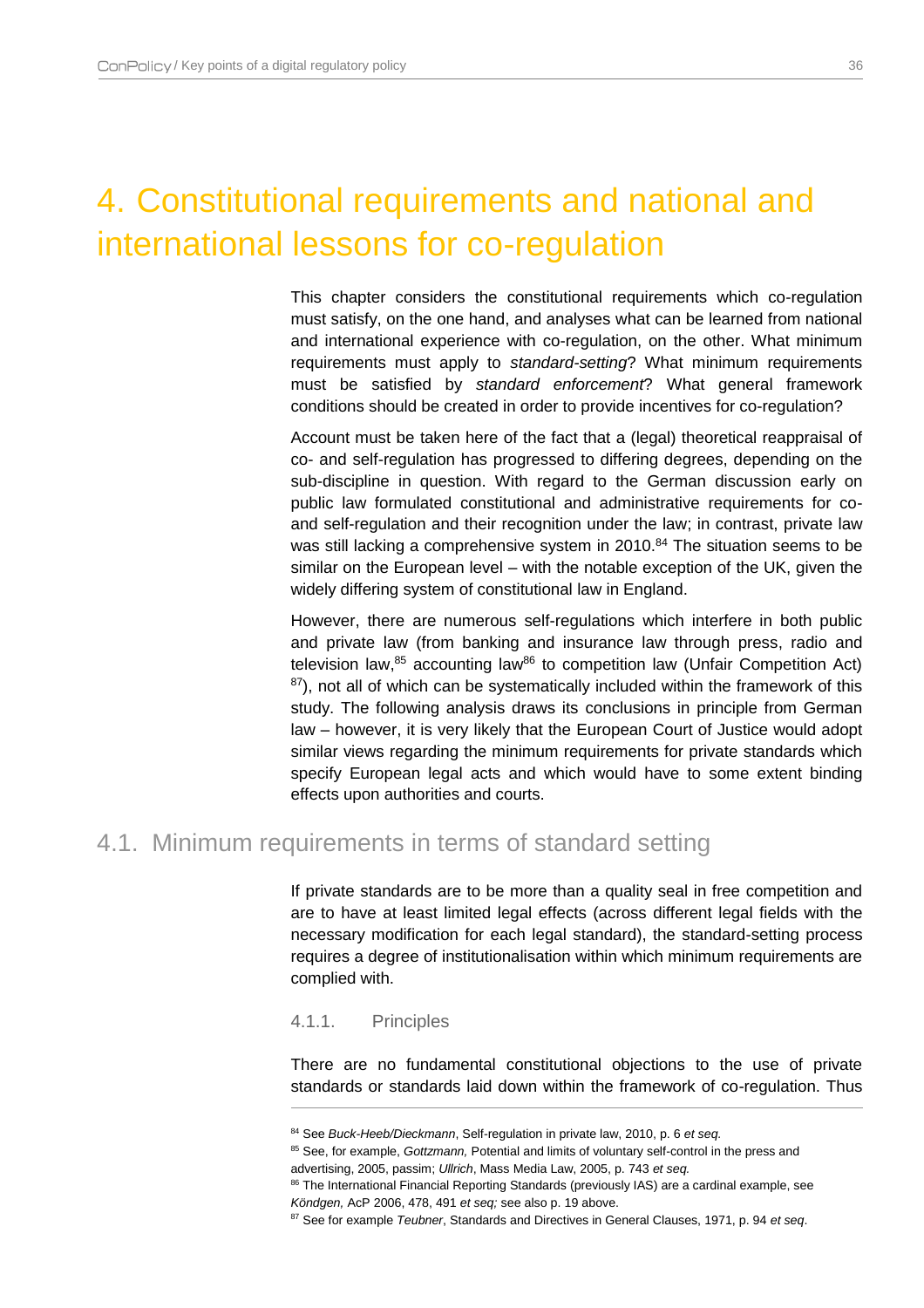$\overline{a}$ 

the German Federal Constitutional Court has pointed out that the parliament cannot enact requirements when there is a need for flexible and continual adaptation to complex subject matters. <sup>88</sup> Especially with regard to acts concerning security of technologies, the parliament can confine itself to unspecific legal terms as open-ended terms allow for a dynamic protection of fundamental rights.<sup>89</sup> However, the loss of legitimacy of standards set privately must be compensated by safeguarding democratic structures in the standardisation process itself. An intensive debate in the 1990s led to the recognition that the loss of publicity, transparency and public debate must be made good through organisational and procedural precautions and requirements in terms of the pluralistic composition of committees.<sup>90</sup> This is not a demand for democratisation of the associations but of the standard-setting process as such. This democratisation is important since in this system standards are set outside the State sphere, which are then in fact converted by the State into binding standards. Aside from the usual criteria for committees of experts and for the development and adoption of standards of objectivity, expertise on the part of the committee, independence in respect both of the organising institution and the committee members themselves, neutrality, the balance of various representatives, documentation of the decision-making process and the adoption of rules of procedure, the legislature should also rule on the following questions due to the associated conflict of objectives: <sup>91</sup>

- definition and delimitation of participants in the procedure;
- safeguarding of status of participants or minority rights in the procedure;
- guarantee of full and undistorted flows of information;
- consideration of the time factor and
- factual correctness and consideration of the public good.

For example, although the German High Federal Administrative Court agrees that DIN standardisation committees (the German Industrial Standardization Organization) have in general the necessary expertise and responsibility for the public interests, it notes that they are composed of people representing

<sup>88</sup> Federal Constitutional Court Judgments 49, 89 (134 *et seq.*) – Kalkar; for materiality doctrine see also Federal Constitutional Court Judgments 40, 237, 248 *et seq*.; Federal Constitutional Court Judgments 68, 1, 108 *et seq*.; *Stern*, Constitutional Law, Vol. II, 1980, p. 572 *et seq*. with further citations.

<sup>89</sup> Federal Constitutional Court Judgments 49, 89 (135 f) – Kalkar ; *Trute*, DVBl. 1996, 950, 956 *et seq*. <sup>90</sup> For example *Lübbe-Wolff*, ZG 1991, 219, 234, 242 *et seq*., which takes as its example the procedural rules in the USA for reappraisal of agency regulations under the Administrative Procedure Act (APA) 1946; *Trute*, DVBl. 1996, 950, 956; *Schmidt-Preuss*, VVDStRL 1997, 160, 205 *et seq*.; see also the legal policy proposals by *Battis/Gusy*, Technical Standards in Construction Law, 1988, paragraphs 482– 560, such as deployment of representatives of the public interest (paragraphs 508 *et seq.*), adoption of legal criteria for standard-setting in individual laws (paragraphs 518 *et seq.*) and internal technical expertise (paragraphs 523 *et seq.*); compare with *Di Fabio*, Risk Decisions under the Rule of Law, 1994, p. 467, who argues against pluralisation but concedes that procedures are lacking in transparency.

<sup>91</sup> List from *Denninger*, Constitutional Requirements for Standard Setting in Environmental and Technological Law, 1990, paragraphs 177 *et seq*.; *Steinberg*, in: *Steinberg (Publisher)*, Reform of Atomic Energy Law, 1994, p. 82, 96 *et seq.*; *Kloepfer/Elsner*, DVBl. 1996, 964, 971.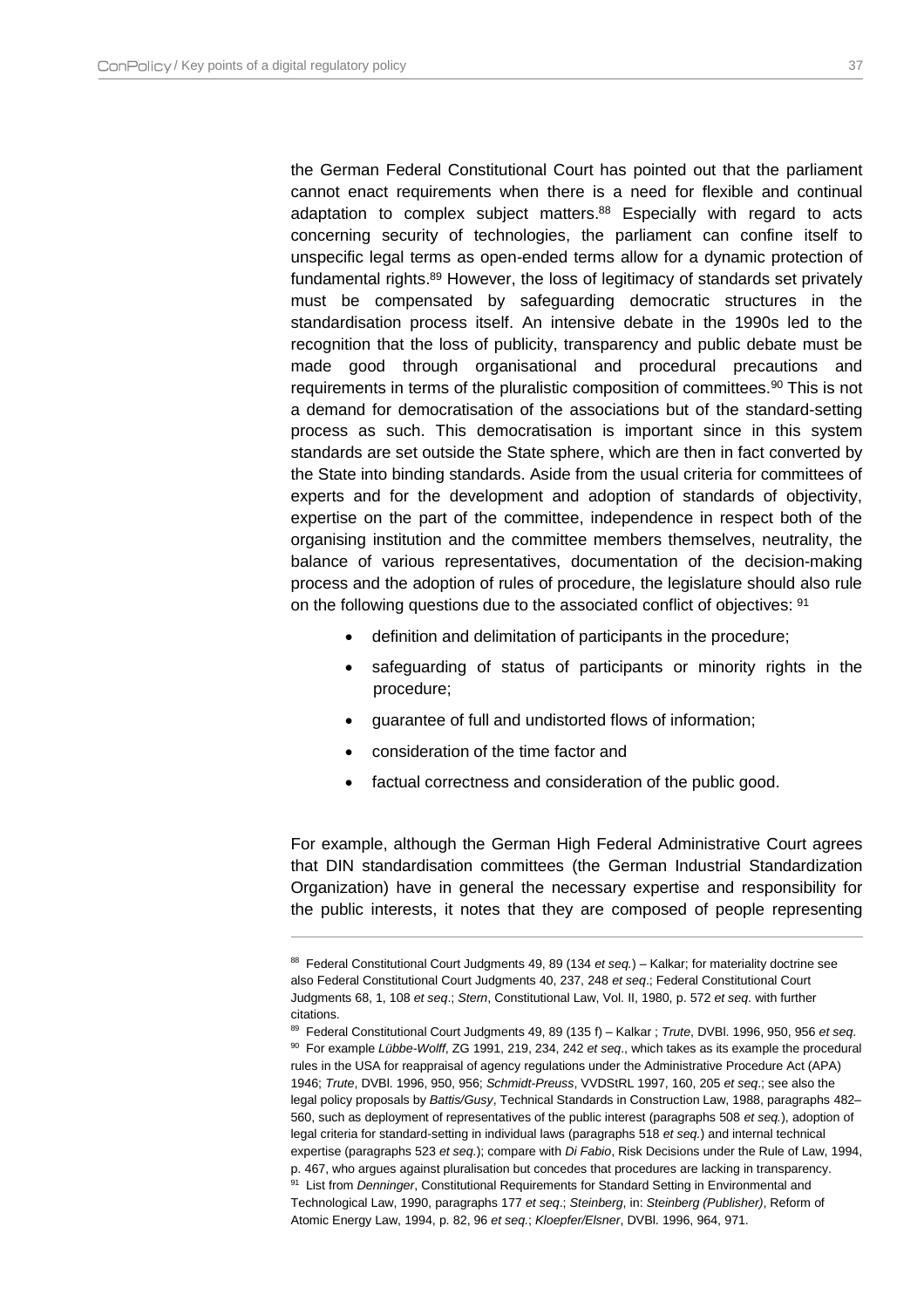specific interests, so that the outcome of their deliberations should not be understood uncritically as established expertise or as the results of independent research. The fact should not be overlooked that these are agreements by interested circles intended to have a certain influence over market events, which therefore do not satisfy the requirements of a court expert (such as neutrality and impartiality). Caution is needed *a fortiori* if the statements cannot be classed as extrajudicial technical questions, but as assessments by opposing interests. Such issues do *per se* require a democratically legitimate political decision in the form of law. However, the courts concede that DIN standards act as a legal presumption within the framework of the overall appraisal of the case at issue, but deny them any importance over and above that.<sup>92</sup>

Also civil case-law (German Federal Court of Justice) imposes minimum requirements on technical standards and, more importantly, reviews them to establish if they still reflect the state of the art and are not outmoded or only reflect the interests of a particular industrial group.<sup>93</sup> Private standards set essentially by a particular interest group are unlikely to have any legal effects. Case-law in all areas of the law has always refrained from ascribing legal effects to unilateral standards due to the effect on fundamental third party rights. This applies even more where it is not just purely natural science/technical expertise laid down in standards that is at stake and where assessments stand at the forefront within the framework of standards. Wellknown examples of such standards by private or semi-governmental committees are the German Noise Technical Instruction and the German Air Technical Instruction. Therefore, as many different interests as possible need to be taken into account.<sup>94</sup> (Where a State act of recognition of a private standard is adopted, as in product safety law or accounting law, the legal act restores any lack of legitimation of the standard.)

Therefore various criteria must be established and fulfilled in order to take account of technical standards:<sup>95</sup>

the standard must record the facts;

- it must not be outdated and must be the product of expertise;
- the standard-setter must be objective and neutral;
- more importantly, the stakeholders concerned must be involved in the standard-setting<sup>96</sup> and,

<sup>92</sup> Federal Administrative Court Judgments 77, 285, 291 *et seq*.; Federal Administrative Court Judgments 79, 254, 264; Federal Administrative Court Judgments 81, 197, 203 *et seq*.; Federal Administrative Court Judgments Now 1991, 884, 885; Federal Administrative Court Judgments UPR 1997, 101, 102; *Gusy*, VerwArch 1988, 68 *et seq*.

<sup>93</sup> See for example Federal Court of Justice judgment of 10 March 1987 – VI ZR 144/86 NJW 1987, 2222 *et seq*. – Komposthäcksler.

<sup>94</sup> *Köndgen*, AcP 2006, 477, 522 *et seq.*: contrary to the democracy principle (majority principle), Stakeholder Involvement; *Buck-Heeb/Dieckmann*, Self-regulation in private law, 2010, p. 278 *et seq*. <sup>95</sup> See summary in *Buck-Heeb/Dieckmann*, Self-regulation in private law, 2010*,* p. 166 *et seq*. with further citations; *Röthel*, Standard specification in private law, 2004, p. 270 *et seq*.; *Brennecke*, Standard-setting by private associations, 1996, p. 176.

<sup>96</sup> Federal Court of Justice NJW 1987, 2222 *et seq*. – Komposthäcksler.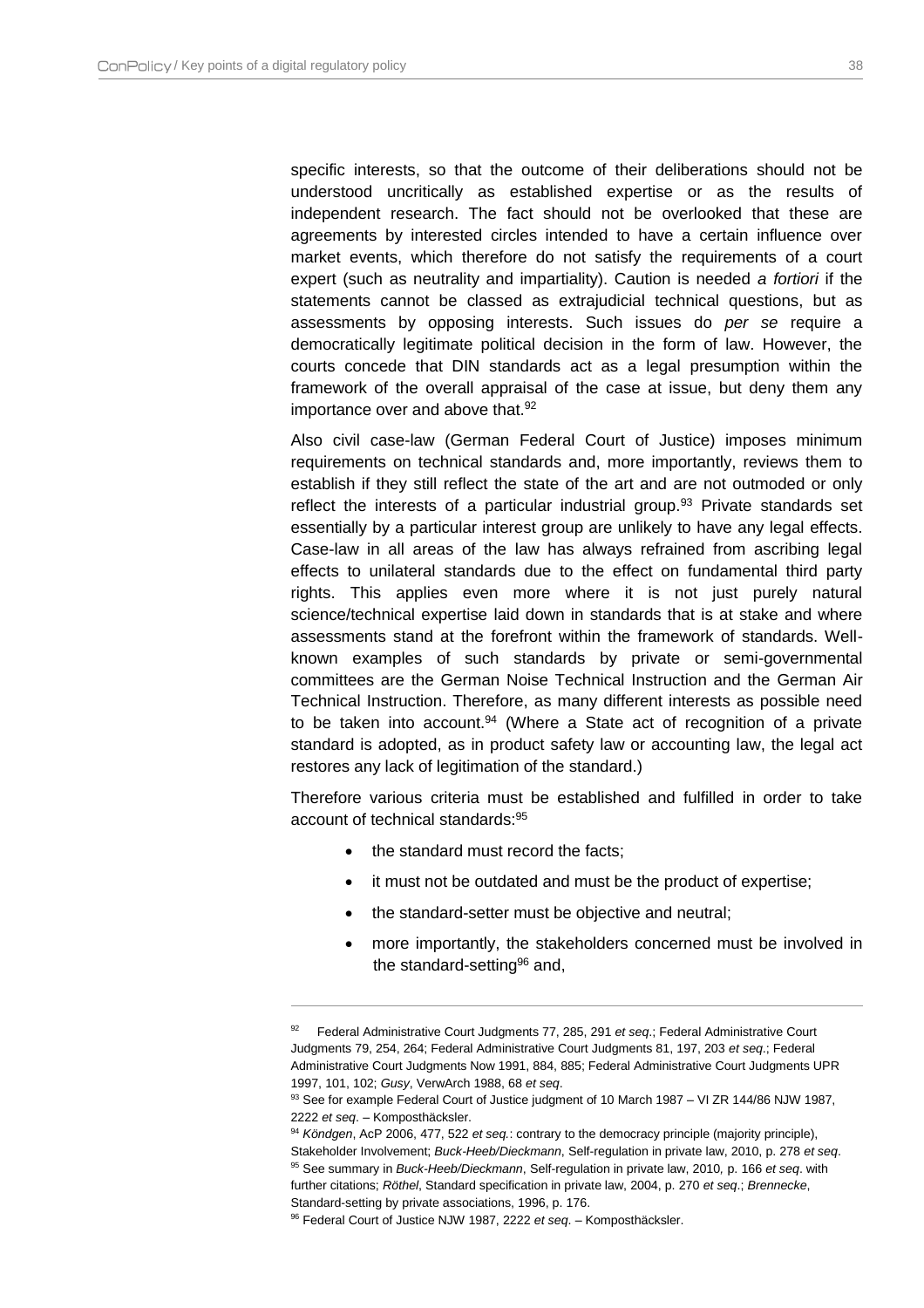finally, the standard-setting must be transparent and public.<sup>97</sup>

Moreover, minimum requirements are also found in international and national standards (such as the ISO/IEC Guide 59 (Code of Good Practice for Standardization), the *ISEAL Code of Good Practice*<sup>98</sup> or DIN 820), EU regulations and directives (such as Directive 2009/125/EC establishing a framework for the setting of eco-design requirements for energy-related products) or other codes. Especially important in this context are the *EU Principles for Better Self- and Co-Regulation*. <sup>99</sup> These are minimum requirements for self- and co-regulation developed over recent years within the framework of a multi-stakeholder process at EU level.<sup>100</sup>

The constitutional requirements and the requirements which transpire from international and national standards and codes stand as follows in relation to each other: The stronger the legal effects of the standard set and enforced within the framework of co-regulation, the more standard-setting and enforcement must fulfil constitutional requirements. By contradiction, that means that co-regulatory approaches not necessarily need to fulfil all the requirements listed below if they are designed to have no or only weak legally binding effects. However, if they do not meet the requirements listed, the coregulation will lose legitimacy and thus its legal effects will be invalid or at least impaired. This in turn can have a negative impact on the incentive of organisations to participate in co-regulation. However, deficits in the standardsetting procedure can be remedied after the event if an authority recognises the standard.

Minimum requirements for standard-setting have been extrapolated below from these legal requirements and the reference documents. They relate to the following aspects of standard-setting:

- Objectives that are consistent with statutory requirements and promise a real added value
- Participative approach that guarantees the involvement of important stakeholders
- Decision-making procedures that ensure a substantial say for all stakeholders
- Openness and transparency

 $\overline{a}$ 

Financing that does not compromise impartiality

<sup>97</sup> *Müller-Foell*, The importance of technical standards in specifying legal provisions, 1997, p. 81 *et seq*.

<sup>98</sup> *ISEAL Alliance,* Code of Good Practice for Setting Social and Environmental Standards, Rev. 2014. <sup>99</sup> *European Commission,* Principles for Better Self- and Co-Regulation, 2014*,* available at:

http://ec.europa.eu/information\_society/newsroom/cf/dae/document.cfm?action=display&doc\_id=16 (last downloaded: 13.04.2015).

<sup>100</sup> See also: *Baden-Württemberg Consumer Commission*, From label misuse to trustworthy labelling, 2011.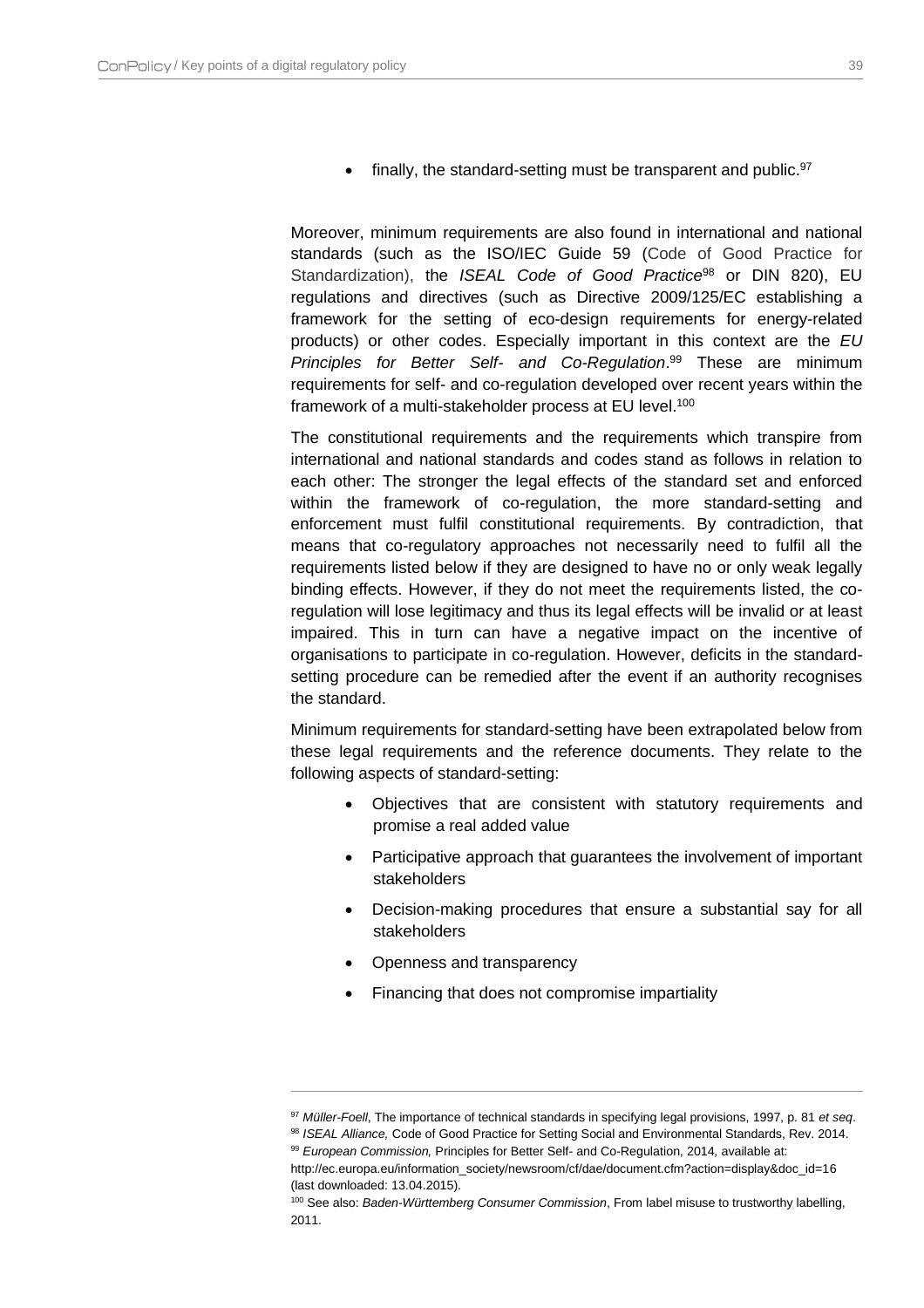<span id="page-40-0"></span>4.1.2. Objectives that are consistent with statutory requirements and promise a real added value

If an issue is to be regulated using co-regulation, the first step is to clearly define the objectives. Three aspects need to be highlighted here:

First, care must be taken to ensure that the objectives of co-regulation are consistent with statutory requirements and that public interests can be reached with this approach. The OECD argues, for example, that: 'An effective self or co-regulatory regime [must] be well integrated and consistent with other existing legislation'. <sup>101</sup> It therefore makes sense to establish *Terms of Reference* at the start of the standard-setting process, in which the subject matter and objectives are defined and which explain why it should be possible to attain those objectives using co-regulation.<sup>102</sup>

Second, the objectives must be set out clearly and unambiguously. In order to ensure that the effectiveness of co-regulation can be measured (*ex post*), the current situation (i.e. baseline) and the objectives set by the participants in coregulation must be defined. Interim targets and associated indicators can then be extrapolated based on the baseline and the objectives.<sup>103</sup>

Third, importance should be attached to objectives that deliver 'added value'.<sup>104</sup> Added value can be delivered in various ways. For example added value may be delivered by

- 1. creating a regulation for a previously completely unregulated issue;
- 2. adopting supplementary legislative specifications on topics which are already regulated but which have grey areas;
- 3. adopting a regulation on an issue that is already regulated providing for voluntary requirements that go beyond the legal requirements.

<span id="page-40-1"></span>4.1.3. Participative approach that guarantees the involvement of important stakeholders

Based on the objectives formulated, the relevant stakeholders must then be identified and included in the standard-setting process. According to ISO 26.000, stakeholders can be defined as operators who have an interest in the decisions and activities of an organisation or are affected by the decisions and activities of the organisation.<sup>105</sup> Stakeholders therefore include actors with an

<sup>101</sup> *OECD,* Alternatives to Traditional Regulation*,* 2006, p. 42; see also: *OECD*, Recommendations of the Council on Regulatory Policy and Governance, 2012, p. 26; *European Commission*, Principles for Better Self- and Co-Regulation, 2014, 1.5 Legal Compliance, available at:

http://ec.europa.eu/information\_society/newsroom/cf/dae/document.cfm?action=display&doc\_id=16 (last downloaded: 13.04.2015).

<sup>102</sup> See also: *ISEAL Alliance,* Code of Good Practice for Setting Social and Environmental Standards, Clause 5.1.

<sup>103</sup> *European Commission,* Principles for Better Self- and Co-Regulation, 2014, 1.4 Objectives, available at: http://ec.europa.eu/information\_society/newsroom/cf/dae/document.cfm?action=display&doc\_id=16 (last downloaded: 13.04.2015) and Annex VIII point 4 of Directive 2009/125/EC.

<sup>104</sup> See Annex VIII point 2 of Directive 2009/125/EC*; Baden-Württemberg Consumer Commission*, From label misuse to trustworthy labelling, 2011, p. 2.

<sup>105</sup> ISO 26000: Guidance on social responsibility, 2010, p. 4.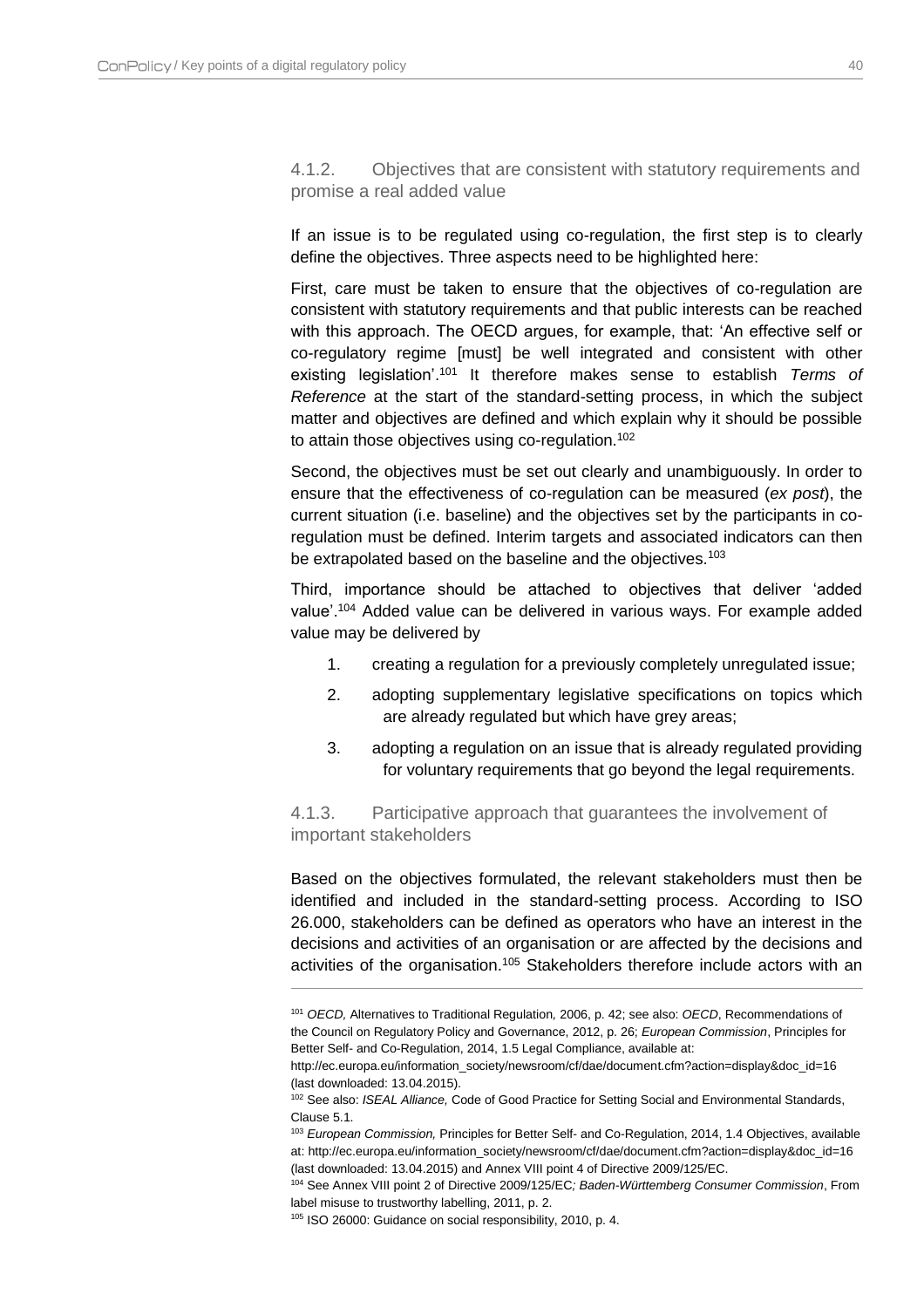interest in co-regulation and actors who would be affected (directly or indirectly) by the co-regulation. – In the information society, the main actors are: enterprises and their associations, consumer and civil rights organisations, representatives of the executive and legislature and supervisory authorities.

Moreover, stakeholders should be involved such that those who were unable to provide input from the outset can do so at a later stage in the process.<sup>106</sup>

In practice, in connection with stakeholder integration the question often arises when all stakeholders should be involved. In principle, two options can be used: either all stakeholders can be included in the standard-setting from the beginning or a key group can start the standard-setting process and the wider circle of stakeholders (especially critics) can be included at a later stage. However, the deciding factor for the second variation is that the extended circle of stakeholders must be given a substantive ability to influence the standardsetting process. This applies in particular to resolutions (see next point).

The British Office of Fair Trading (OFT) has published guidance on this. It provides for an authority that operates an approval scheme for co-regulation to identify the relevant stakeholders for the issue in question. The idea behind this concept is to ensure that co-regulation actually produces results which are relevant to citizens and consumers.<sup>107</sup>

#### <span id="page-41-0"></span>4.1.4. Decision-making procedures that ensure a substantial say for all stakeholders

In order to guarantee substantive involvement of and input from all stakeholders, standards should where possible be set unanimously and, where majority decisions are taken, they should not conflict with the interests of a relevant minority, such as consumer protection associations. The German Federal Court of Justice refused to recognise a DIN standard because it unilaterally reflected the interests of the sector in question and was adopted even though the Stiftung Warentest (which is the comparative testing organisation in Germany) and consumer protection associations had voted against it.<sup>108</sup> Thus qualified majority requirements are needed to ensure that standards are set with due regard for minority interests.<sup>109</sup>

This qualified majority requirement is also found in international standardisation, which defines a consensus as: 'General agreement, characterised by the absence of sustained opposition to substantial issues by any important stakeholder group'.<sup>110</sup>

<sup>106</sup> *European Commission,* Principles for Better Self- and Co-Regulation, 2014, 1.1 Participants, available at:

http://ec.europa.eu/information\_society/newsroom/cf/dae/document.cfm?action=display&doc\_id=16 (last downloaded: 13.04.2015).

<sup>107</sup> *Office of Fair Trading*, Consumer Codes Approval Scheme - Core criteria and guidance, 2013, p. 11.

<sup>108</sup> Federal Court of Justice NJW 1987, 2222 *et seq*. – Komposthäcksler.

<sup>109</sup> See also *Buck-Heeb/Dieckmann*, Self-regulation in private law, 2010, p. 287 *et seq.*

<sup>110</sup> ISO/IEC Guide 2:2004.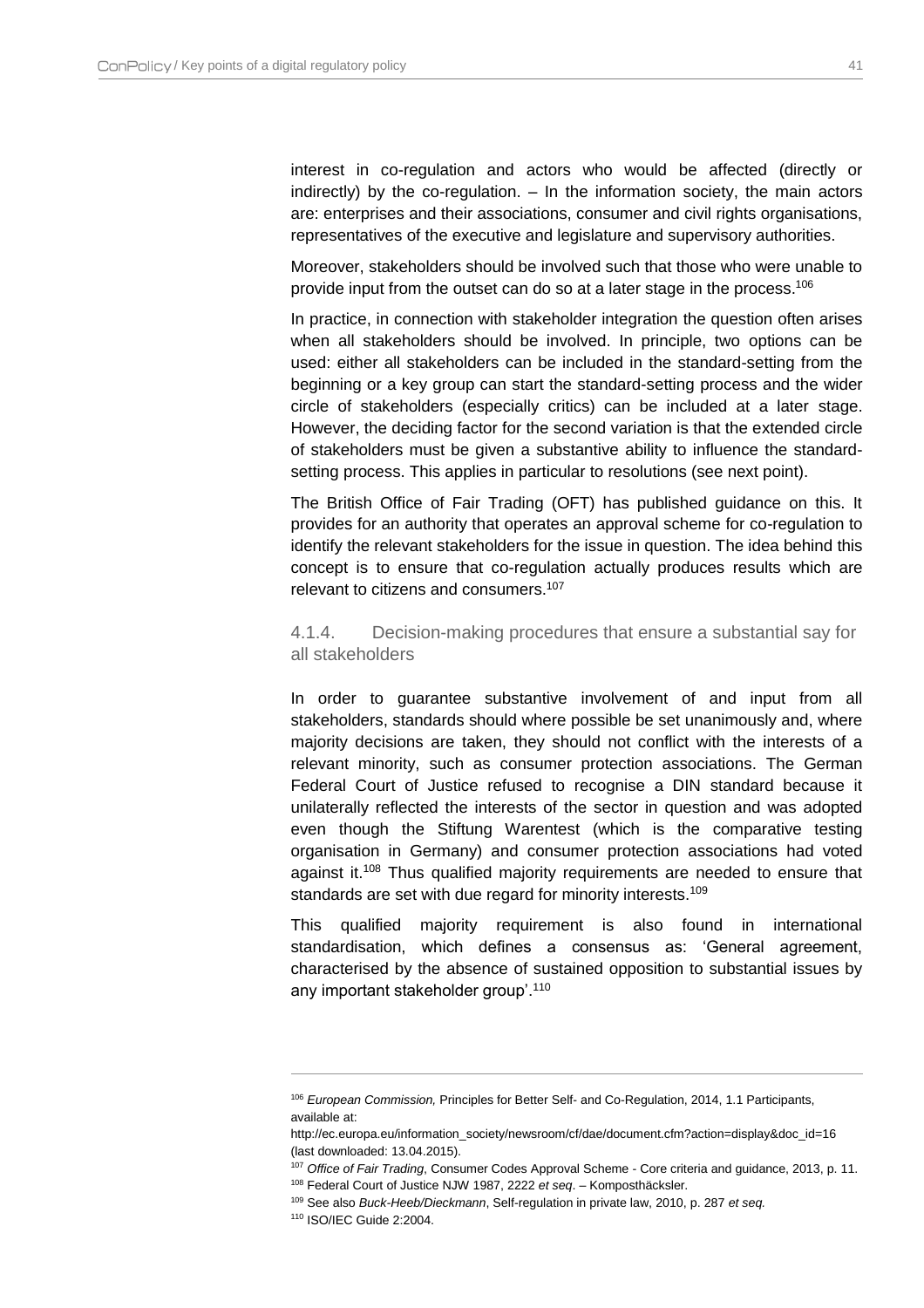#### <span id="page-42-0"></span>4.1.5. Open and transparent process

Transparency and publicity of the procedure and the standard adopted are further requirements that must be fulfilled if co-regulation should have legal effects.<sup>111</sup>

This means that, in particular:<sup>112</sup>

- public information must be provided on the standard-setting process;
- interim results during the standard-setting process must be made public, so that outsiders can comment. It may be expedient here to provide for public consultation;<sup>113</sup>
- the standards adopted must be published, so that everyone can inspect them;
- the procedure must be documented through to resolution, including the considerations that fed into particular decisions, so that the reasoning which informed the committee can be understood.

DIN 820-4 regulating the standardisation process in detail through to resolution can be used as one possible model for standardisation work.<sup>114</sup>

#### <span id="page-42-1"></span>4.1.6. Financing that does not compromise impartiality

The question of committee financing is closely bound up with pluralistic manning of standard-setting committees. One frequent complaint is that standardisation committees depend financially on certain interest groups, for example when standardisations secretariats are 'provided' or financed by certain enterprises. Pluralistic representation of interests can be scuppered in practice by questions as simple as payment of stakeholders' travel costs. On the other hand, State funding alone is questionable, as this would in turn push the character of private self-regulation into the background.<sup>115</sup> Thus the ideal solution is to establish a foundation which could finance the work of such a committee. In particular, this should also ensure that civil society organisations are enabled to attend committee meetings, for example by paying their travel costs.

Financing must be publicly accounted for in all cases.

<sup>111</sup> *Röthel*, Standard specification in private law, 2004, p. 110 *et seq*., 272 *et seq.*; *Schmidt-Preuss,*  VVDStRL 1997, 160, 205 *et seq*.; *Buck-Heeb/Dieckmann,* Self-regulation in private law, 2010, *p*. 283 *et seq*.

<sup>112</sup> *Müller-Foell*, The importance of technical standards in specifying legal provisions, 1987, p. 99 *et seq*.; *Hommelhoff*/*Schwab,* in: FS Kruse, 2001, S. 693, 708; *Augsberg,* Law-making between State and society, 2003, p. 208 *et seq*.; *Buck-Heeb/Dieckmann,* Self-regulation in private law, 2010, p. 289 *et seq*. <sup>113</sup> *ISEAL Alliance,* Code of Good Practice for Setting Social and Environmental Standards, Rev. 2014, Clause 5.4.

<sup>114</sup> Current version DIN 820-4:2014-06.

<sup>115</sup> See *Hommelhoff/Schwab* BFuP 1998, 38, 51; *Hommelhoff/Schwab,* in: FS Kruse, 2001, p. 693, 711 *et seq*.; overall: *Buck-Heeb/Dieckmann,* Self-regulation in private law, 2010, *p*. 282 *et seq*.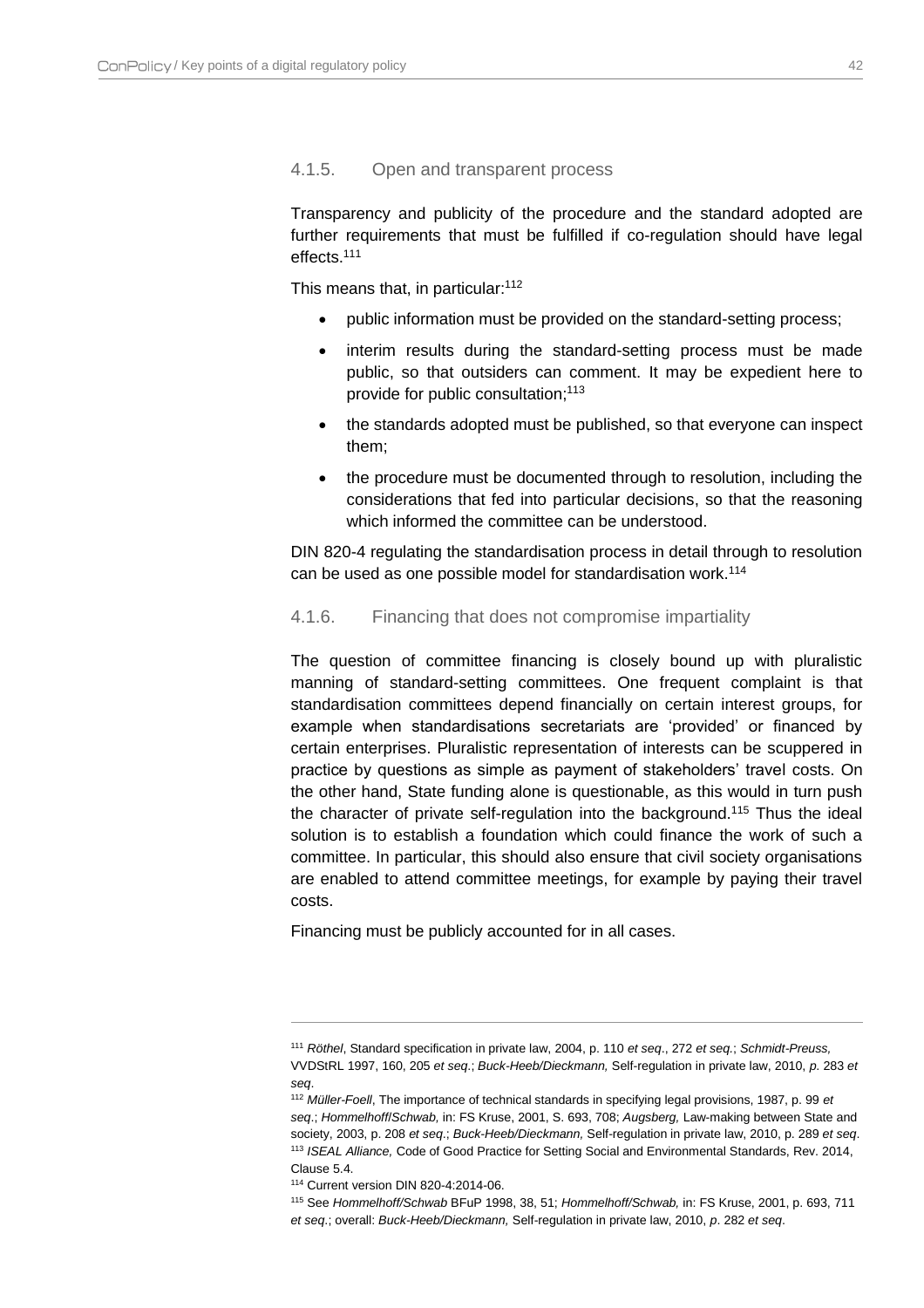## <span id="page-43-0"></span>4.2. Minimum requirements for standard enforcement

Successful regulation also depends on effective enforcement of regulations.<sup>116</sup> It therefore comes as no surprise that the question of appropriate enforcement of standards within the framework of co-regulation is a key component both of case-law and of national and international best practices.

The following elements are indispensable to effective enforcement of standards:<sup>117</sup>

- Public declaration of the organisations that participate in the coregulation scheme
- Monitoring, evaluation and continual further development
- Effective complaint mechanisms and dispute resolution
- Effective penalties

 $\overline{a}$ 

<span id="page-43-1"></span>4.2.1. Public declaration of the organisations that participate in the co-regulation scheme

In order for co-regulation to work, the participating organisations must make a commitment to comply with and enforce the objectives set out in the standard. Organisations can express participation in the co-regulation scheme either in the form of a press release announcing their participation in a co-regulation initiative and by taking them into account in internal codes. The participating organisations must also ensure that the human and financial resources needed for enforcement are available and are provided.<sup>118</sup>

#### <span id="page-43-2"></span>4.2.2. Monitoring, evaluation and continuous improvement

Section 4.1.2 illustrated that objectives, interim targets and indicators must be defined within the framework of standard-setting. These targets and indicators need to be monitored and evaluated.

The monitoring and evaluation process should fulfil the following requirements:<sup>119</sup>

<sup>116</sup> *Buck-Heeb/Dieckmann,* Self-regulation in private law, 2010, p. 278; see also *Augsberg,* Law-making between State and society, 2003, p. 229; *Brennecke,* Standard-setting by private associations, 1996, p. 169.

<sup>117</sup> See also: *European Economic and Social Committee*, Self-regulation and co-regulation in the Community legislative framework (DRAFT), 2014, sections 1.6 and 5.22; *European Economic and Social Committee,* European Self- and Co-Regulation, 2014, p. 23-29.

<sup>118</sup> *Office of Fair Trading*, Consumer Codes Approval Scheme - Core criteria and guidance, 2013, p. 9- 10.

<sup>119</sup> *European Commission*, Principles for Better Self- and Co-Regulation, 2014, available at:

http://ec.europa.eu/information\_society/newsroom/cf/dae/document.cfm?action=display&doc\_id=16, S. 2 (last downloaded: 13.04.2015); *OECD*, Alternatives to Traditional Regulation, 2006, p. 43-45; *ISEAL Alliance,* Assessing the Impacts of Social and Environmental Standards System, 2014; *European Commission*, Guidelines on the self-regulation measures concluded by industry under the Ecodesign Directive 2009/125/EC, 2013, p. 5.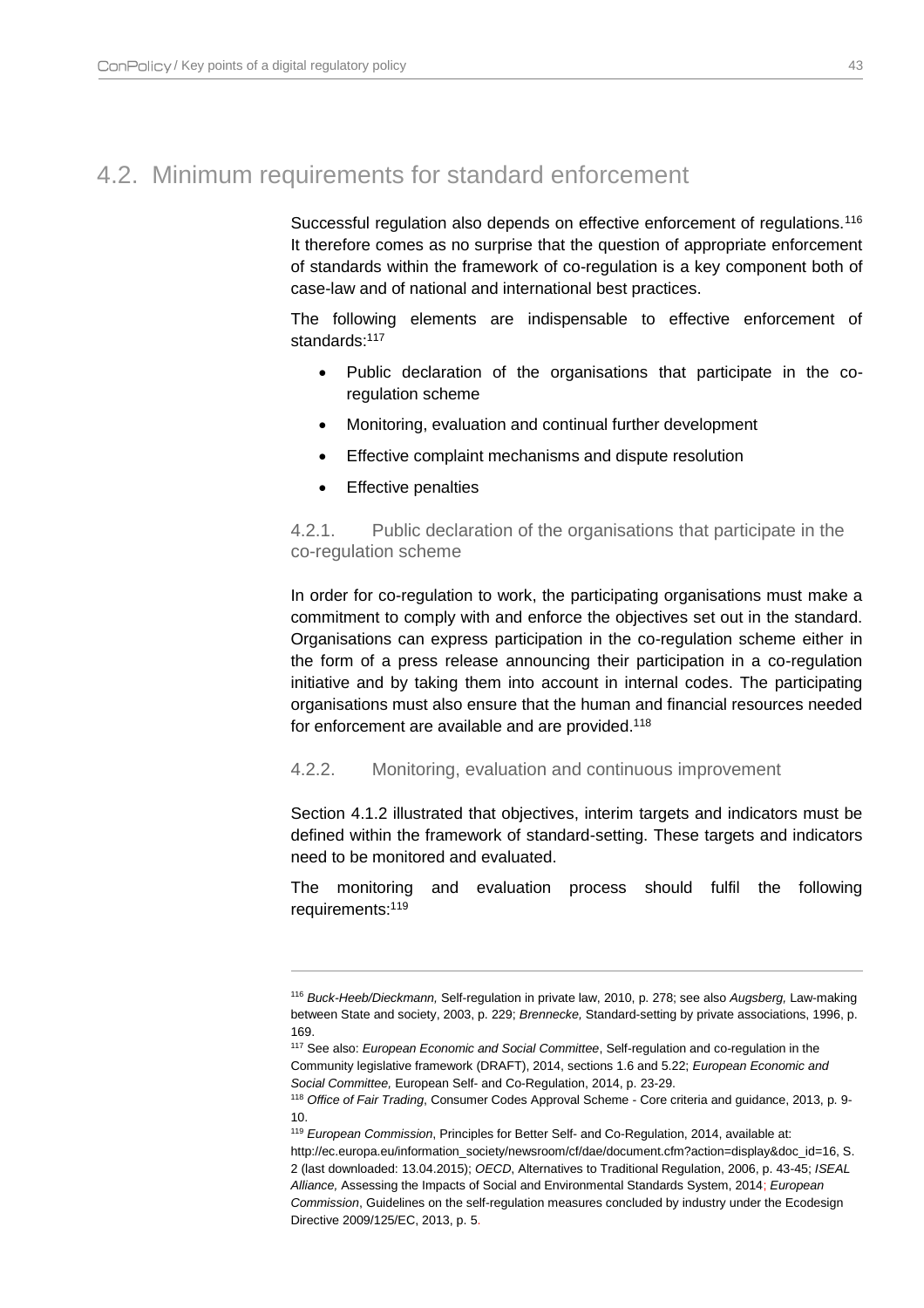- The carrier organisation must develop a monitoring approach. Monitoring must involve the various stakeholders, in the same way as with standard-setting.<sup>120</sup> The approach must guarantee that the effects of co-regulation can be verified in terms of the objectives. The approach should also clearly define the monitoring limits.
- Essential data that must be taken into account in monitoring are information on satisfaction and familiarity values, complaints and complaint procedures. Also mystery shopping results may provide helpful data, depending on the field of application.
- The carrier organisation must ensure that the persons appointed for monitoring are suitably qualified and have the monitoring resources needed.
- The carrier organisation must check if the objectives of co-regulation are being achieved at regular intervals. The primary objectives are to establish if the standards require further development, if standard enforcement needs to be adapted, if any unintended side effects are occurring or if attainment of objectives as a whole can be improved.
- Evaluation results must be published. Results should be discussed with stakeholders and joint conclusions drawn.<sup>121</sup>
- Evaluation should be carried out by an independent third party at regular intervals (once or twice yearly) where there is a lack of public confidence in co-regulation.
- Depending on whether an external committee or supervisory authority is (jointly) responsible for standard enforcement, the carrier organisation should be required to report to that committee or supervisory authority. As part of that obligation, the carrier organisation should file an annual report on the following aspects: changes to the standard, third-party complaints and their settlement, monitoring and evaluation results and penalties. It would be helpful if that information were prepared by an independent third party and supplemented by proposed action.<sup>122</sup>

#### <span id="page-44-0"></span>4.2.3. Effective complaint mechanisms and dispute resolution

Differences of opinion and disputes may arise both between the stakeholders of the carrier organisation and between the carrier organisation and third parties. Internal differences of opinion should be resolved in accordance with internal rules of procedure which also take particular account of the rules on resolutions dealt with in Section 4.1.4.

<sup>120</sup> *European Commission,* Guidelines on the self-regulation measures concluded by industry under the Ecodesign Directive 2009/125/EC, 2013, p. 12.

<sup>121</sup> Annex VIII point 5 of Directive 2009/125/EC.

<sup>122</sup> *Office of Fair Trading*, Consumer Codes Approval Scheme - Core criteria and guidance, 2013, p. 35.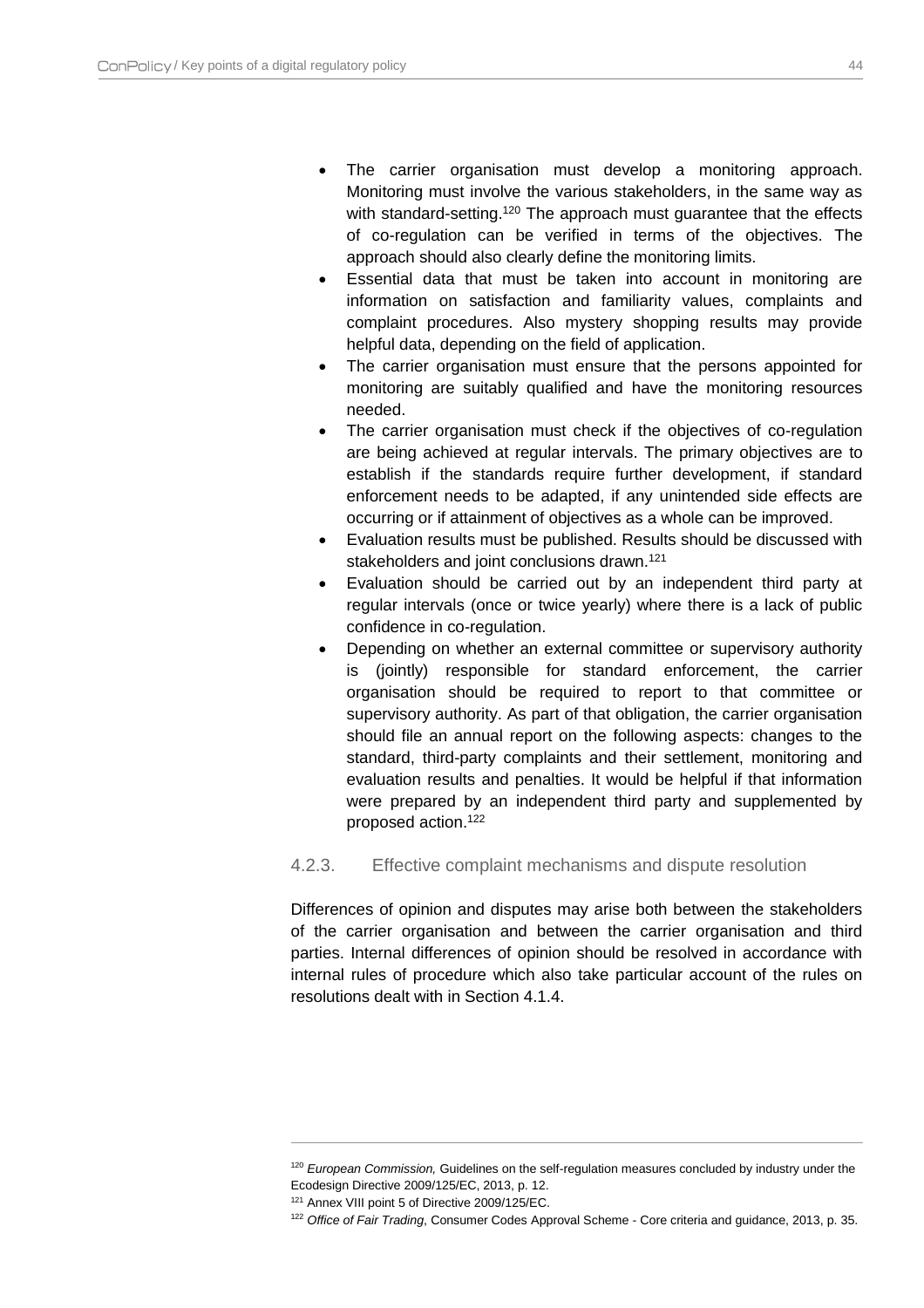An independent complaints committee should deal with third-party complaints. Third-party complaints should be included and published in monitoring and evaluation reports.<sup>123</sup>

#### <span id="page-45-0"></span>4.2.4. Effective sanctions

Infringements of the standard by members must be penalised. Some authors see a lack of penalties as the 'mortal sin' of self-regulation.<sup>124</sup> Penalty procedures need to be developed which are independent, fair and incremental.<sup>125</sup> Independent means that at least half the members of the sanctions committee must comprise persons unconnected to the carrier organisation and the organisation accused. Fair means that the organisation accused has a right to be told of and comment on the complaint. The stages of the sanctions might be: warning, fine and withdrawal of membership.

Committee decisions must be published.

### <span id="page-45-1"></span>4.3. Framework conditions

 $\overline{a}$ 

Successful co-regulation depends on a series of framework conditions in addition to minimum substantive and procedural requirements for standardsetting and enforcement. As discussed in section [3.4.3,](#page-30-0) answers must be found to a series of challenges. They include, for example, solutions to the fundamental dilemmas of co-regulation (especially 'free rider' problems), encouraging framework conditions (such as facility for accreditation and improved legal certainty), greater incentives (enabling authorities to initiate coregulation, public recognition of code of conduct, introduction of approval schemes for recognised codes etc.) and making enterprises more willing to participate in co-regulation.

These aspects are addressed in the following sections, based on constitutional considerations (according to German constitutional law, however representing general thoughts and principles) and national and international experience.

#### <span id="page-45-2"></span>4.3.1. Active role of State institutions

National and international experience with co-regulation suggests that it can only succeed if state institutions actively flank co-regulation activities.<sup>126</sup> A distinction must be made here between positive and negative incentives. *Positive incentives* range from the provision of a public platform in which

<sup>123</sup> *European Commission*, Principles for Better Self- and Co-Regulation, 2014, available at:

http://ec.europa.eu/information\_society/newsroom/cf/dae/document.cfm?action=display&doc\_id=16, S. 2 (last downloaded: 13.04.2015).

<sup>124</sup> *Schulz/Held*, Regulated self-regulation as a form of modern governance – Commissioned by the Federal Commissioner for Culture and Media Affairs, 2002, p. D-4, available at: https://www.hansbredow-institut.de/webfm\_send/53 (last downloaded: 13.04.2015).

<sup>125</sup> *Baden-Württemberg Consumer Commission*, From label misuse to trustworthy labels*,* 2011, p. 3; *Office of Fair Trading*, Consumer Codes Approval Scheme - Core criteria and guidance, 2013, p. 39. <sup>126</sup> *Ofcom*, Initial assessment of when to adopt self- or co-regulation, 2008; Annex VIII point 9 of Directive 2009/125/EC.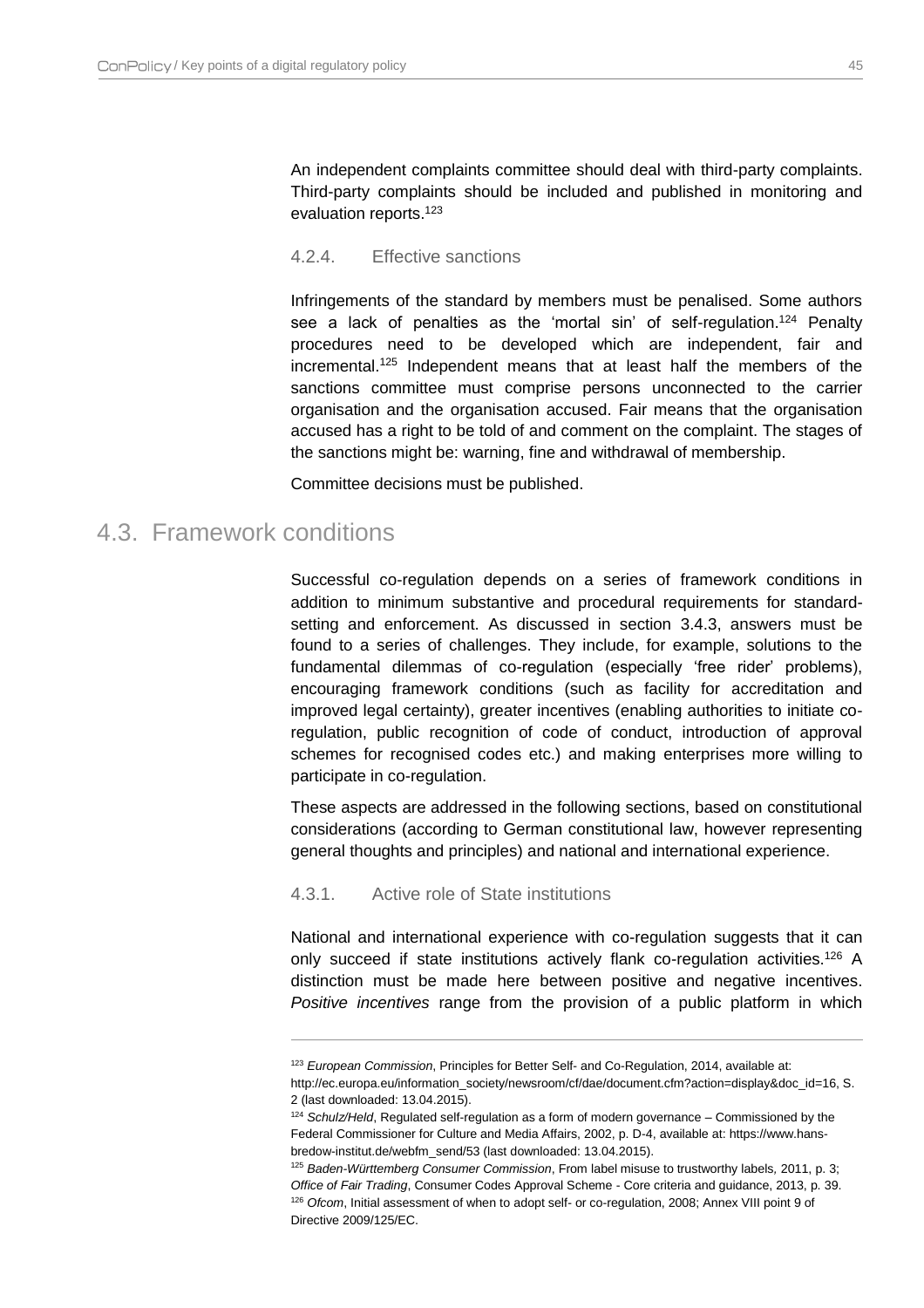stakeholders can exchange information, through part financing of co-regulatory approaches in the start-up phase (as with the Sustainable Palm Oil Forum in Germany), making co-regulation statutory in a particular field and improving legal certainty. - These aspects are addressed in greater depth in section  $4.3.3$ <sup>127</sup>

In addition, state institutions should encourage co-regulation through *negative incentives*. For example, *Schulz* and *Held* hold that 'the threat of mandatory state-regulation in the event that self-regulation fails is needed in order to safeguard the objectives of regulation and motivate enterprises to cooperate'.<sup>128</sup> That means that state institutions should formulate clear expectations of co-regulation and evaluate their attainment. If the objectives are not attained, the state institutions should threaten mandatory state regulation (if that should be possible in the given case) and carry out that threat in the event of doubt.

These considerations illustrate that the way in which state institutions flank coregulation is in itself an important success factor. As discussed in section [3.2,](#page-23-0) both the GGO and the Act establishing the German National Regulatory Control Council are the reference points for this. Nonetheless, these reference points should be expanded, while at the same time breaking through the 'culture' of state regulation, as indicated by the OECD (see also section [3.4.3\)](#page-30-0).

A working party which brings different DGs of the EU together (as well as different ministries on the national level) needs to be set up in order to initiate this 'cultural shift'. The objective of that party would be to evaluate European and/or national experience from co-regulation, draw conclusions and extrapolate recommendations for action.

Here experience of the member states needs to be taken into account. First, interesting examples can be found in the Netherlands. The Dutch *Social and Economic Council*, comprising representatives of the economy, civil society and politics, is responsible for self-regulation activities in the consumer protection sector. For example, labelling codes and general terms of business have been developed at the Council's initiative.<sup>129</sup>

Second, the example of the *Danish Consumer Ombudsman* should be considered. Under section 24 of the Danish Marketing Practices Act, the Ombudsman has the powers to issue guidelines which are developed within the framework of multi-stakeholder processes. These guidelines should then be used in particular where numerous consumer complaints are made on the same issue or the enterprise itself requests a regulation. The guidelines are used to pursue the objective of safeguarding increased legal certainty and better law enforcement. 130

<sup>127</sup> See also: *Bertelsmann Stiftung*, Fostering Corporate Responsibility through Self- and Co-Regulation, 2013, Chapter 3.

<sup>128</sup> *Schulz/Held*, Regulated self-regulation as a form of modern governance – Commissioned by the Federal Commissioner for Culture and Media Affairs, 2002, p. 3, available at: https://www.hans-bredowinstitut.de/webfm\_send/53 (last downloaded: 13.04.2015).

<sup>129</sup> *van Mierlo,* Self-regulation in the consumer field: the Dutch approach, 2011.

<sup>130</sup> *Oe*, Self- and co-regulation: The Danish Consumer Ombudsman's Experience, 2014.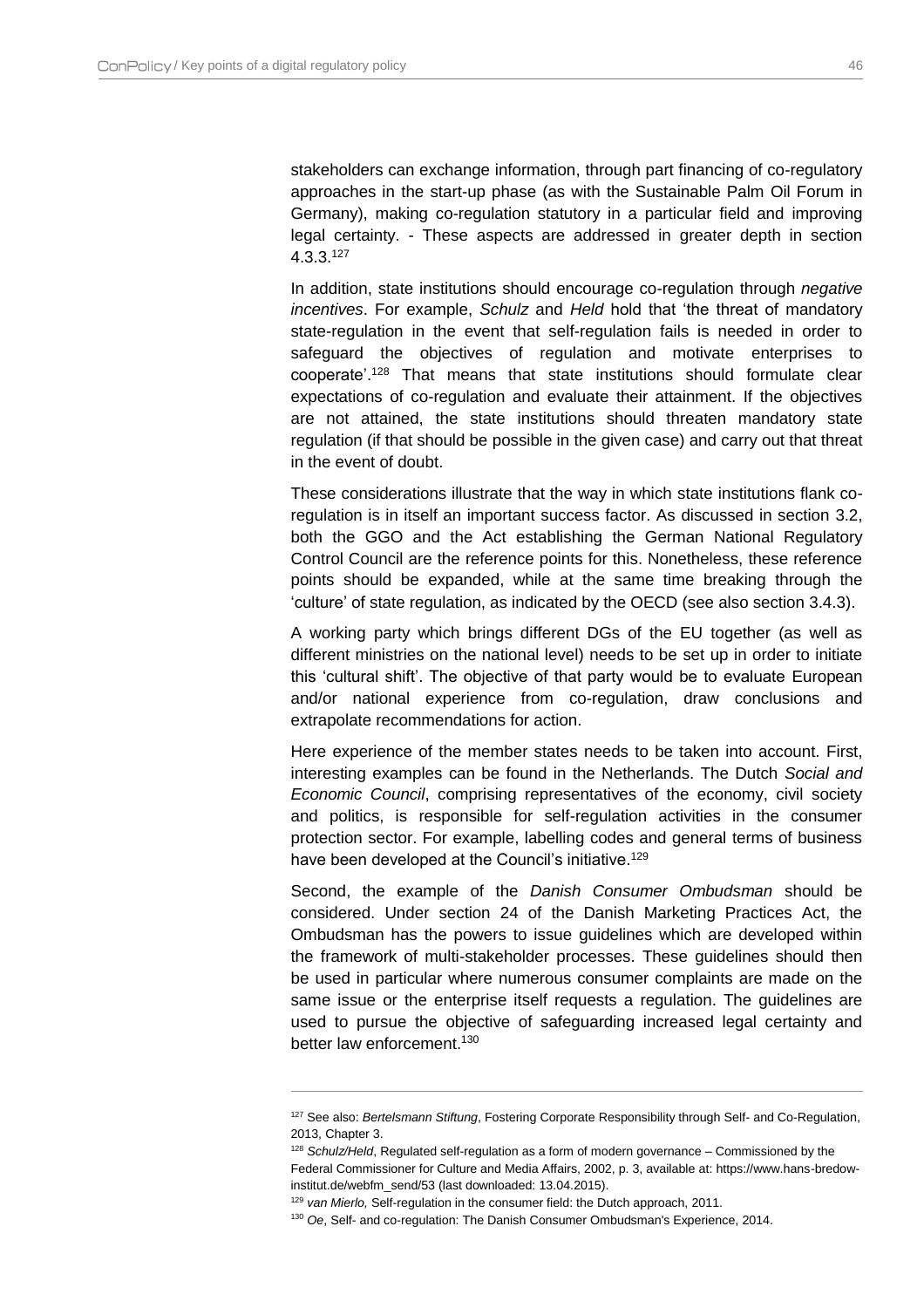Third, account should be taken of German experience from co-regulation e.g. in the environmental sector (German Air Technical Instruction, ecodesign), the capital market, the media sector and from sustainable consumption (alliances such as the German Textile Alliance or the Sustainable Palm Oil Alliance) and experience with co-regulation on the part of authorities.

The results of that process should be used to further develop a regulatory impact assessment<sup>131</sup> and European and national guidelines on effective coregulation.

#### <span id="page-47-0"></span>4.3.2. Solutions to fundamental dilemmas

As the discussion in section [3.4.3](#page-30-0) illustrated, one of the biggest challenges for co-regulation is to find solutions to 'free rider' problems. The challenge is to address the fact that co-regulation comes with costs attached for the enterprises involved in it (both for standard-setting and enforcement and for compliance with the standard). Often what happens is that enterprises which are not participating in co-regulation derive an advantage from co-regulation, for example through the avoidance of 'hard' regulation or through the positive reputational effects of successful co-regulation.

The key question therefore is what measures can be taken to best ease the 'free rider' problem. In principle there is a choice of three measures here:

- **Ensure maximum industry coverage:** On the one hand, these problems can be eased by introducing co-regulation primarily in those sectors in which associations exist with maximum industry coverage. The associations would then require their own members to participate in coregulation as and when co-regulation is enforced. The Ecodesign Directive, for example, requires co-regulation to cover at least 70 % of the entire market.<sup>132</sup> – Care should be taken, however, to ensure that competition law is not infringed.<sup>133</sup>
- **Guarantee exclusive advantages for enterprises which participate in co-regulation:** The incentive for enterprises to participate in co-regulation increases in proportion to the degree to which the resultant advantages are reserved *exclusively* for those which participate in co-regulation. Coregulation initiatives should therefore offer their members exclusive services, such as technical work-shops and conferences on specific topics or exchanges of best practices.
- **Approval system for credible co-regulation:** A procedure used by the British government to formally distinguish creditable co-regulations has a good track record. Originally devised by the former Office of Fair Trading (OFT), the *Consumer Codes Approval Scheme* is now operated by the Trading Standards Institute. The idea behind the scheme is that the 'TSI approved code' label can be used for voluntary enterprises that fulfil the

<sup>131</sup> See for example: *OECD*, Report: Alternatives to Traditional Regulation, 2009, p. 17.

<sup>132</sup> *Ofcom*, Initial assessments of when to adopt self- or co-regulation, 2008, p. 11. See also: *European Commission,* Guidelines on the self-regulation measures concluded by industry under the Ecodesign Directive 2009/125/EC, 2013, p. 4.

<sup>133</sup> *Ibid* and Annex VIII point 3 of Directive 2009/125/EC.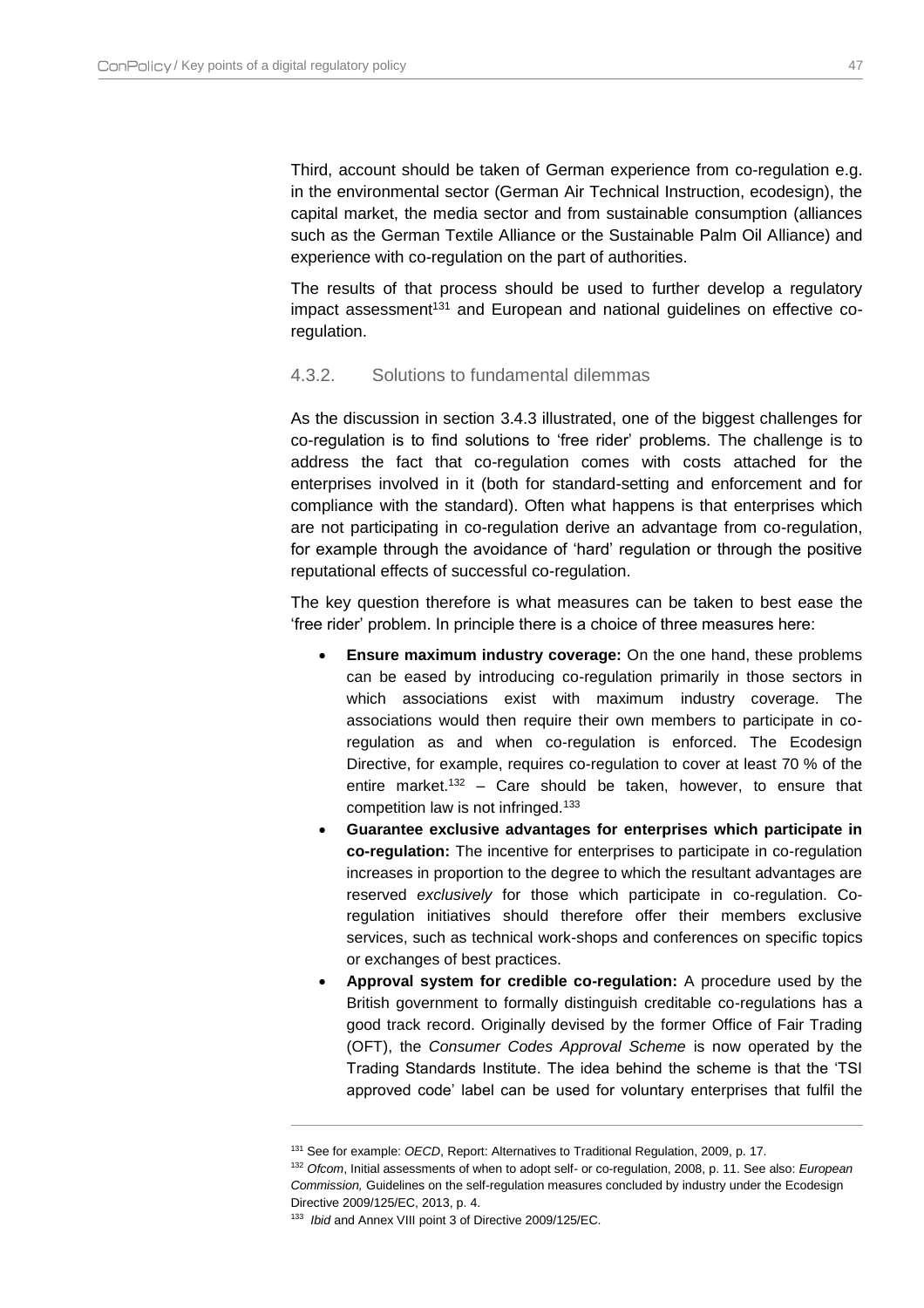minimum criteria of the scheme. Enterprises can then use the label for advertising purposes, in order to inform their customers that they voluntarily meet requirements that go beyond minimum statutory requirements.<sup>134</sup> The minimum requirements cover the following areas: organisational requirements, preparation, content of co-regulation, complaint management, monitoring, enforcement and transparency.<sup>135</sup>

#### <span id="page-48-0"></span>4.3.3. Encouraging framework conditions

As already indicated, the problem of 'free riders' is very important from the point of view of acceptance by enterprises. It can only be overcome if those who set and enforce the standards or are subject to the relevant standard enjoy legal advantages over 'free riders'. That is the only way to ensure that the enterprises involved have sufficient incentives to set and enforce standards.

Conversely, the requirements for standard-setting described above must be taken into account in order to facilitate legal consequences, especially in terms of acceptance by the courts and authorities.

#### 4.3.3.1. Increased legal certainty – Introduction of a presumption of conformity

If standards are set through co-regulation and if, due to the way in which the standards are developed and enforced, they enjoy a high degree of legitimacy, they may also have legal effects. This applies primarily where legal terms are specified, in that industry and function- or service-related standards can be developed which are then accepted by the courts and authorities in both civil and public law. Here specification with regard to constitutional requirements must not be such that the courts and authorities are definitively bound by the standards (unless a State acceptance act has already been issued, as in accounting law).

Thus case-law has always given credence to standards set by National (and European or International) standardisation organizations (and compliance with them) during the appraisal of evidence due to the technical expertise contained in them.<sup>136</sup> In product safety law, the CEN standards accepted by the EU are understood as specification of safety standards which must be used as a basis by the supervisory authorities and which are also binding on the courts. Environmental law goes even further in terms of the German Air Technical Instruction and the Noise Technical Instruction, in that case-law ascribes a standard-specification effect to these standards and they too are binding on the courts in terms of the effects identified there.<sup>137</sup>

These effects, which to date have only applied selectively, could be generally extrapolated and given a **presumption of conformity anchored in law**, as in

<sup>134</sup> See in particular: http://www.tradingstandards.gov.uk/advice/Areyouabusiness.cfm (last downloaded: 13.04.2015).

<sup>135</sup> *Trading Standards Institute*, Consumer Codes Approval Scheme: Core criteria and guidance, 2013.

<sup>136</sup> See FN 32 above.

<sup>137</sup> So-called standard-specifying administrative provisions, see Federal Administrative Court, DVBI 2007, 1564 = Federal Administrative Court Judgments 129, 209.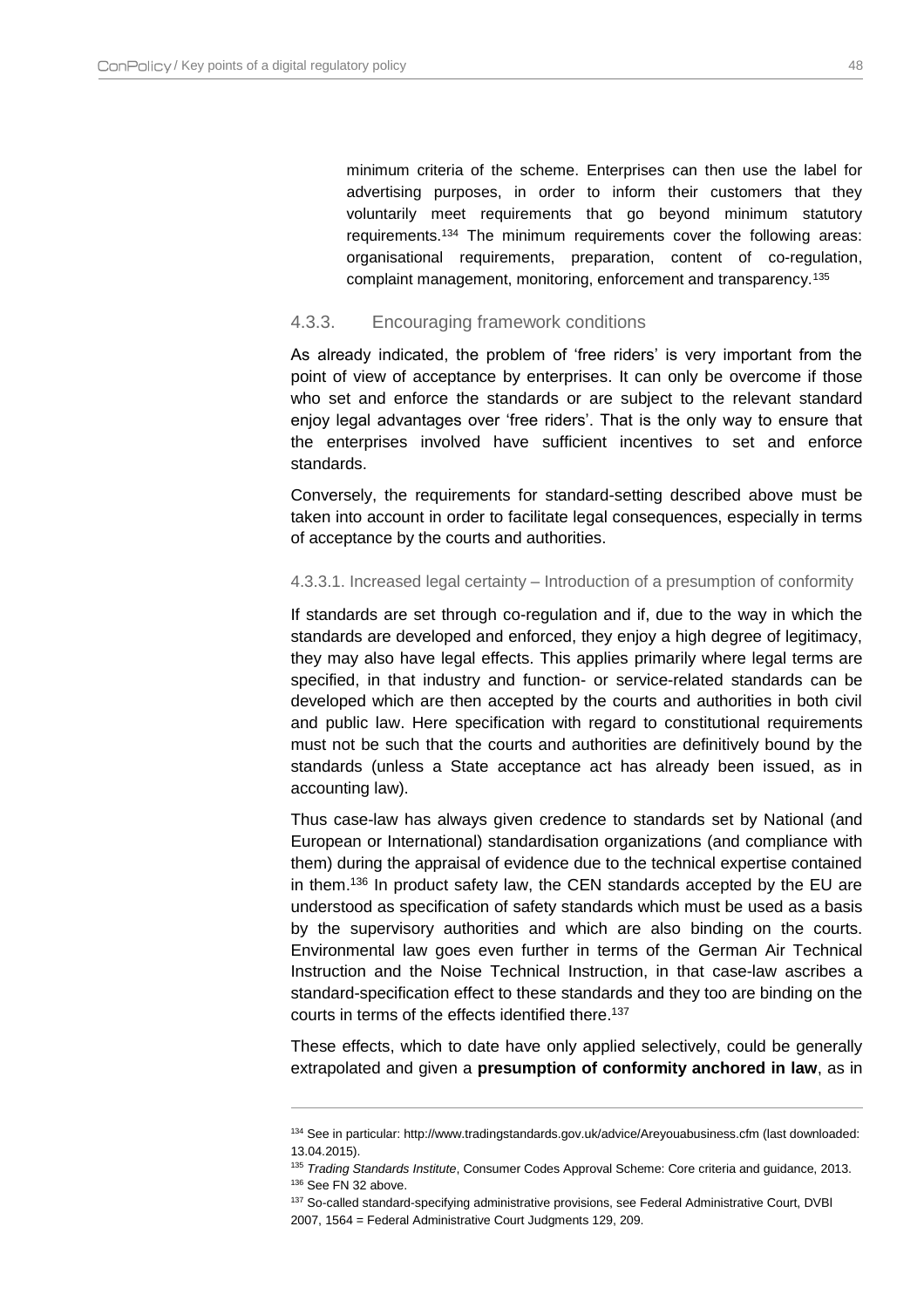product safety law. Accordingly, enterprises which have subscribed to selfregulation could expect a court or authority to assume at least for the purposes of *prima facie* evidence that an enterprise that complies with the standards in its industry is also behaving in accordance with the law. Conversely, in individual cases in which there is good cause to suspect that the standards are outmoded, do not comply with the criteria explained above or that stricter standards must apply, state bodies (courts, authorities) could impose stricter requirements, so that state control would simply be taken back rather than relinquished, including for constitutional reasons.

However, if such standards are to have the effect of a presumption of conformity described above, a legal framework is needed which lays down requirements for standard-setting in accordance with section [4.1](#page-36-1) and regulates state recognition. The model used here for such state recognition acts are the German Interstate Treaty on the Protection of Minors from Harmful Media (JMStV) and recognition of voluntary control under Section 20 JMStV (of which more below).

#### 4.3.3.2. Continual evaluation of standards and codes

However, continual review of standards and codes is needed in light of practical experience or new economic or technological developments. Such continual evaluation is not equivalent to enforcement of codes or standards and takes place, as it were, at an interim level between standard-setting, on the one hand, and enforcement, on the other, as it requires ongoing learning and review in the sense of a quality assurance management system. It is only on the basis on such information and experience that standards and codes can be kept up-to-date, which too is a requirement of case-law for the purpose of recognising the effects of the standards.

Such processes should ideally be anchored in institutions which are involved directly both in standard-setting and enforcement but which do not necessary also implement them. For example, the task of evaluation can also be undertaken by the institution that sets the standards, as is the case with industrial technical standards. Conversely, institutions that have also assumed the tasks of enforcement and observation can provide this further development, as is the case with the JMStV (German Interstate Treaty on Proection of Minors) or as assumed by the SRIW for the Geodata Protection Code (in Germany). Mere enforcement or certification do not suffice for this, as they have no impact on the code or standard and the standard may therefore become outdated or unsuitable at some point as a result. It is important for an independent committee to rule on sanctions and complaints (see also section [4.2.3](#page-44-0) and no 2.4 of the EU principles) rather than the issuer of the code itself.

#### <span id="page-49-0"></span>4.3.3.3. Implementation and enforcement

The effect of standards must not be limited to a presumption of conformity with regard to undefined legal terms. Where standard-setting goes hand in glove with the establishment of corresponding dispute resolution bodies with powers to impose penalties, those private enforcement mechanisms can be used to reduce the intensity of state supervision and thus relieve the burden on the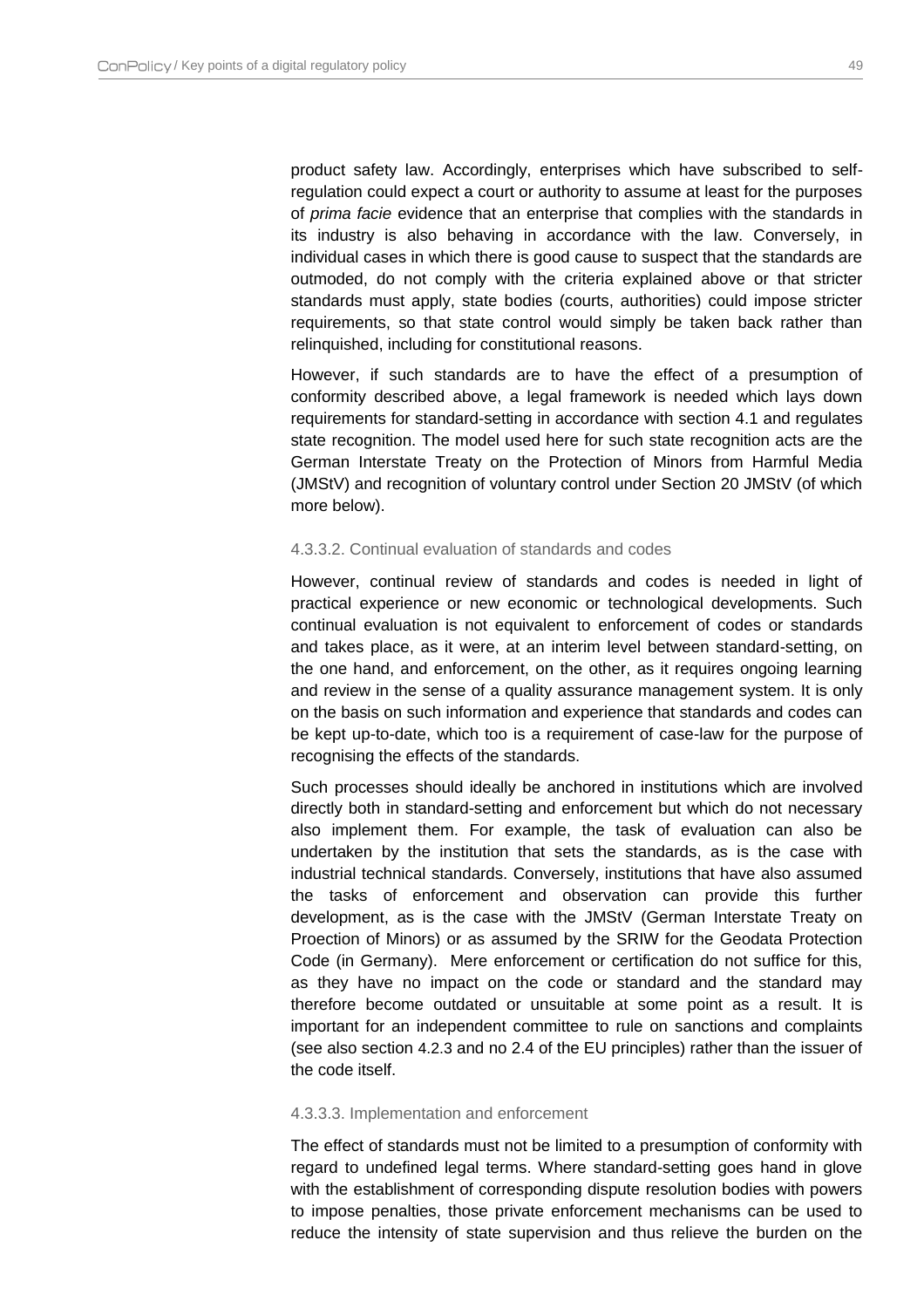state, on the one hand, and allow industry-specific supervision tied to a high level of expertise, on the other.

For example, Section 58e of the German Federal Emission Control Act (BImSchG) provides for less stringent supervision of emission control for enterprises that comply with the Eco-Audit Regulations, as the Eco-Audit Regulations are tied to private certification/testing (in this case eco-audit certifiers).

Similarly, supervision of product safety can be exercised in the form of certification against the corresponding standards (CEN, CENELEC). Here again products are tested by certifiers and seals are issued which have legal effects on the supervisory authorities in that the intensity of supervision is reduced significantly.<sup>138</sup>

Finally, the regulation in Section 20(5) JMStV is an excellent example for the online economy of the reduced potential for state supervision to interfere directly with telemedia providers. If a provider is a member of a recognised voluntary self-control scheme (such as the FSM, an organisation in charge of self regulation concerning media), a decision by the scheme must be obtained first in the event of possible infringement, at which point supervisory measures are not allowed (Section 20(5) JMStV).<sup>139</sup>

What all these instruments have in common, however, is that the co-regulated standards or their institutions must provide for measures that allow for the necessary implementation and compliance control of the standards. Selfregulation cannot succeed without effective enforcement. Nor can private standards without penalties replace or supplement State supervision. A distinction needs to be made here between control of standards, dispute resolution mechanisms and penalties:

- Product safety can be used as a model for **control of private standards**, whereby accredited certification bodies conduct tests. In areas which do not lend themselves to such controls, for example because ongoing supervision is not necessary and demand-driven monitoring suffices, different control mechanisms can be used, such as the establishment of (online) complaint and reporting desks, as is the case in the field of the protection of minors from harmful media. The choice of the means of control depends, first, on the relevance of the legal right protected (the higher it ranks, the sooner the ongoing controls) and, second, on the characteristics of the item or industry or service being monitored.

- There are numerous forms of **sanctions** attached to private standards:<sup>140</sup> They may range from simple criticism (naming and shaming)<sup>141</sup> through contract penalties imposed by associations to sanctioning on the market

<sup>138</sup> See *Spindler*, Corporate organisation obligations, 2011, p. 499.

<sup>139</sup> For details see *Erdemir,* in: *Spindler/Schuster*, JMStV Section 20, paragraphs 26 *et seq*.

<sup>140</sup> See summary in *Buck-Heeb/Dieckmann*, Self-regulation in private law, 2010, p. 291 *et seq*. with further citations.

<sup>141</sup> See *Bachmann*, Private Order, 2006, p. 35; *Heimann*, The press code in the area of contention between media law and media ethics, 2009, p. 255 *et seq*.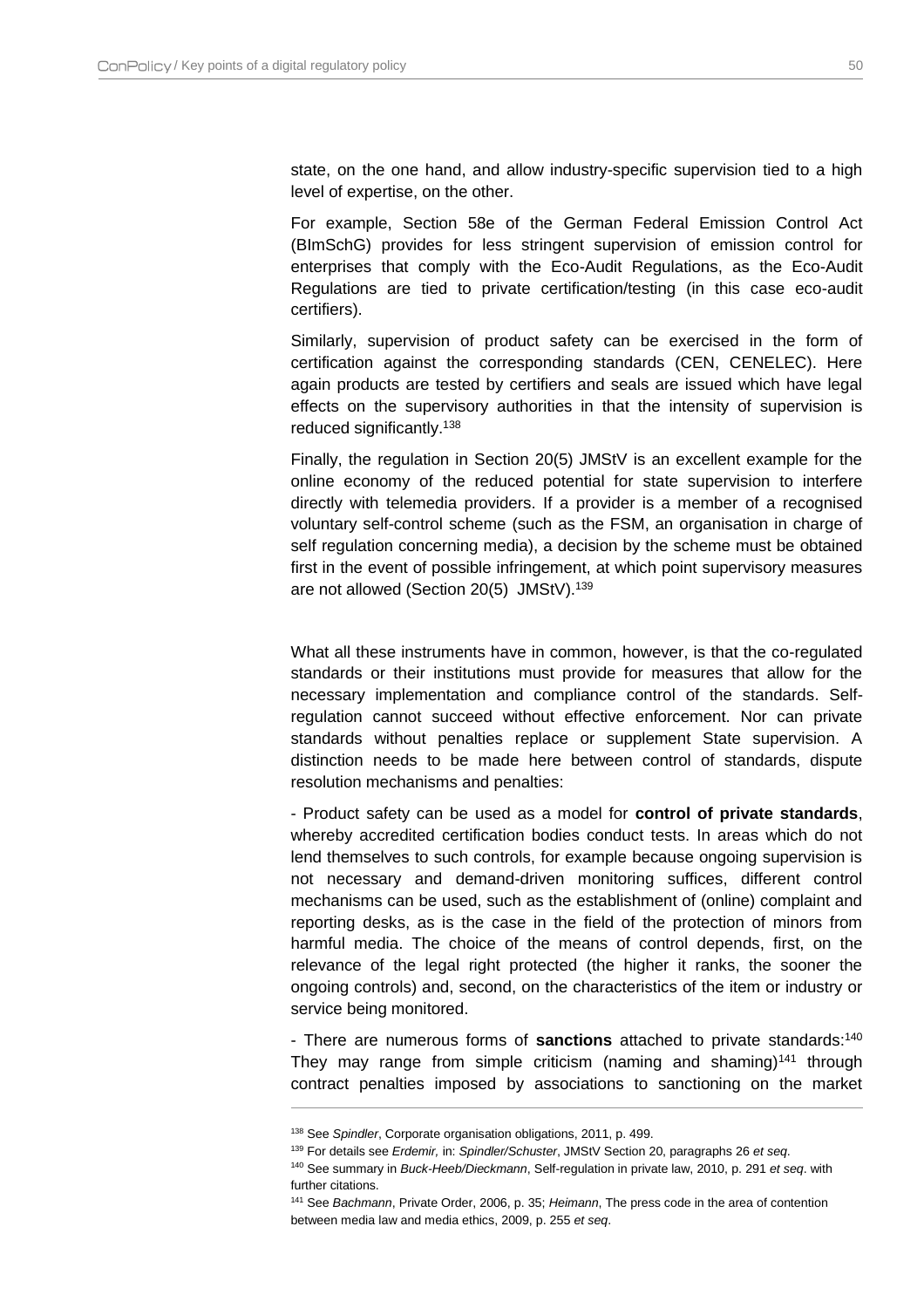(comply or explain). <sup>142</sup> As a rule, penalties through market mechanisms alone may not suffice in most of the areas of the law in question, as otherwise the market itself would have already made the improvement or remedied the shortcomings; often market operators do not react to such signals. What penalties need to be imposed in response depends in turn on the ranking of the legal rights being protected and the characteristics of the industry. Often naming and shaming is more important than a derisory fine or contract penalty compared to the profit or sales achieved; it is precisely here that self-regulation may have the advantage.

- Various institutions are available for **dispute resolution**, such as an ombudsman, which has proven successful in the banking sector, or a dispute resolution body recognised by the state, as in the German energy sector (Section 11a *et seq.* of the German Energy Economy Act). These institutions can also be embedded in online dispute resolution<sup> $143$ </sup>, but do not have to be. The only thing that matters is that procedural rules must be adopted that guarantee a fair procedure in compliance with recognised principles for a procedure in accordance with the rule of law without the need for sophisticated rules of procedure such as the Code of Civil Procedure etc. Arbitration law or the principles laid down in the Alternative Dispute Resolution Directive<sup>144</sup> can be used as a model here.

#### 4.3.3.4. State recognition and accreditation

As explained, a state recognition act is required if private standards are to have legal effects and be enforced. Again in Germany section 20 JMStV can be taken as a model (although there are parallels in other areas of the law): recognition is needed by a state authority, which verifies compliance with the above criteria governing standard-setting.

This is accompanied by – but is conceptually different from – recognition of control by the self-regulating bodies: the model of accreditation used in product safety law<sup>145</sup> and anchored in the German Accreditation Bodies Act<sup>146</sup> can be used as a model here for substantive control. ISO/IEC 17011:2005 and the EN 45011 to 45013 series of standards can also be cited here. However, these costly procedures to obtain accreditation by certification bodies or private monitoring bodies based on ongoing monitoring need not necessarily be used and any such procedure would be disproportionate for the purpose of demanddriven monitoring, e.g. by online complaint bodies. All that is needed here is to ensure though appropriate requirements that complaints are passed on immediately, that their content is recorded and that they are documented.

<sup>142</sup> See FN 23 above.

<sup>143</sup> Regulation (EU) No 524/2013 of the European Parliament and of the Council of 21 May 2013 on online dispute resolution for consumer disputes and amending Regulation (EC) No 2006/2004 and Directive 2009/22/EC (Regulation on consumer ODR), OJ L 165 of 18.06.2013, p. 1 *et seq*. <sup>144</sup> Directive 2013/11/EU of the European Parliament and of the Council of 21 May 2013 on alternative

dispute resolution for consumer disputes and amending Regulation (EC) No 2006/2004 and Directive 2009/22/EC, OJ L 165 of 18.06.2013, p. 63 *et seq*.

<sup>145</sup> *Spindler*, Corporate organisation obligations, 2011, p. 313 *et seq*.

<sup>146</sup> Accreditation Bodies Act of 31 July 2009 (Federal Law Gazette 2625; see also

*Tiede/Ryczewski/Yang,* NVwZ 2012, 1212 *et seq.*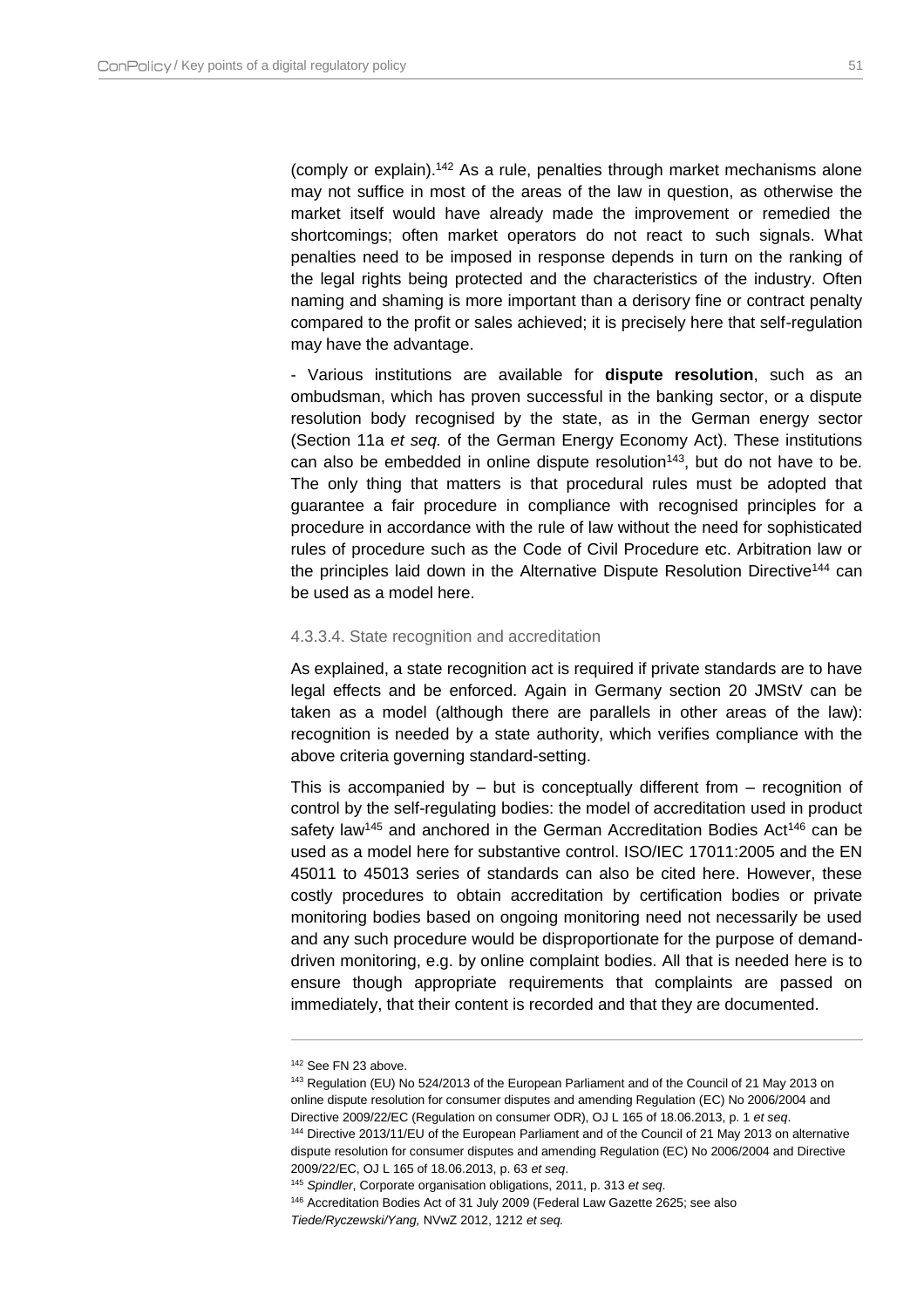#### 4.3.3.5. Division of tasks with authorities

Based on the models described above (JMStV or BImSchG (Emission Control Act)), a sensible division of tasks between state monitoring and private enforcement may involve the supervisory authorities confining themselves to serious infringements (Section 20(5) JMStV). Thus only infringements of Section 4(1) JMStV are pursued directly by the supervisory authorities, provided that self-regulation complies with procedural principles and the limits of discretion. Similarly, Section 58e BImSchG divides tasks between the environmental supervisory authority and private control bodies.

In other words, state supervision is downgraded to a form of legal supervision of self-regulation, but with the facility to intervene if self-regulation fails.

<span id="page-52-0"></span>4.3.4. Increased engagement by enterprises within the framework of their corporate social responsibility (CSR)

Another important success factor for co-regulation is the approach of the enterprises themselves. If they see co-regulation primarily as a way of avoiding 'hard' regulation, then co-regulation will not succeed.

Instead, enterprises should see co-regulation as a way of fulfilling their corporate social responsibility (CSR). For example the OECD Guidelines for Multinational Enterprises refer at various points to the connection between corporate responsibility and co- and self-regulating activities. For example, they state: 'Enterprises should [...] develop and apply effective self-regulatory practices and management systems that foster a relationship of confidence and mutual trust between enterprises and the societies in which they operate'.<sup>147</sup>

The issue of corporate responsibility has now been boosted, especially for large enterprises, by an EU directive on publicity.<sup>148</sup> It requires all large enterprises with over 500 employees to regularly disclose information on their non-commercial activities. Co-regulation can play in an important role within this framework. For example, the new Article 19a(1)(d) provides for enterprises with a reporting obligation to provide information on risks which are likely to cause adverse impacts in those areas, and how the enterprise *manages* those risks. Participation in co-regulation activities may provide a way of managing such risks.

<sup>147</sup> *OECD*, Guidelines for Multinational Enterprises, 2011, p. 19.

<sup>148</sup> Directive 2014/95/EU of the European Parliament and of the Council of 22 October 2014 amending Directive 2013/34/EU as regards disclosure of non-financial and diversity information by certain large undertakings and groups, OJ L 330 of 15.11.2014, p. 1 *et seq.*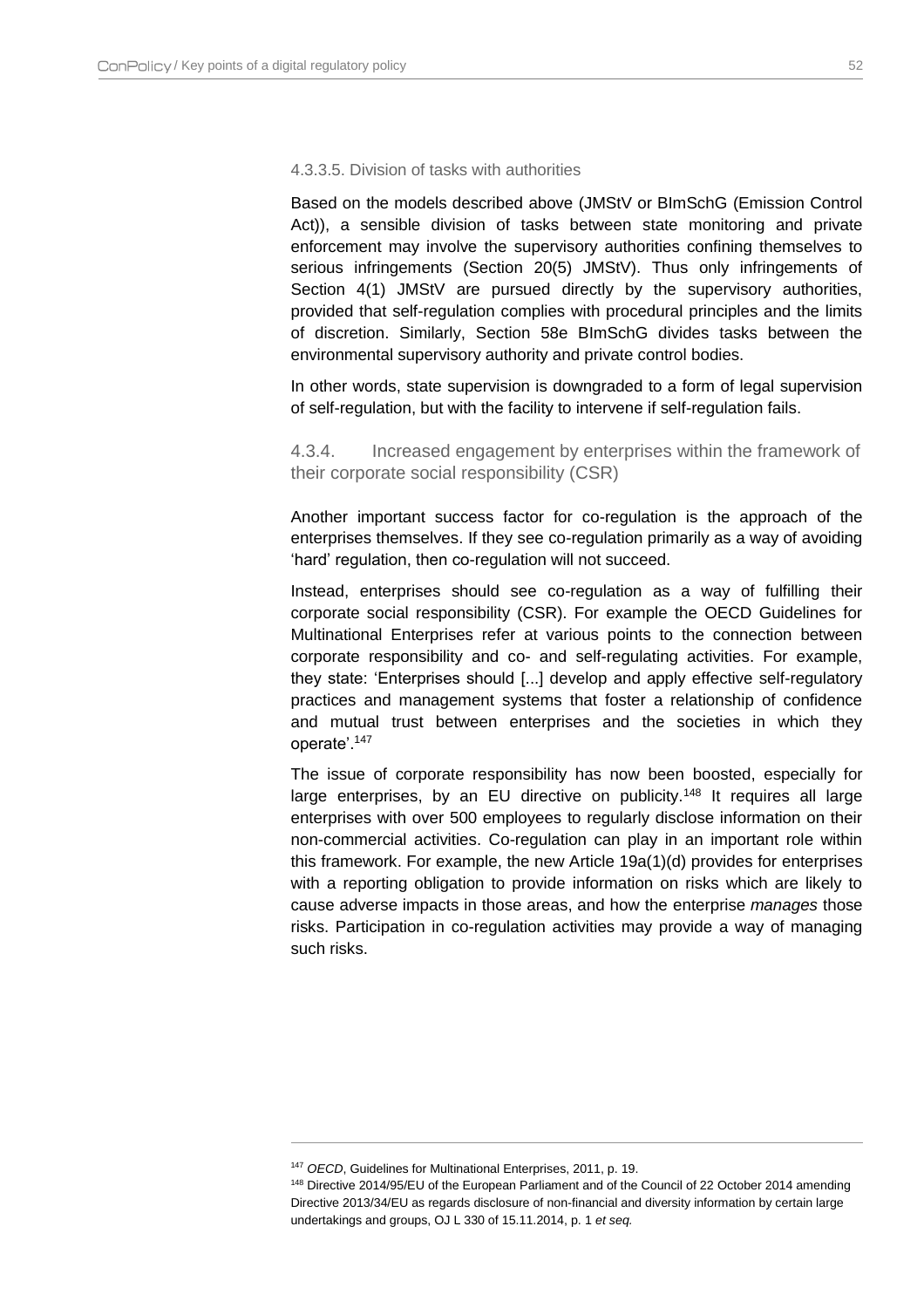## <span id="page-53-0"></span>5. Applying the general principles to selected legal areas

Some legal areas of the information society may serve as examples or prototypes for the application of these general principles - such as data protection, unfair competition, IT security, liability of intermediaries, and consumer protection in e-commerce. These examples are not meant to be exhaustive, the general principle may be applied to all legal areas where it is deemed to be adequate.

## <span id="page-53-1"></span>5.1. Data Protection, in particular General Data Protection **Regulation**

Existing data protection laws provide already for some kind of co-regulation, like Sec. 38a of the German Data Protection Act. However, these norms scarcely acknowledge any legal binding effects upon supervisory authorities neither upon courts. On the European level Art. 27 of the Data Protection Directive provides for a similar procedure of acknowledging codes, including participation of the Art. 29-group. However, there is only one case known, the codex of the Federation of European Direct Marketing FEDMA. <sup>149</sup> Concerning cloud computing a new Code of Conduct for Cloud Service Provider is being prepared which shall be acknowledged by the Art. 29-group.<sup>150</sup> However, the Data Protection Directive neither grants any privileges for those who follow such a codex nor does it provide any binding effects upon legal authorities (supervisory authorities, courts).

Unfortunately, the proposals of the General Data Protection Regulation just carry on this approach by specifying the criteria under which codes can be acknowledged (Art- 38 and following).<sup>151</sup> Art. 38a provides now for controls of compliance with codes and requires independent and accredited enforcement. Even though the concept of self-regulation and the requirements of endorsing the codes are now more detailed than before they still do not have any impact on supervisory authorities or courts.

In contrast, an acknowledged and endorsed code could be used as specifying general clauses etc. in the General Data Protection Regulation, establishing a prima-facie assumption that compliance with the code is in line with compliance to the 'General Data Protection Regulation'. As most of the norms of the GDPR provide for a balance of interests between involved parties (controller, individual, interests of public, intermediaries) such a code could

<sup>149</sup> Cf. Art.29-Group WP 77 and WP 174 for the new codex of 2010, http://ec.europa.eu/justice/dataprotection/article-29/documentation/opinion-recommendation/index\_en.htm.

<sup>150</sup> http://cloudindustryforum.org/code-of-practice/cop (zul. abgerufen 13.04.2015).

<sup>151</sup> Council of the European Union, 30. June 2014, Interinstitutional File 2012/0011 (COD) – 11028/14.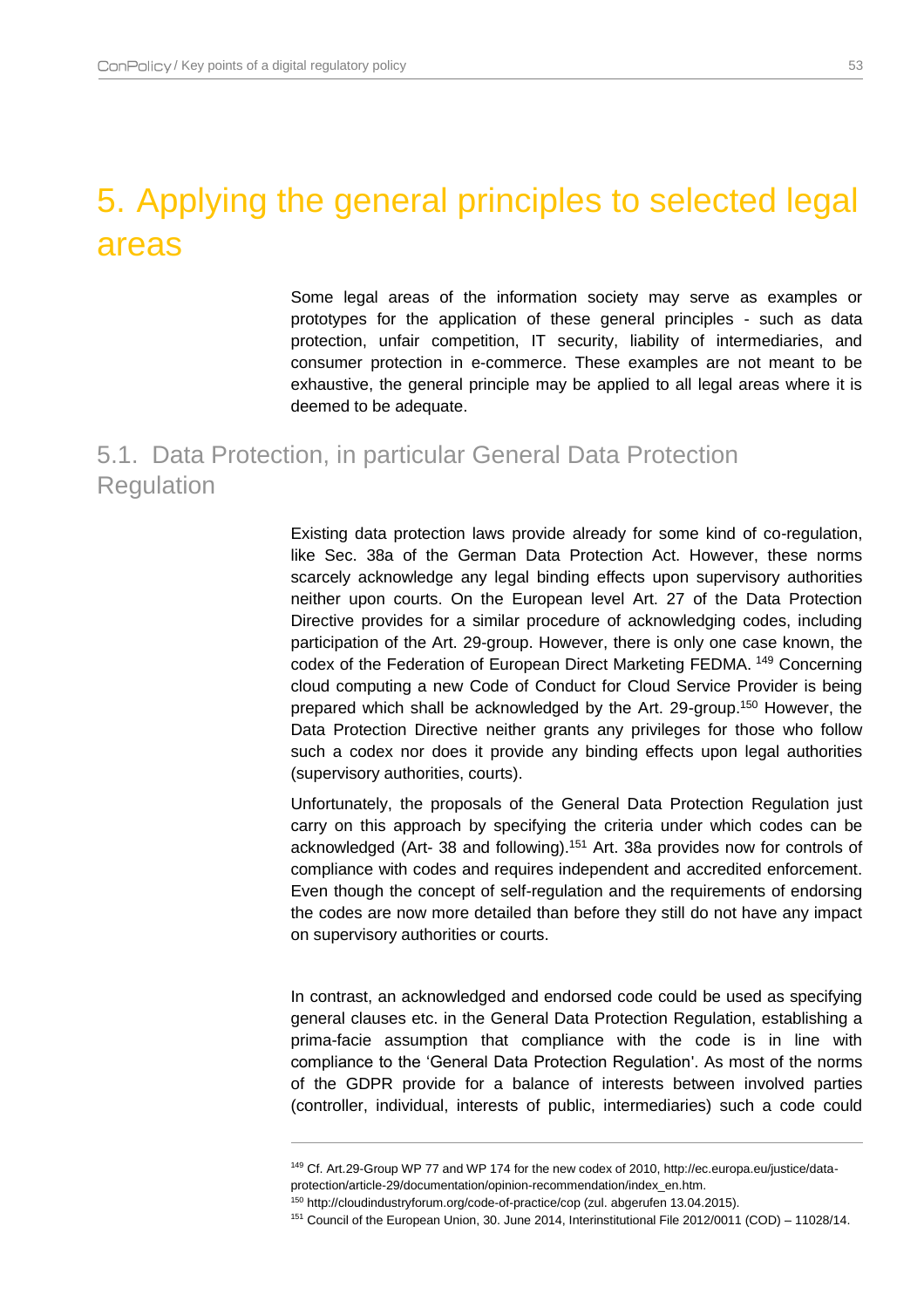strike a balance which is fine tuned according to the needs of a specific market or service. Most of the provisions of the General Data Protection Regulation do need specifications on a lower level as they are too broad and too abstract as to be used for all markets or services without any adaptation.

Thus, issues of profiling should not be mixed up with problems of coping with "Big Data", the same is true for cloud computing or for scoring. With regard to the rapid evolving new business models and technologies in the digital world such co-regulated standards at a lower level can enhance legal certainty, making use of specific knowledge of stakeholders in these markets.

With regard to monitoring a hybrid system of complaint management and controls without a previous cause, operated by an acknowledged association (which could also be the standard setting body) could help supervisory authorities by shifting a large bulk of enforcement to private bodies, thus strengthening supervisory authorities for their core tasks. Other approaches could be used as well, such as a certification by third parties as it is being provided by the Code of Conduct for Cloud Service Provider – being made transparent by the use of different labels.

### <span id="page-54-0"></span>5.2. Unfair competition

Unfair competition is harmonized at the European level to some extent. The Unfair Commercial Practices Directive<sup>152</sup> contains a definition of codes of conduct in Ar. 2 f):

''code of conduct' means an agreement or set of rules not imposed by law, regulation or administrative provision of a Member State which defines the behaviour of traders who undertake to be bound by the code in relation to one or more particular commercial practices or business sectors;'

Recital 20 of the Directive explains that:

'It is appropriate to provide a role for codes of conduct, which enable traders to apply the principles of this Directive effectively in specific economic fields. In sectors where there are specific mandatory requirements regulating the behaviour of traders, it is appropriate that these will also provide evidence as to the requirements of professional diligence in that sector. The control exercised by code owners at national or Community level to eliminate unfair commercial practices may avoid the need for recourse to administrative or judicial action and should therefore be encouraged. With the aim of pursuing a high level of consumer protection, consumers' organisations could be informed and involved in the drafting of codes of conduct.'

Accordingly, associations have begun to establish such codes of conduct in Member States such as for instance in Germany the central council for marketing or the rules of the voluntary self-control of movie producers or multimedia-services.

<sup>152</sup> OJ of 11.6.2005, L 149, 22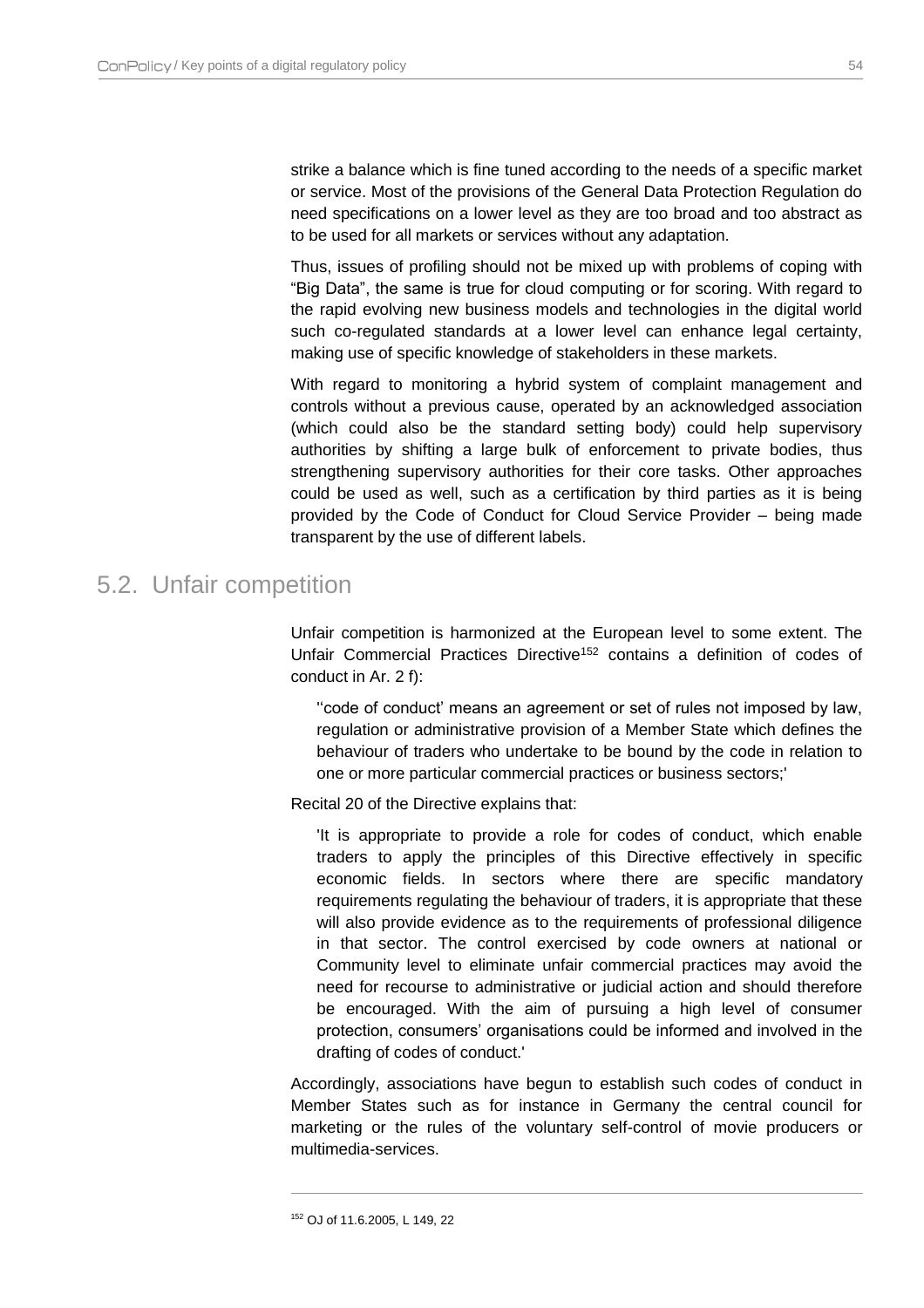However, neither the Directive nor member states law do provide for any legal binding effects of these codes of conduct. They are treated more or less as some kind of hint for applying the general terms of the Directive.<sup>153</sup> In contrast, no court is being bound by the codes of conduct. The only legal effect attributed to a code of conduct refers to misleading advertisements in cases where a company pretends falsely to adhere to the conduct or to comply with it.

Once again, codes of conduct could play a much more important role by specifying the abstract and general clauses of the Directive (and member states law). As markets and services differ widely, also consumer's perceptions, codes of conduct specifying the expectations of stakeholders could enhance legal uncertainty – without restricting courts too much. The prima-facie assumption would leave enough leeway for courts to deviate from a code in cases when a code does not match the specific circumstances.

Issues of enforcement do not arise – at least in Member States which adhere to civil enforcement of unfair competition rather than administrative law. Even then, associations can establish complaint management systems like the Scandinavian model of ombudsmen, shifting the bulk of complaints to private complaint systems, thus alleviating the courts.

### <span id="page-55-0"></span>5.3. IT-Security

One of the main targets in the EU digital agenda refers to IT security. Amongst other actions, the Commission has proposed a new directive 'concerning measures to ensure a high common level of network and information security across the Union'. <sup>154</sup> Thus, Art. 14 of the proposed directive requires:

'1. Member States shall ensure that public administrations and market operators take appropriate technical and organisational measures to manage the risks posed to the security of the networks and information systems which they control and use in their operations. Having regard to the state of the art, these measures shall guarantee a level of security appropriate to the risk presented. In particular, measures shall be taken to prevent and minimise the impact of incidents affecting their network and information system on the core services they provide and thus ensure the continuity of the services underpinned by those networks and information systems.'

In addition Art. 16 refers to standardization:

 $\overline{a}$ 

'1. To ensure convergent implementation of Article 14(1), Member States shall encourage the use of standards and/or specifications relevant to networks and information security.

<sup>153</sup> See for Germany BGH (German High Federal Court) GRUR 2006, 773 Rn. 19 – Probeabonnement; *Köhler,* in: *Köhler*/*Bornkamm*, UWG § 2 Rn. 115; *Kocher*, GRUR 2005, 647, 651; *Balitzki,* GRUR 2013, 670, 672.

<sup>154</sup> Proposal of, 7.2.2013 COM(2013) 48 final 2013/0027 (COD)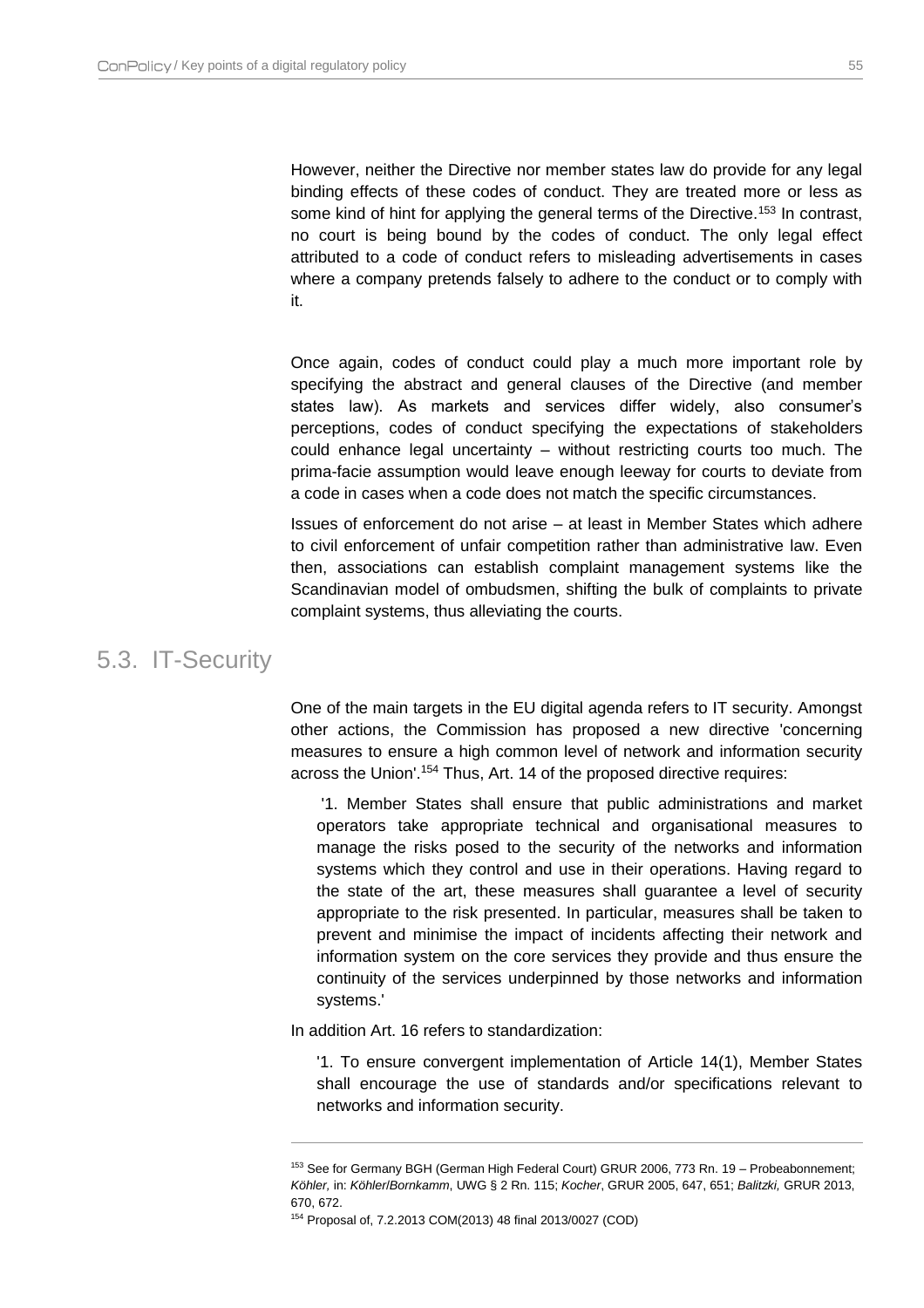2. The Commission shall draw up, by means of implementing acts a list of the standards referred to in paragraph 1. The list shall be published in the Official Journal of the European Union.'

Thus, the proposed directive acknowledges the need for standards specifying the technical requirements relevant for the security of networks etc. However, the proposed Directive does not specify how these standards shall be adopted, by whom, and to what extent they should have any legal effect.

Even though Art. 14 provides for a set of delegated acts empowering the European Commission the norm does not refer to any technical standard etc. concerning the appropriate measures and actions to be taken. Moreover, there are no norms which declare an (approved/acknowledged) technical standard to specify in a legal sense the general clause of Art. 14. Art. 16 remains opaque regarding the legal status of the technical standards approved by the Commission.

Once again, provisions which would render co-regulated standards to bind in a legal sense supervisory authorities as well as courts on a prima-facie base (or on some sort of an assumption) would enhance legal certainty as well as they would encourage engagement of all stakeholders. EU directives on product safety can serve as a blueprint for this approach (even though their shortcomings are also well known). Hence, co-regulated standards would specify general security requirements, courts and authorities would have to respect these standards unless unusual circumstances or new technical facts are presented. Moreover, this approach could be combined with private enforcement, once again following the example of product safety directives but with avoiding their pitfalls (such as self-declarations, self-certifications etc., and providing strong liability provisions for certifying third parties).

### <span id="page-56-0"></span>5.4. Liability of Internet Intermediaries

 $\overline{a}$ 

Concerning liability of internet intermediaries the Commission deplored in the declaration of a Digital Single Market the different implementations and developments in Member States regarding liability of intermediaries, such as notice-and-take-down actions or even more injunctions which gave rise to a hundreds of decisions across the EU against intermediaries, the last ones concerning injunctions against access provider in order to block illegal content. In particular in Germany the courts developed very sophisticated systems of injunctions and monitoring obligations for providers concerning illegal content<sup>155</sup> – what is still in line with Art. 15 E-Commerce-directive as these obligations do not turn into general obligations which are forbidden by Art. 15.

<sup>155</sup> Overview by *Spindler*, in: FS Köhler, 2014, S. 695, 698 ff. and *Nolte/Wimmers,* GRUR-Beil. 2014, 58, 59 ff. as well as *Leistner,* ZUM 2012, 722, 724 ff.; explicitly cf BGH GRUR 2013, 1030, 1032 f., Rn. 30 ff.- File-Hosting-Dienst; BGH GRUR 2013, 370, 371 f., Rn. 22 f. – Alone in the Dark.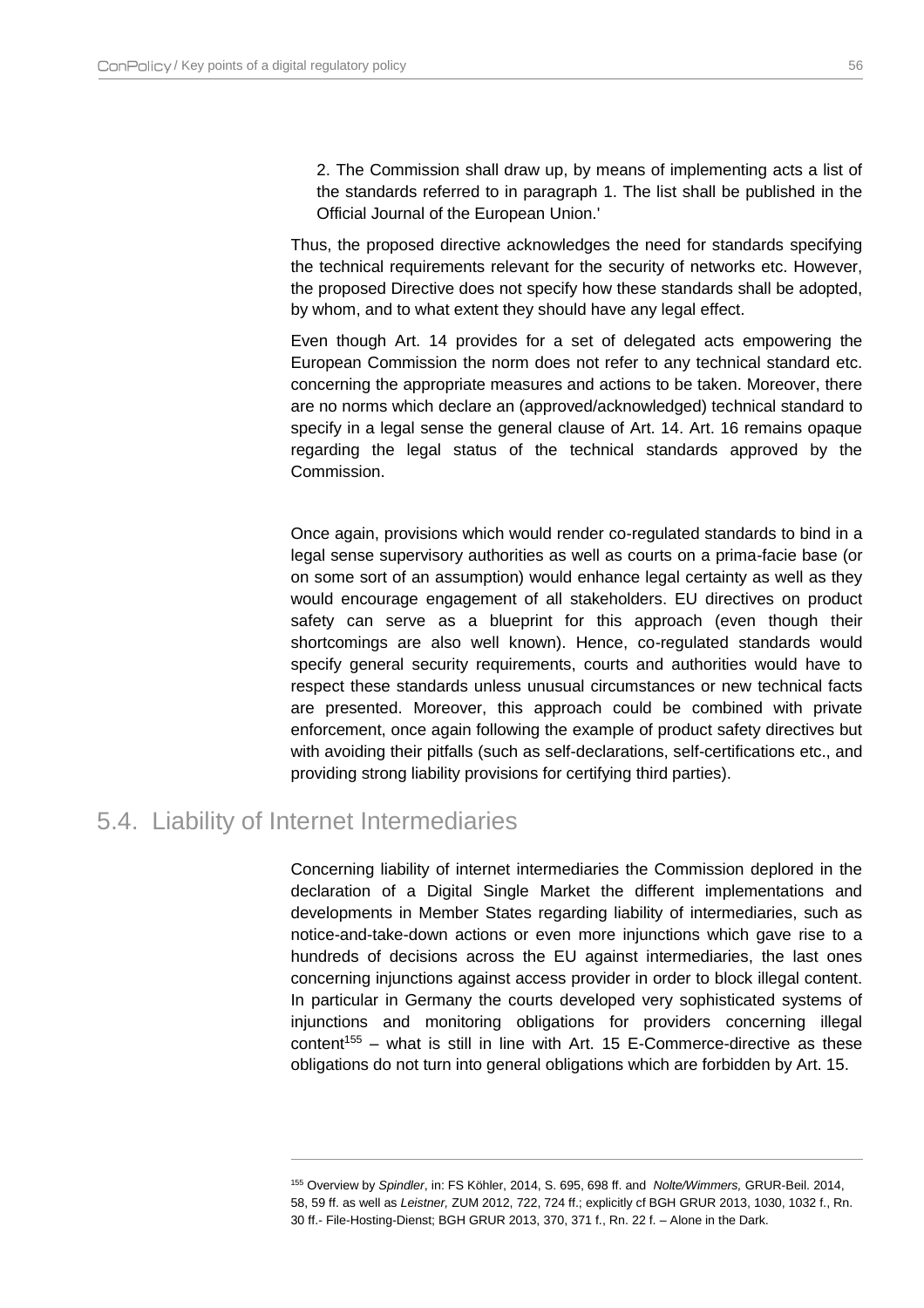The German government reacted to that situation by proposing an amendment to the national implementation act of the E-commerce-directive, providing a safe harbour against injunctions for commercial public WiFis.<sup>156</sup>

However, neither courts nor the legislator refer to technical standards or coregulated standards. Hence, legal certainty can be achieved only after years of court procedures, applicable only for one (perhaps outdated) business model and technology. For all other, it remains uncertain which obligations shall apply in case of injunctions.

It goes without saying that co-regulated standards could be once again a solution to this unsatisfying situation: As these standards can be fine-tuned according to the specific needs of a service and specific risks they may well serve as a prima-facie assumption for courts concerning the reasonable actions to be taken by providers in order to prevent future infringements.

## <span id="page-57-0"></span>5.5. Consumer Protection

 $\overline{a}$ 

Finally even for consumer protection the approach of co-regulated standards can be highly efficient in order to elude legal uncertainty whilst respecting and integrating stakeholders' interests.

The consumer rights directive requires sellers (and other operators) to comply with many information duties regarding consumers. Amongst those information duties one is of main interest: The consumer rights directive obliges the seller in Art. 5 (1 a) to provide

'(a) the main characteristics of the goods or services, to the extent appropriate to the medium and to the goods or services'

In a similar way Art. 6 (1 a) requires information for off-premises contracts about

'The main characteristics of the goods or services, to the extent appropriate to the medium and to the goods or services;'

Both provisions cause a lot of legal uncertainty in practice concerning the words "main characteristics" and "appropriate to the medium". Courts seem to interpret these elements quite differently so that enterprises (as well as consumer associations) are worried about the substance of these provisions. A recent evaluation commissioned by the German Ministry of Justice and Consumer Protection revealed that enterprises are concerned chiefly about

<sup>156</sup> Entwurf eines Zweiten Gesetzes zur Änderung des Telemediengesetzes (Zweites Telemedienänderungsgesetz – 2. TMGÄndG) vom 11.3.2015, RefE des BMWi, abrufbar unter http://www.bmwi.de/BMWi/Redaktion/PDF/S-

T/telemedienaenderungsgesetz,property=pdf,bereich=bmwi2012,sprache=de,rwb=true.pdf (zul. abgerufen 13.04.2015).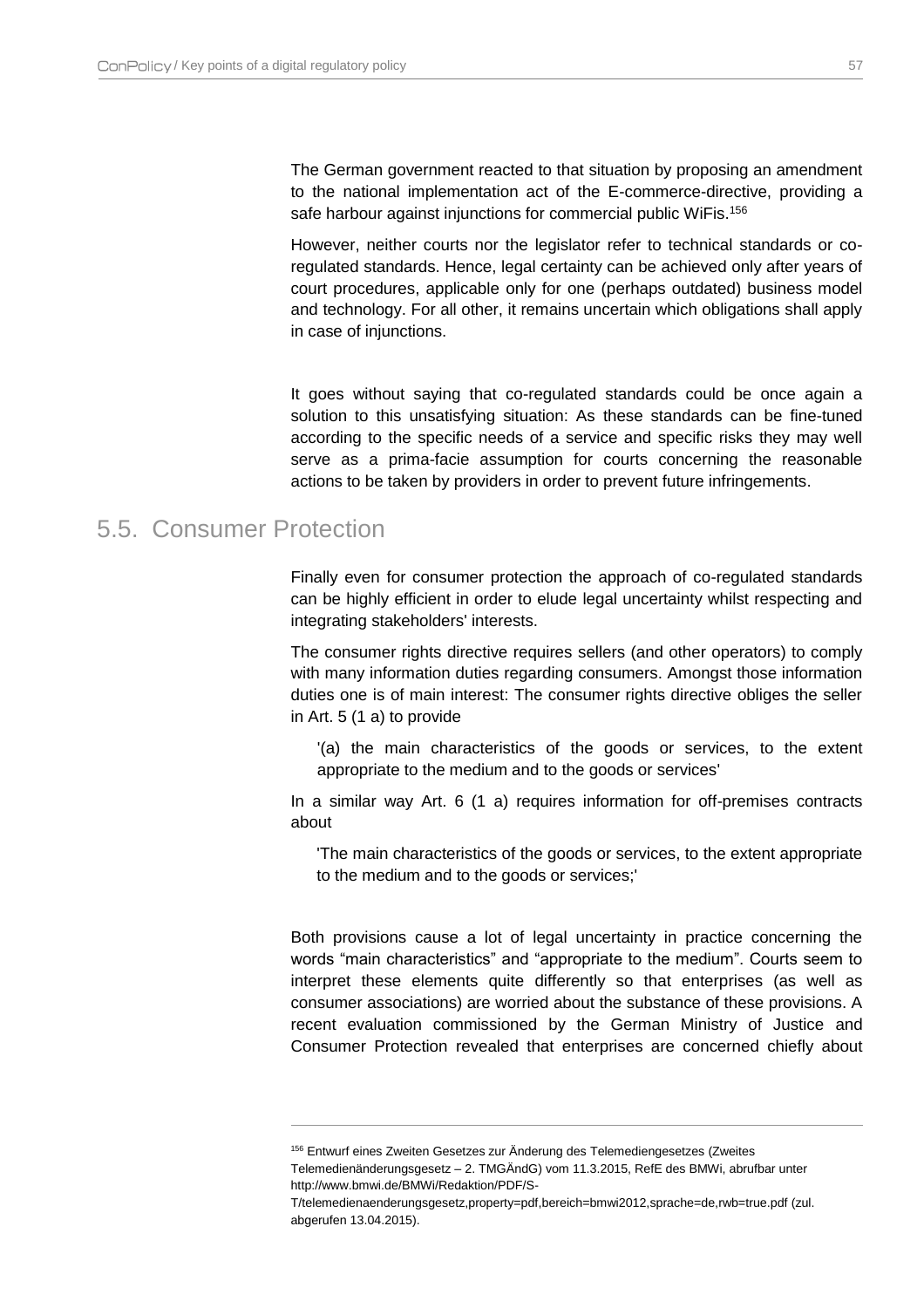these vague terms in practice.<sup>157</sup> These findings are valid also for other information obligations in telecommunication provisions etc.

As before, co-regulated standards approved by relevant stakeholders including consumer protection associations could serve as specifications of those vague terms, according to the needs in specific markets or for specific services etc. Once again, they would not bind courts ultimately – however, they would shift the burden of arguing upon those who want to deviate from the given standard as only in those cases when exceptionally circumstances are evident or a standard is outdated (due to new business models etc.) a ruling against the standard shall be accepted.

<sup>157</sup> *Spindler/Thorun/Blom*, MMR 2015, 3, 5.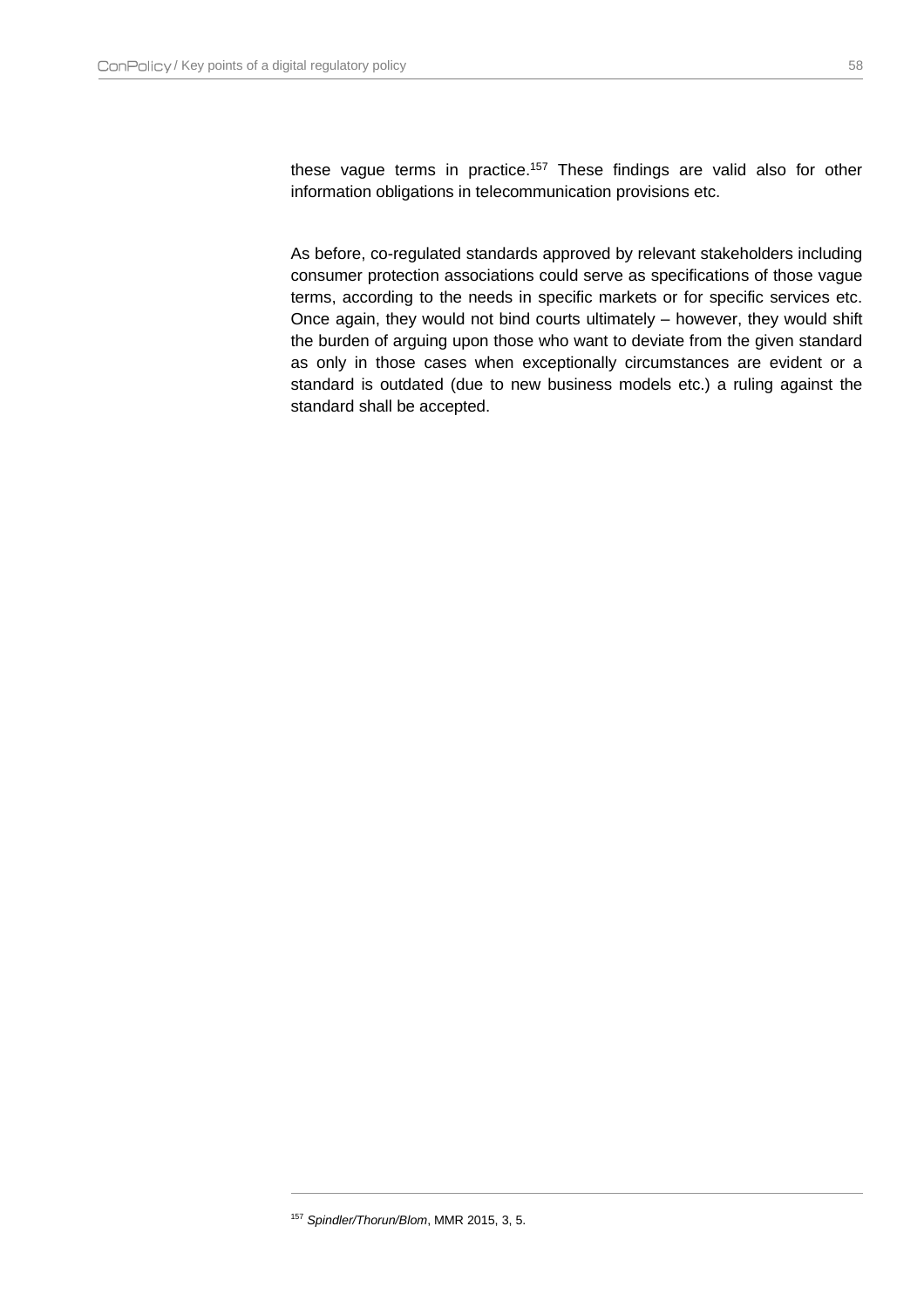# <span id="page-59-0"></span>Bibliography

| Akerlof, George                                | The Market for 'Lemons': Quality Uncertainty<br>and the Market Mechanism. Quarterly Journal<br>of Economics, 84 (3) 1970, S. 488                                                                                                                         |
|------------------------------------------------|----------------------------------------------------------------------------------------------------------------------------------------------------------------------------------------------------------------------------------------------------------|
| Augsberg, Steffen                              | Rechtsetzung zwischen Staat und<br>Gesellschaft: Möglichkeiten differenzierter<br>Steuerung des Kapitalmarktes, 2003, Duncker<br>und Humblot                                                                                                             |
| Bachmann, Gregor                               | Private Ordnung, 2006, Mohr Siebeck                                                                                                                                                                                                                      |
| Baldwin, Robert / Cave, Martin / Lodge, Martin | Understanding Regulation, 2011, Oxford<br><b>University Press</b>                                                                                                                                                                                        |
| Balitzki, Anja                                 | Werbung mit ökologischen<br>Selbstverpflichtungen, GRUR 2013, 670                                                                                                                                                                                        |
| Bamberger, Heinz Georg / Roth Herbert          | Beck'scher Online-Kommentar BGB, Stand:<br>01.02.2015, C.H. Beck (zitiert als BeckOK<br>BGB)                                                                                                                                                             |
| Battis, Ulrich / Gutsy, Christoph              | Technische Normen im Baurecht, 1988,<br>Werner                                                                                                                                                                                                           |
| Bernhardt, Wolfgang                            | Sechs Jahre Deutscher Corporate Governance<br>Kodex - Eine Erfolgsgeschichte?,<br>Betriebsberater 2008, S. 1686                                                                                                                                          |
| Bertelsmann Stiftung                           | Fostering Corporate Responsibility through<br>Self- and Co-Regulation, 2013                                                                                                                                                                              |
| <b>BITKOM</b>                                  | Förderung der Selbstregulierung im<br>Datenschutz durch Bund und EU - Privacy<br>Breakfast, 2011                                                                                                                                                         |
| <b>BITKOM</b>                                  | Stellungnahme: Verankerung von<br>Selbstregulierung im Datenschutz in der EU-<br>Datenschutz-Grundverordnung, 2012,<br>http://www.bitkom.org/files/documents/BITKO<br>M_und_SRIW_Stellungnahme_Selbstregulieru<br>ng_DS-VO_final.pdf                     |
| Brennecke, Volker                              | Normsetzung durch private Verbände - Zur<br>Verschränkung von staatlicher Steuerung und<br>gesellschaftlicher Selbstregulierung im<br>Umweltschutz, 1996, Werner                                                                                         |
| Brok, Sachscha / Dieckman, Raimar              | "Better Regulation" in Deutschland und der<br>EU, Deutsche Bank Research EU-Monitor<br>2007 (47),<br>https://www.dbresearch.de/PROD/DBR_INTE<br>RNET DE-<br>PROD/PROD0000000000213933/%22Better+<br>Regulation%22+in+Deutschland+und+der+EU<br>+-+Ze.PDF |
| Brown, lan                                     | Internet Self-Regulation and Fundamental<br>Rights, Index on Censorship, 1, 2010, S. 98 -<br>106                                                                                                                                                         |
| Buck-Heeb, Petra / Dieckmann, Andreas          | Selbstregulierung im Privatrecht, 2010, Mohr<br><b>Siebeck</b>                                                                                                                                                                                           |
| Bundesregierung                                | Digitale Agenda, 2014, http://www.digitale-<br>agenda.de/                                                                                                                                                                                                |
| Bundesregierung                                | Arbeitsprogramm Bessere Rechtsetzung 2014,                                                                                                                                                                                                               |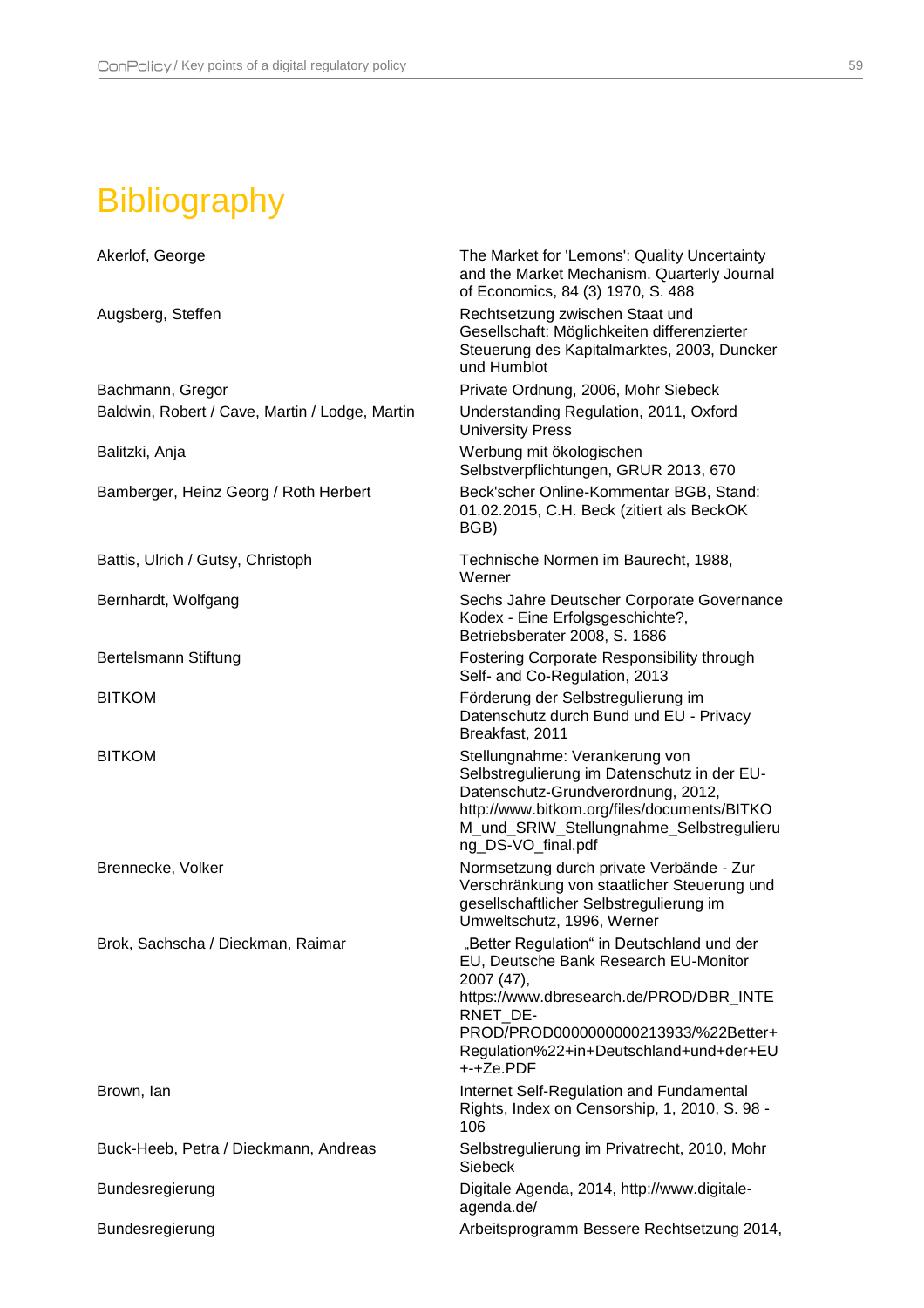| ٠ | . . |  |
|---|-----|--|
|   |     |  |
| × |     |  |

|                                                                         | 2014,<br>http://www.bundesregierung.de/Content/DE/Art<br>ikel/Buerokratieabbau/2014/04-<br>06/Anlagen/2014-06-04-<br>arbeitsprogramm%20bessere%20Rechtsetzun<br>g.pdf?__blob=publicationFile&v=2                                                                                                                                                                                                                             |
|-------------------------------------------------------------------------|------------------------------------------------------------------------------------------------------------------------------------------------------------------------------------------------------------------------------------------------------------------------------------------------------------------------------------------------------------------------------------------------------------------------------|
| Caspar, Johannes                                                        | "Die Autonomie des Nutzers darf nicht<br>wegbrechen", Interview mit Johannes Caspar,<br>in: DIVSI - Deutsches Institut für Vertrauen<br>und Sicherheit im Internet, Braucht<br>Deutschland einen Digitalen Kodex?<br>Verantwortung, Plattformen und soziale<br>Normen im Internet, 2014, S. 78 abrufbar unter<br>https://www.divsi.de/wp-<br>content/uploads/2013/08/DIVSI-Braucht-<br>Deutschland-einen-Digitalen-Kodex.pdf |
| Dehmel, Susanne                                                         | Umsetzungsoptionen der Ko-Regulierung im<br>Datenschutz, in: Baums, Ansgar / Scott, Ben<br>(ed.), Kompendium Digitale Standortpolitik.<br>Vom 1x1 zum 3x3, S. 162 - 174                                                                                                                                                                                                                                                      |
| Denninger, Erhard                                                       | Verfassungsrechtliche Anforderungen an die<br>Normsetzung im Umwelt- und Technikrecht,<br>1990, Nomos                                                                                                                                                                                                                                                                                                                        |
| Di Fabio, Udo                                                           | Risikoentscheidungen im Rechtsstaat: zum<br>Wandel der Dogmatik im öffentlichen Recht,<br>insbesondere am Beispiel der<br>Arzneimittelüberwachung, 1994, Mohr Siebeck                                                                                                                                                                                                                                                        |
| DIVSI - Deutsches Institut für Vertrauen und<br>Sicherheit im Internet, | DIVSI U25-Studie: Kinder, Jugendliche und<br>junge Erwachsene in der digitalen Welt, 2014,<br>https://www.divsi.de/wp-<br>content/uploads/2014/02/DIVSI-U25-Studie.pdf                                                                                                                                                                                                                                                       |
| DIVSI - Deutsches Institut für Vertrauen und<br>Sicherheit im Internet  | Braucht Deutschland einen Digitalen Kodex?<br>Verantwortung, Plattformen und soziale<br>Normen im Internet, 2014,<br>https://www.divsi.de/wp-<br>content/uploads/2013/08/DIVSI-Braucht-<br>Deutschland-einen-Digitalen-Kodex.pdf                                                                                                                                                                                             |
| Ebke, Werner F.                                                         | Der Deutsche Standardisierungsrat und das<br>Deutsche Rechnungslegungs Standards<br>Committee: Aussichten für eine professionale<br>Entwicklung von<br>Rechnungslegungsgrundsätzen, ZIP 1999,<br>1193                                                                                                                                                                                                                        |
| <b>European Commission</b>                                              | A Digital Single Market Strategy for Europe,<br>Com(2015) 192 final, 06 May 2015.                                                                                                                                                                                                                                                                                                                                            |
| European Commission                                                     | Principles for Better Self- and Co-Regulation,<br>2014,<br>http://ec.europa.eu/information_society/newsro<br>om/cf/dae/document.cfm?action=display&doc_<br>id=1628                                                                                                                                                                                                                                                           |
| <b>European Commission</b>                                              | Guidelines on the self-regulation measures<br>concluded by industry under the Ecodesign<br>Directive 2009/125/EC                                                                                                                                                                                                                                                                                                             |
| European Commission                                                     | Vorschlag für die Verordnung des<br>Europäischen Parlaments und des Rates zum<br>Schutz natürlicher Personen bei der<br>Verarbeitung personenbezogener Daten und                                                                                                                                                                                                                                                             |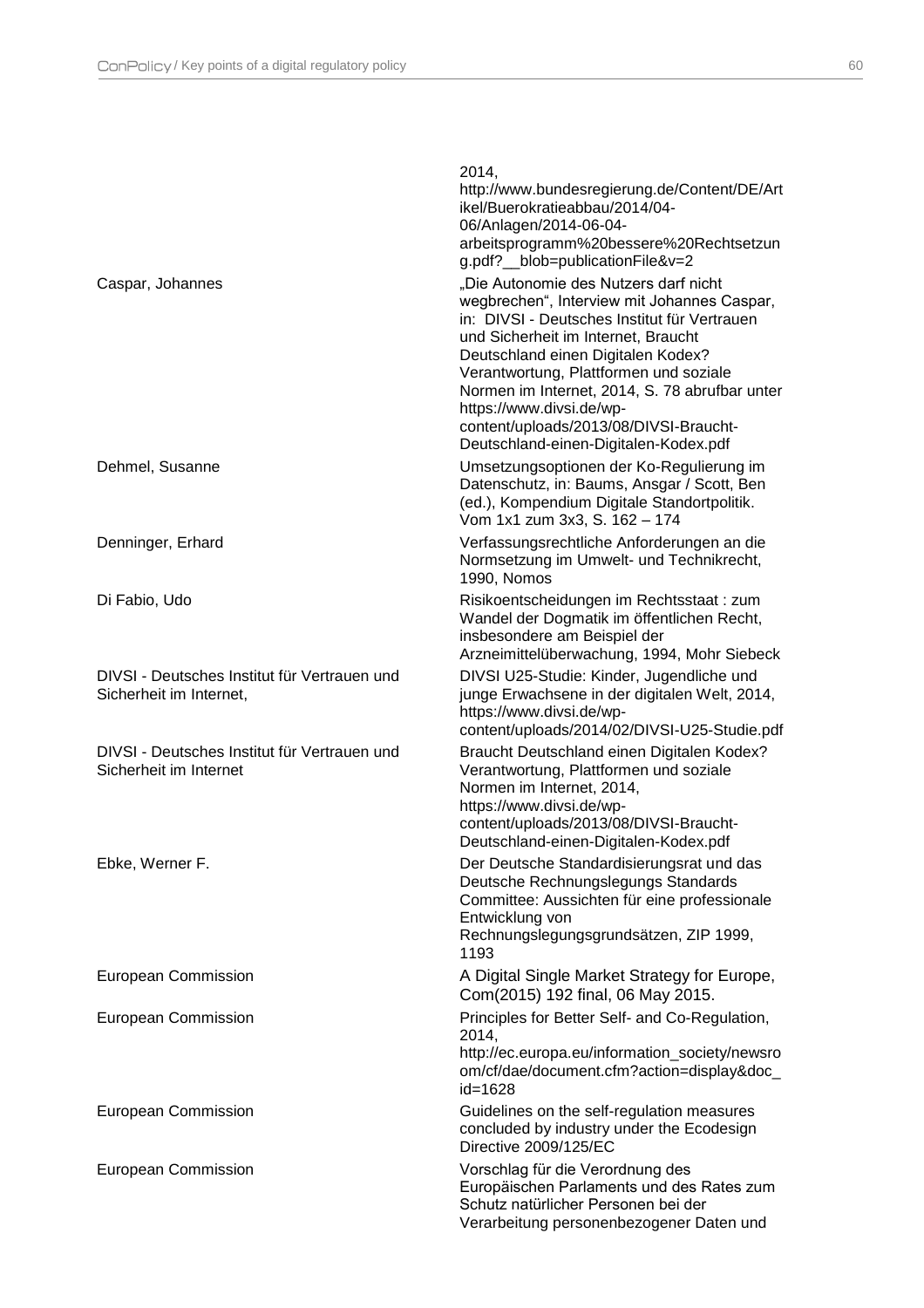|                                                                                                                | zum freien Datenverkehr (Datenschutz-<br>Grundverordnung) KOM(2012) 11 endgültig,<br>2012                                                                                                                                     |
|----------------------------------------------------------------------------------------------------------------|-------------------------------------------------------------------------------------------------------------------------------------------------------------------------------------------------------------------------------|
| European Economic and Social Committee                                                                         | The Current State of Co-Regulation and Self-<br>Regulation in the Single Market, EESC<br>Pamphlet Series, 2005                                                                                                                |
| European Economic and Social Committee                                                                         | European Self- and Co-Regulation, 2013,<br>http://www.eesc.europa.eu/resources/docs/aut<br>o_coregulation_en--2.pdf                                                                                                           |
| European Economic and Social Committee                                                                         | Self-regulation and co-regulation in the<br>Community legislative framework (DRAFT),<br>2014                                                                                                                                  |
| Förschle, Gerhart / Grottel, Bernd / Schmidt,<br>Stefan / Schubert, Wolfgang / Winkelhohann,<br><b>Norbert</b> | Beck'scher Bilanz-Kommentar, 9. Auflage<br>2014, C. H. Beck (zitiert als Beck Bil-Komm)                                                                                                                                       |
| Franzius, Claudio                                                                                              | Regieren durch 'besseren'<br>Instrumenteneinsatz: Zur Idee der<br>Koregulierung im Regierungsweißbuch der<br>Kommission, 2002,<br>http://www.europawissenschaften-<br>berlin.de/media/pdf/Publikationen/Koregulierun<br>g.pdf |
| Franzius, Claudio                                                                                              | Regieren durch 'besseren'<br>Instrumenteneinsatz: Zur Idee der<br>Koregulierung im Regierungsweißbuch der<br>Kommission, 2002,<br>http://www.europawissenschaften-<br>berlin.de/media/pdf/Publikationen/Koregulierun<br>g.pdf |
| Frenz, Walter                                                                                                  | Selbstverpflichtungen der Wirtschaft, 2001,<br><b>Mohr Siebeck</b>                                                                                                                                                            |
| Giesberts, Ludger Reinhardt, Michael                                                                           | Beck'scher Online-Kommentar Umweltrecht,<br>Stand 01.01.2015, C.H. Beck (zitiert als<br>BeckOK UmweltR)                                                                                                                       |
| Gola, Peter / Klug, Christoph / Körffer, Barbara /<br>Schomerus, Rudolf                                        | Bundesdatenschutzgesetz, 12. Aufl. 2015,<br>C.H. Beck (zitiert als Gola/Schomerus, BDSG)                                                                                                                                      |
| Gottzmann, Nicole                                                                                              | Möglichkeiten und Grenzen der freiwilligen<br>Selbstkontrolle in der Presse und der<br>Werbung, 2005, C.H. Beck                                                                                                               |
| Gusy, Christoph                                                                                                | Leistungen und Grenzen technischer Regeln -<br>am Beispiel der Technischen Baunormen,<br>VerwArch 1988, S. 68                                                                                                                 |
| Hagen, Kornelia / Wey, Christian                                                                               | Verbraucherpolitik zwischen Markt und Staat,<br>Vierteljahreshefte zur Wirtschaftsforschung,<br>2009, S. 230                                                                                                                  |
| Haucap, Justus                                                                                                 | Die Chancen der Sharing Economy und ihre<br>möglichen Risiken und Nebenwirkungen,<br>Wirtschaftsdienst 2015, S. 91                                                                                                            |
| Heermann, Peter W. / Götze, Stephan                                                                            | Modifizierte Anwendung der FIS-Regeln<br>infolge technischer und räumlicher<br>Neuerungen im Wintersport, NJW 2003, S.<br>3253                                                                                                |
| Heimann, Felix                                                                                                 | Der Pressekodex im Spannungsfeld zwischen<br>Medienrecht und Medienethik, 2009, Peter<br>Lang                                                                                                                                 |
| Hellermann, Johannes                                                                                           | Private Standardsetzung im Bilanzrecht -                                                                                                                                                                                      |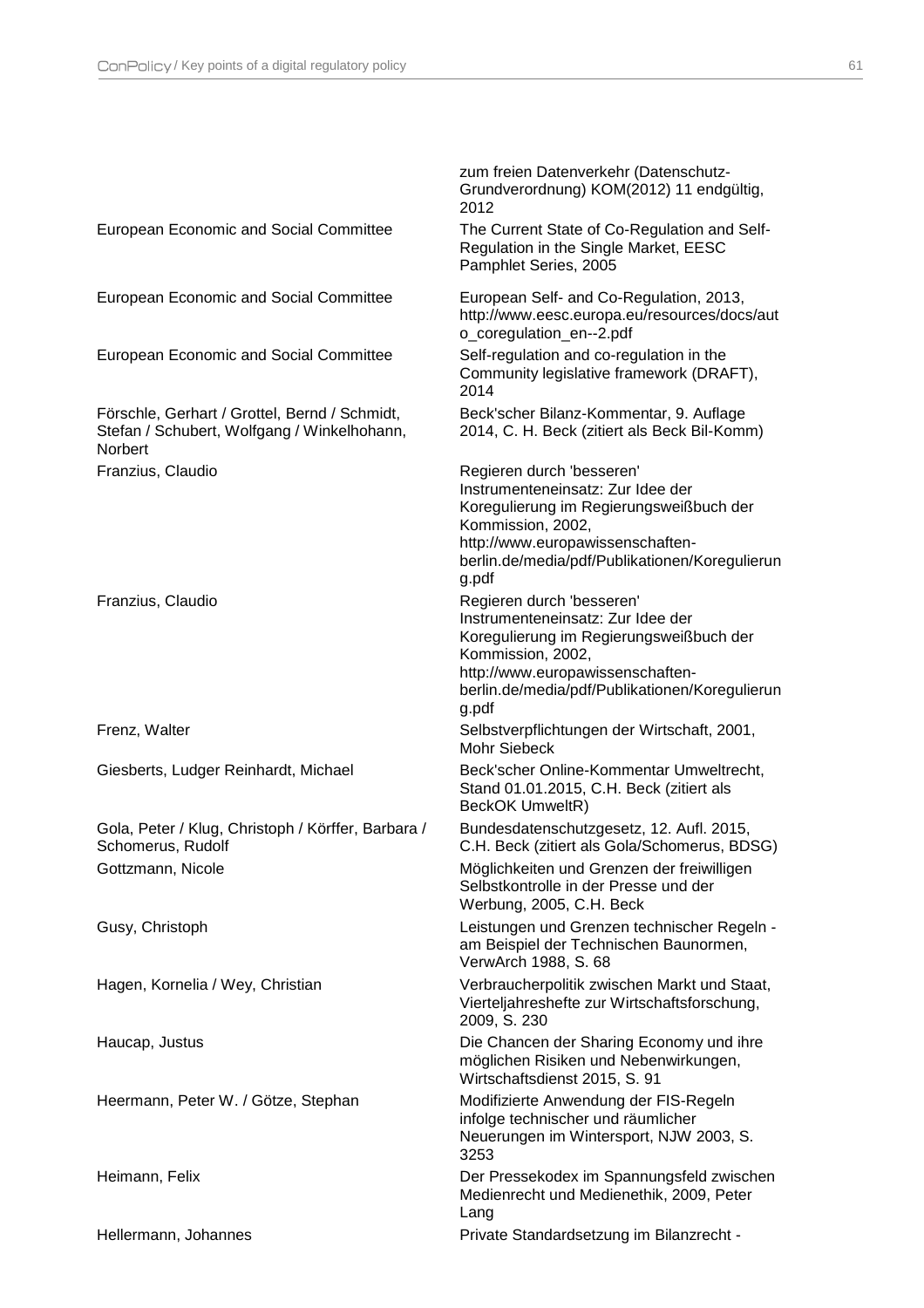|                                                                            | öffentlich-rechtlich gesehen, NZG 2000, 1097                                                                                                                                                                                                                                                                                                                                          |
|----------------------------------------------------------------------------|---------------------------------------------------------------------------------------------------------------------------------------------------------------------------------------------------------------------------------------------------------------------------------------------------------------------------------------------------------------------------------------|
| Hinterplattner, Christof                                                   | Internet Governance: Herausforderungen und<br>Möglichkeiten für eine Regulierung des<br>Internet unter besonderer Berücksichtigung<br>der technischen Ressourcen, Standardisierung<br>und Inhalte, 2007, Diplomarbeit an der Grund-<br>und Integrativwissenschaftlichen Fakultät der<br>Universität Wien,<br>http://issuu.com/quadres/docs/hinterplattner_di<br>plomarbeit final korr |
| Hirsch, Dennis                                                             | The Law and Policy of Online Privacy:<br>Regulation, Self-Regulation, or Co-<br>Regulation?, Seattle University Law Review<br>2011, 34(2), S. 439                                                                                                                                                                                                                                     |
| Hommelhoff, Peter / Schwab Martin                                          | Staats-ersetzende Privatgremien im<br>Unternehmensrecht, in: Festschrift für Wilhelm<br>Kruse zum 70. Geburtstag, 2001, S. 693 -<br>720, Otto Schmidt                                                                                                                                                                                                                                 |
| Hommelhoff, Peter/Schwab, Martin                                           | Gesellschaftliche Selbststeuerung im<br>Bilanzrecht - Standard Setting Bodies und<br>staatliche Regulierungsverantwortung nach<br>deutschem Recht, BFuP 1998, 38                                                                                                                                                                                                                      |
| <b>ISEAL Alliance</b>                                                      | Code of Good Practice for Setting Social and<br>Environmental Standards, Rev. 2014                                                                                                                                                                                                                                                                                                    |
| <b>ISEAL Alliance</b>                                                      | Assessing the Impacts of Social and<br>Environmental Standards System, 2014                                                                                                                                                                                                                                                                                                           |
| Kammer, Matthias                                                           | Regeln für das Netz, Süddeutsche Zeitung, 10.<br>Mai 2014.                                                                                                                                                                                                                                                                                                                            |
| Kloepfner, Michael / Elsner, Thomas                                        | Selbstregulierung im Umwelt- und<br>Technikrecht, DVBI 1996, S. 964                                                                                                                                                                                                                                                                                                                   |
| Kocher, Eva                                                                | Unternehmerische Selbstverpflichtungen im<br>Wettbewerb.<br>Die Transformation von "soft law" in "hard law"<br>durch das Wettbewerbsrecht, GRUR 2005, S.<br>647                                                                                                                                                                                                                       |
| Köhler, Helmut / Bornkamm, Joachim                                         | Gesetz gegen den unlauteren Wettbewerb, 33.<br>Aufl. 2015, C. H. Beck (zitiert als<br>Köhler/Bornkamm, UWG)                                                                                                                                                                                                                                                                           |
| Köndgen, Johannes                                                          | Privatisierung des Rechts, AcP 2006, 478                                                                                                                                                                                                                                                                                                                                              |
| Kreutzer, Till                                                             | Das Netz lässt sich mit herkömmlichen Mitteln<br>schwer regulieren" Interview mit Till Kreutzer<br>auf medienpolitik.net, abrufbar unter<br>http://www.medienpolitik.net/2014/05/das-netz-<br>lasst-sich-mit-herkommlichen-mitteln-schwer-<br>regulieren/                                                                                                                             |
| Kirchner, Christian / Ehricke, Ulrich                                      | Funktionsdefizite des Übernahmekodex der<br>Börsensachverständigenkommission, AG<br>1998, S. 105 - 116                                                                                                                                                                                                                                                                                |
| Krüger, J.                                                                 | Internet Governance: Eine Herausforderung<br>für liberale Demokratien?, 2011, Dipl. Arbeit<br>Universität Potsdam                                                                                                                                                                                                                                                                     |
| Latzer, Michael / Just, Natascha / Saurwein,<br>Florian / Slominski, Peter | Selbst-<br>Ko-Regulierung<br>und<br>im.<br>Mediamatiksektor<br>Alternative<br>Regulierungsformen<br>zwischen<br><b>Staat</b><br>und<br>Markt, 2002, Westdeutscher Verlag                                                                                                                                                                                                              |
| Latzer, Michael / Saurwein, Florian                                        | Vertrauen in die Industrie - Vertrauen in die                                                                                                                                                                                                                                                                                                                                         |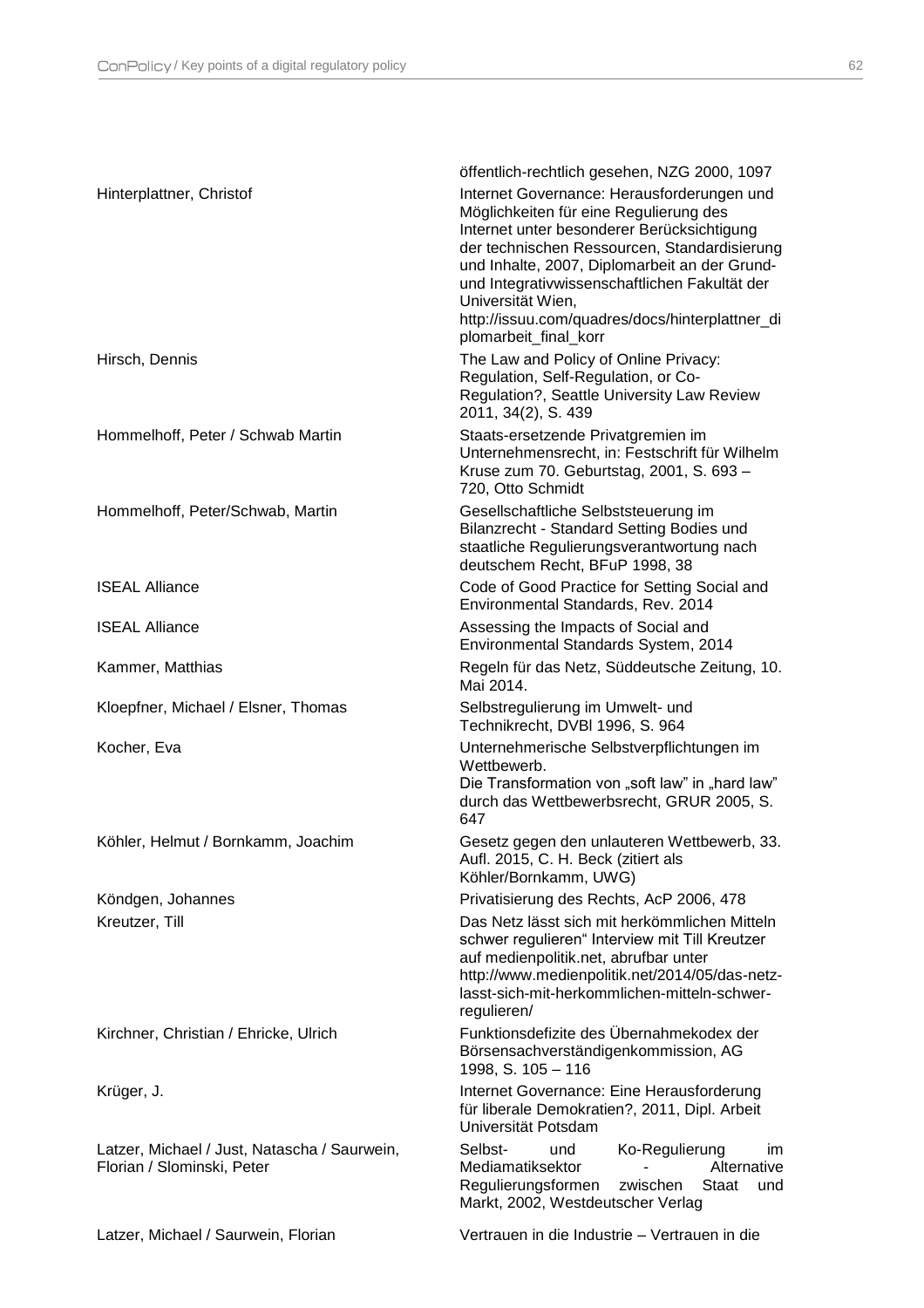|                                                      | Nutzer: Selbstregulierung und Selbsthilfe bei<br>digitalen Medieninhalten in der EU, in: Schulz,<br>Wolfgang / Held, Thorsten (ed.), Mehr<br>Vertrauen in Inhalte - Das Potential von Ko-<br>und Selbstregulierung in den digitalen Medien,<br>2008, S. 93-142, Vistas |
|------------------------------------------------------|------------------------------------------------------------------------------------------------------------------------------------------------------------------------------------------------------------------------------------------------------------------------|
| Leisner, Walter                                      | Verfassungsgrenzen privater<br>Selbstregulierung, in: Kloepfer, Michael (ed.),<br>Selbst-Beherrschung im technischen und<br>ökologischen Bereich, 1998, Duncker und<br>Humblot                                                                                         |
| Leistner, Matthias                                   | Grundlagen und Perspektiven der Haftung für<br>Urheberrechtsverletzungen im Internet, ZUM<br>2012, S. 722                                                                                                                                                              |
| Lodge, Martin / Wegrich, Kai                         | Setting the Scene: Challenges to the State,<br>Governance Readiness, and Administrative<br>Capacities, in: Lodge, Martin / Wegrich, Kai /<br>Stanig, Piero /Wise, Ramsey (ed.), The<br>Governance Report 2014, 2014, Oxford<br><b>University Press</b>                 |
| Lübbe-Wolf, Gertrude                                 | Verfassungsrechtliche Fragen der<br>Normsetzung und Normkonkretisierung im<br>Umweltrecht, ZG 1991, S. 219                                                                                                                                                             |
| Marburger, Peter                                     | Die haftungs- und versicherungsrechtliche<br>Bedeutung technischer Regeln, VersR 1983,<br>S. 597                                                                                                                                                                       |
| Metz, Rainer                                         | Selbstverpflichtung contra staatliche<br>Regulierung - eine Scheinalternative,<br>Verbraucher und Recht, 2012 S. 85                                                                                                                                                    |
| Müller-Foell, Martina                                | Die Bedeutung technischer Normen für die<br>Konkretisierung von Rechtsvorschriften, 1997,<br>Müller                                                                                                                                                                    |
| Müller-Glöge, Rudi / Preis, Ulrich / Schmidt, Ingrid | Erfurter Kommentar zum Arbeitsrecht, 15.<br>Auflage 2015, C. H. Beck                                                                                                                                                                                                   |
| Murray, Andrew                                       | Internet regulation in: David Levi-Faur (ed.),<br>Handbook on the Politics of Regulation, 2011,<br>S. 267-279, Edward Elgar                                                                                                                                            |
| Nolte, Georg / Wimmers, Jörg                         | Wer stört? Gedanken zur Haftung von<br>Intermediären im Internet, GRUR-Beilage<br>2014, S. 58                                                                                                                                                                          |
| Nowak, Eric / Rott, Roland / Mahr, Till              | Wer den Kodex nicht einhält, den bestraft der<br>Kapitalmarkt?, ZGR 2005, 252                                                                                                                                                                                          |
| OECD                                                 | Recommendation of the Council on Improving<br>the Quality of Government Regulation, 1995,<br>C(95)21/FINAL                                                                                                                                                             |
| <b>OECD</b>                                          | Guiding Principles for Regulatory Quality and<br>Performance, 2005                                                                                                                                                                                                     |
| OECD                                                 | Recommendations of the Council on<br>Regulatory Policy and Governance, 2012,<br>http://www.oecd.org/governance/regulatory-<br>policy/49990817.pdf                                                                                                                      |
| OECD                                                 | Report: Alternatives to Traditional Regulation,<br>2009, http://www.oecd.org/gov/regulatory-<br>policy/42245468.pdf                                                                                                                                                    |
| OECD                                                 | Guidelines for Multinational Enterprises, 2011                                                                                                                                                                                                                         |
| Oehler, Andreas / Reisch, Lucia                      | Behavioral Economics - eine neue Grundlage                                                                                                                                                                                                                             |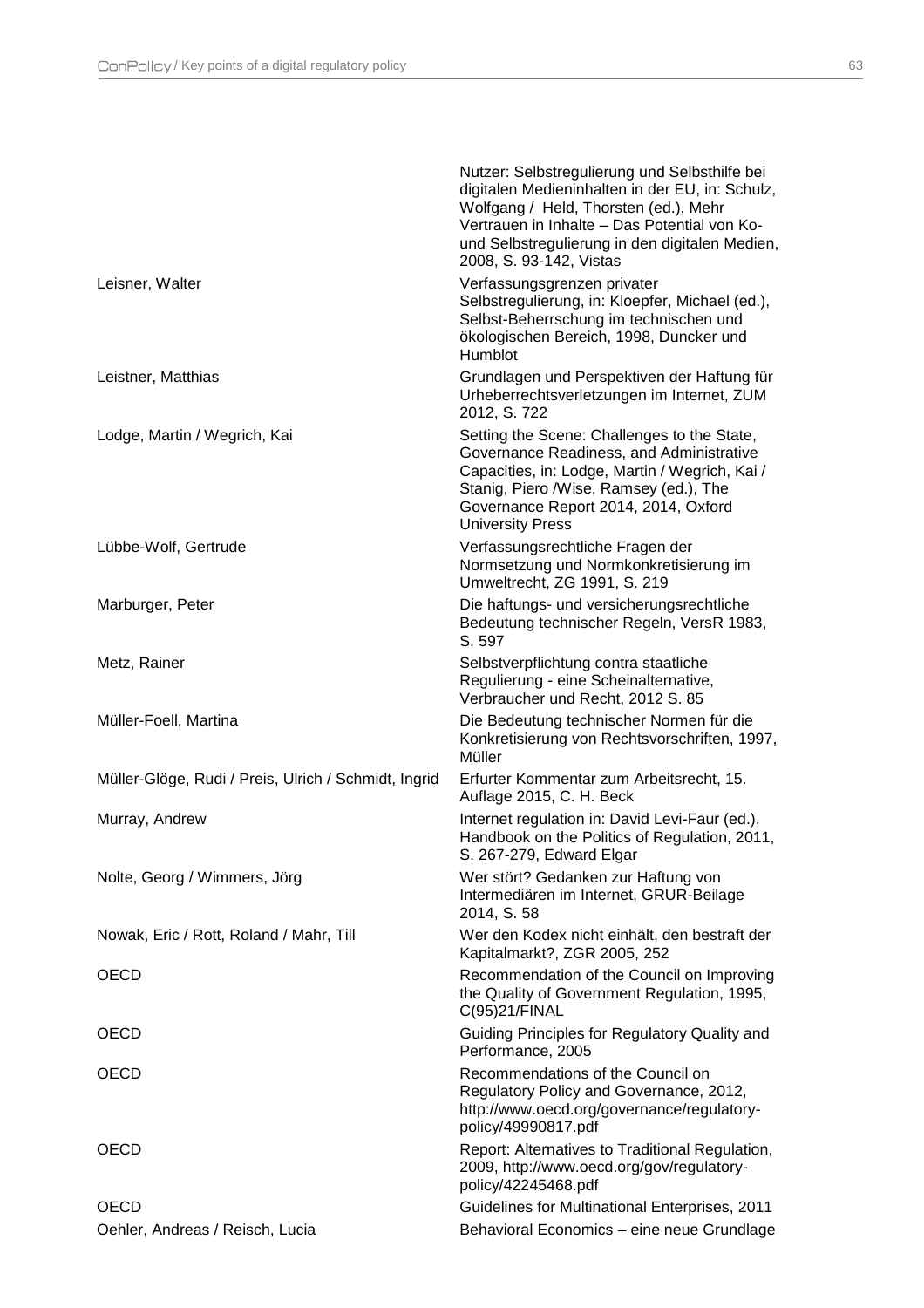|                                                                                                                                | für Verbraucherpolitik? Eine Studie im Auftrag<br>des Verbraucherzentrale Bundesverbandes,<br>2008,<br>http://www.vzbv.de/sites/default/files/mediapics<br>/studie_behavioral_economics_12_2008.pdf                                                                                                                                                                                                                                                    |
|--------------------------------------------------------------------------------------------------------------------------------|--------------------------------------------------------------------------------------------------------------------------------------------------------------------------------------------------------------------------------------------------------------------------------------------------------------------------------------------------------------------------------------------------------------------------------------------------------|
| Ofcom                                                                                                                          | Identifying appropriate regulatory soluations:<br>princiles for analysing self- and co-regulation,<br>2008,<br>http://stakeholders.ofcom.org.uk/binaries/cons<br>ultations/coregulation/statement/statement.pdf                                                                                                                                                                                                                                        |
| Ofcom                                                                                                                          | Initial assessment of when to adopt self- or co-<br>regulation, 2008                                                                                                                                                                                                                                                                                                                                                                                   |
| Office of Fair Trading                                                                                                         | Consumer Codes Approval Scheme - Core<br>criteria and guidance, 2013                                                                                                                                                                                                                                                                                                                                                                                   |
| Puppis, Manuel / Künzler, Matthias / Schade,<br>Edzard /Donges, Patrick /Dörr, Bianka<br>/Ledergerber, Andreas /Vogel, Martina | Selbstregulierung und Selbstorganisation.<br>Unveröffentlichter Abschlussbericht zuhanden<br>des Bundesamtes für Kommunikation<br>(BAKOM), 2004                                                                                                                                                                                                                                                                                                        |
| Reip, Hans                                                                                                                     | Die Selbstregulierung im Internet - unter<br>besonderer Betrachtung der Standardsetzung<br>und des Domain Name Systems, 2002, S. 20<br>f., http://www.db-<br>thueringen.de/servlets/DerivateServlet/Derivat<br>e-1372                                                                                                                                                                                                                                  |
| Röthel, Anne                                                                                                                   | Lex mercatoria, lex sportiva, lex technica -<br>Private Rechtsetzung jenseits des<br>Nationalstaates?, JZ 2007, S. 755                                                                                                                                                                                                                                                                                                                                 |
| Röthel, Anne                                                                                                                   | Normkonkretisierung im Privatrecht, 2004,<br>Mohr Siebeck                                                                                                                                                                                                                                                                                                                                                                                              |
| Schaar, Peter                                                                                                                  | Selbstregulierung im Datenschutz - Chancen,<br>Grenzen, Risiken, 2013,<br>https://www.divsi.de/selbstregulierung-im-<br>datenschutz-chancen-grenzen-risiken/                                                                                                                                                                                                                                                                                           |
| Schmidt, Karsten / Lutter, Marcus                                                                                              | Aktiengesetz, 3. Auflage 2015, Otto Schmidt                                                                                                                                                                                                                                                                                                                                                                                                            |
| Schmidt, Karsten                                                                                                               | Münchener Kommentar zum<br>Handelsgesetzbuch, Band 4, 3. Auflage 2013,<br>C. H. Beck (zitiert als MükoHGB)                                                                                                                                                                                                                                                                                                                                             |
| Schmidt-Preuß, Matthias                                                                                                        | Verwaltung und Verwaltungsrecht zwischen<br>gesellschaftlicher Selbstregulierung und<br>staatlicher Steuerung, VVDStRL 56 (1997), S.<br>$160 - 343$                                                                                                                                                                                                                                                                                                    |
| Schulz, Wolfgang                                                                                                               | Regulierte Selbstregulierung im<br>Telekommunikationsrecht. Die informationale<br>Beteiligung Dritter bei der Regelsetzung des<br>Regulierers in Deutschland und den<br>Vereinigten Staaten, in: Berg Wilfried /Fisch,<br>Stefan / Schmitt Glaeser, Walter / Schoch,<br>Friedrich / Schulze-Fielitz, Helmuth (ed.),<br>Regulierte Selbstregulierung als<br>Steuerungskonzept des<br>Gewährleistungsstaates, S. 101 - 122, 2001,<br>Duncker und Humblot |
| Schulz, Wolfgang / Held, Thorsten                                                                                              | Regulierte Selbstregulierung als Form<br>modernen Regierens - Im Auftrag des<br>Bundesbeauftragten für Angelegenheiten der                                                                                                                                                                                                                                                                                                                             |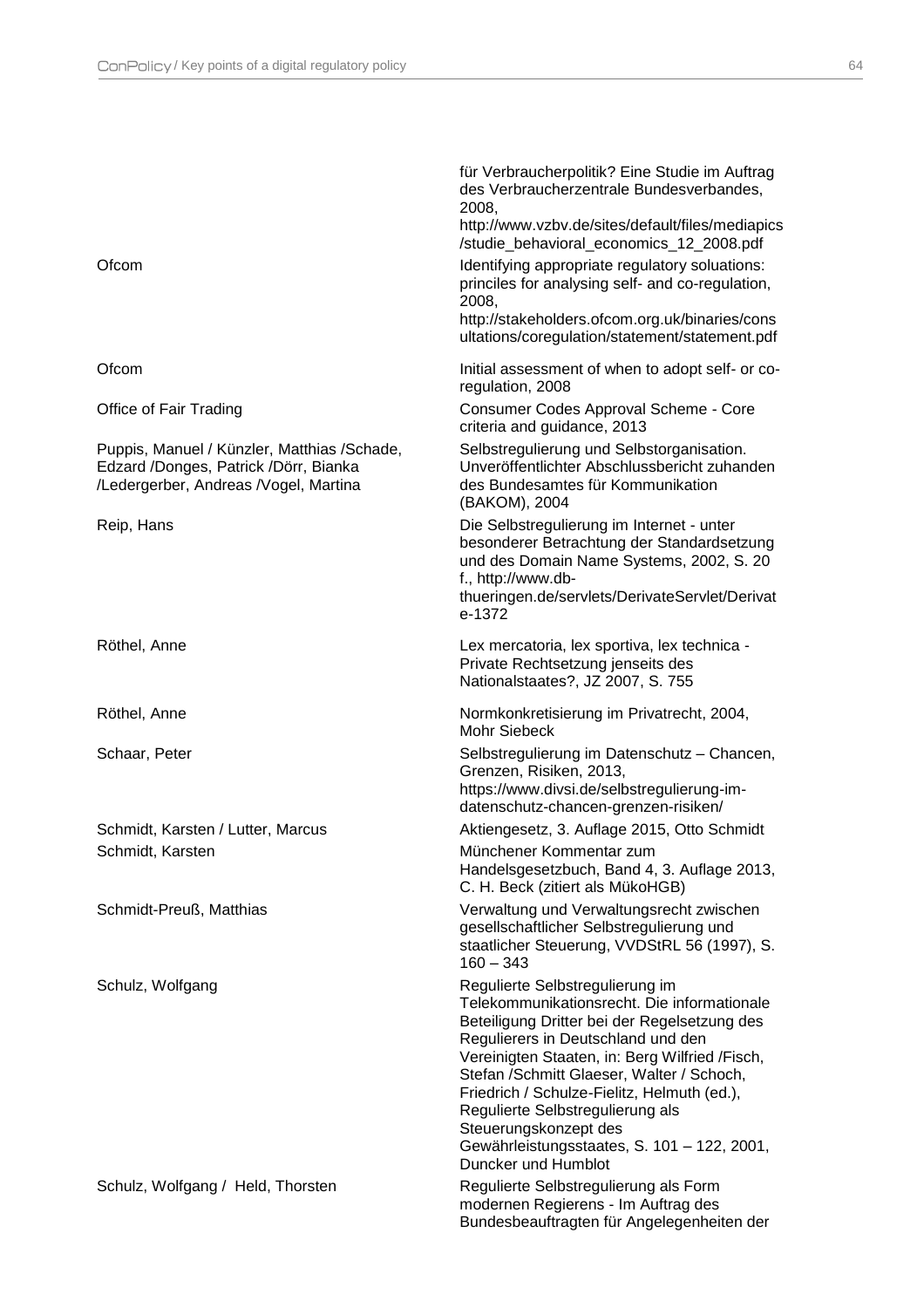|                                     | Kultur und der Medien, 2002,<br>https://www.hans-bredow-<br>institut.de/webfm_send/53                                                                                                                                                                                                                                                                                     |
|-------------------------------------|---------------------------------------------------------------------------------------------------------------------------------------------------------------------------------------------------------------------------------------------------------------------------------------------------------------------------------------------------------------------------|
| Schuppert, Gunnar Folke             | Das Konzept der regulierten Selbstregulierung<br>als Bestandteil einer als<br>Regelungswissenschaft verstandenen<br>Rechtswissenschaft, in: Berg, Stefan / Schmitt<br>Glaeser, Walter / Schoch, Friedrich / Schulze-<br>Fielitz, Helmuth, Regulierte Selbstregulierung<br>als Steuerungskonzept des<br>Gewährleistungsstaates, 2001, S. 201 - 252,<br>Duncker und Humblot |
| Seibel, Mark                        | Abgrenzung der "allgemein anerkannten<br>Regeln der Technik" vom "Stand der Technik",<br>NJW 2013, 3000                                                                                                                                                                                                                                                                   |
| Seidel, Wolfgang                    | Der Deutsche Corporate Governance Kodex -<br>eine private oder doch eine staatliche<br>Regelung?, ZIP 2004, 285                                                                                                                                                                                                                                                           |
| Siedler, Frank / Zeitler, Herbert   | Wasserhaushaltsgesetz Abwassergesetz,<br>Stand 01.05.2014                                                                                                                                                                                                                                                                                                                 |
| Simitis, Spiros                     | Bundesdatenschutzgesetz, 8. Aufl. 2014,<br><b>Nomos</b>                                                                                                                                                                                                                                                                                                                   |
| Spindler, Gerald                    | Unternehmensorganisationspflichten:<br>Zivilrechtliche und öffentlich-rechtliche<br>Regelungskonzepte, 2. Aufl., 2011,<br>Universitätsverlag Göttingen, http://<br>webdoc.sub.gwdg.de/univerlag/2011/Spindler_<br>habil.pdf                                                                                                                                               |
| Spindler, Gerald                    | Verantwortlichkeiten von IT-Herstellern,<br>Nutzern und<br>Intermediären, Studie im Auftrag des BSI,<br>2007,<br>http://www.bsi.bund.de/cae/servlet/contentblob<br>/486890/publicationFile/30962/Gutachten_pdf.<br>pdf                                                                                                                                                    |
| Spindler, Gerald                    | Die Störerhaftung im Internet – (k)ein Ende in<br>Sicht? Geklärte und ungeklärte Fragen, in:<br>Alexander, Christian, Festschrift für Helmut<br>Köhler zum 70. Geburtstag, 2014, S. 695 -<br>714, C. H. Beck                                                                                                                                                              |
| Spindler, Gerald / Schuster, Fabian | Recht der elektronischen Medien, 3. Aufl.<br>2015, C. H. Beck                                                                                                                                                                                                                                                                                                             |
| <b>SRIW</b>                         | Positionspapier: Chancen und<br>Voraussetzungen effektiver Selbst- und Ko-<br>Regulierung zur Förderung des<br>Verbraucherschutzes und des Datenschutzes<br>in der digitalen Welt, 2014,<br>http://www.sriw.de/images/pdf/Broschueren/14<br>0521_SRIW_Positionspapier_Selbst-_und_Ko-<br>Regulierung_v03.pdf                                                              |
| Steinberg, Rudolf                   | Untergesetzliche Regelwerke und Gremien, in:<br>Steinberg (ed.), Reform des Atomrechts, 1994,<br><b>Nomos</b>                                                                                                                                                                                                                                                             |
| Stern, Klaus                        | Das Staatsrecht der Bundesrepublik<br>Deutschland<br>Band II: Staatsorgane, Staatsfunktionen,<br>Finanz- und Haushaltsverfassung,                                                                                                                                                                                                                                         |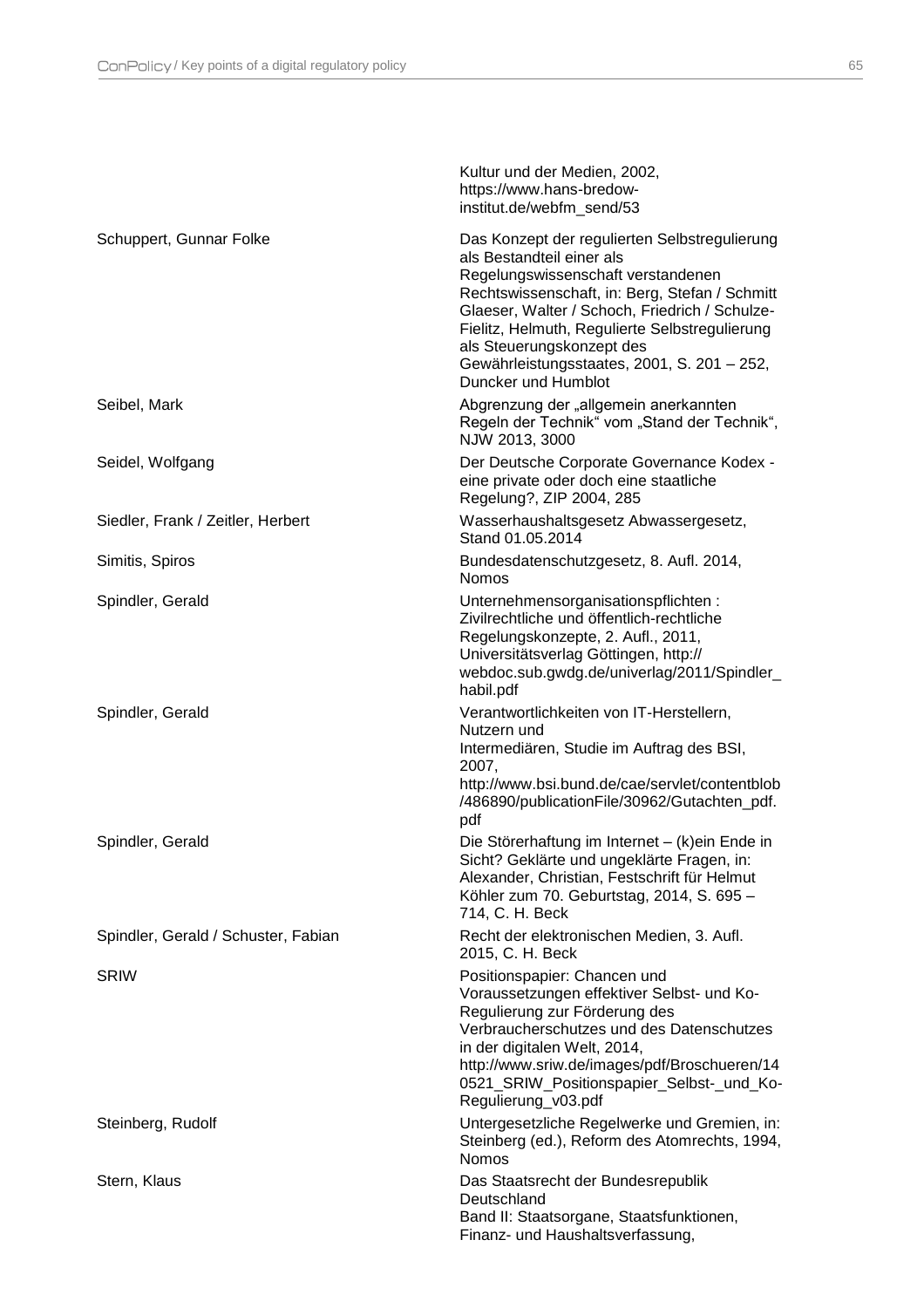|                                                             | Notstandsverfassung, 1980, C. H. Beck                                                                                                                                                             |
|-------------------------------------------------------------|---------------------------------------------------------------------------------------------------------------------------------------------------------------------------------------------------|
| Teubner, Gunther                                            | Standards und Direktiven in Generalklauseln.<br>Möglichkeiten und Grenzen der empirischen<br>Sozialforschung bei der Präzisierung der Gute-<br>Sitten-Klauseln im Privatrecht, 1971,<br>Athenräum |
| Thierer, Adam / Eskelsen, Grant                             | Media Metrcis: The True State of the Modern<br>Media Marketplace, 2008,<br>http://www.pff.org/mediametrics/Media%20Met<br>rics%20%5BVersion%201.0%5D.pdf                                          |
| Thoma, Anselm Christian                                     | Regulierte Selbstregulierung im<br>Ordnungsverwaltungsrecht, 2008, Duncker<br>und Humblot                                                                                                         |
| Tiede, Wolfgang / Ryczewski, Christoph / Yang<br>Maximilian | Einführung in das Akkreditierungsrecht<br>Deutschlands, NVwZ 2012, S. 1212                                                                                                                        |
| <b>Trading Standards Institute</b>                          | <b>Consumer Codes Approval Scheme: Core</b><br>criteria and guidance, 2013                                                                                                                        |
| Trute, Hans Heinrich                                        | Die Verwaltung und das Verwaltungsrecht<br>zwischen gesellschaftlicher Selbstregulierung<br>und staatlicher Steuerung, DVBI. 1996, S. 950                                                         |
| Ulrich, Michael                                             | Defizite bei der Regulierung der<br>Selbstregulierung, MMR 2005, S. 743                                                                                                                           |
| Verbraucherkommission Baden-Württemberg                     | Vom Labelmissbrauch zu Vertrauenslabeln,<br>2011                                                                                                                                                  |
| Vomhof, Martina                                             | Verhaltensregeln nach § 38a BDSG. Der Code<br>of Conduct der Versicherungswirtschaft, PinG<br>2014, S. 215                                                                                        |
| von Braunmühl, Patrick                                      | Verbraucherinteressen beim Datenschutz und<br>neue Regulierungsansätze, in: Baums, Ansgar<br>/ Scott, Ben (ed.), Kompendium Digitale<br>Standortpolitik. Vom 1x1 zum 3x3, S. 154-161              |
| Wegrich, Kai                                                | Better Regulation? Grundmerkmale moderner<br>Regulierungspolitik im internationalen<br>Vergleich, 2009, Bertelsmann Stiftung                                                                      |
| Zubke-von Thünen, Thomas                                    | Technische Normung in Europa: mit einem<br>Ausblick auf grundlegende Reformen der<br>Legislative, 1999, Duncker und Humblot                                                                       |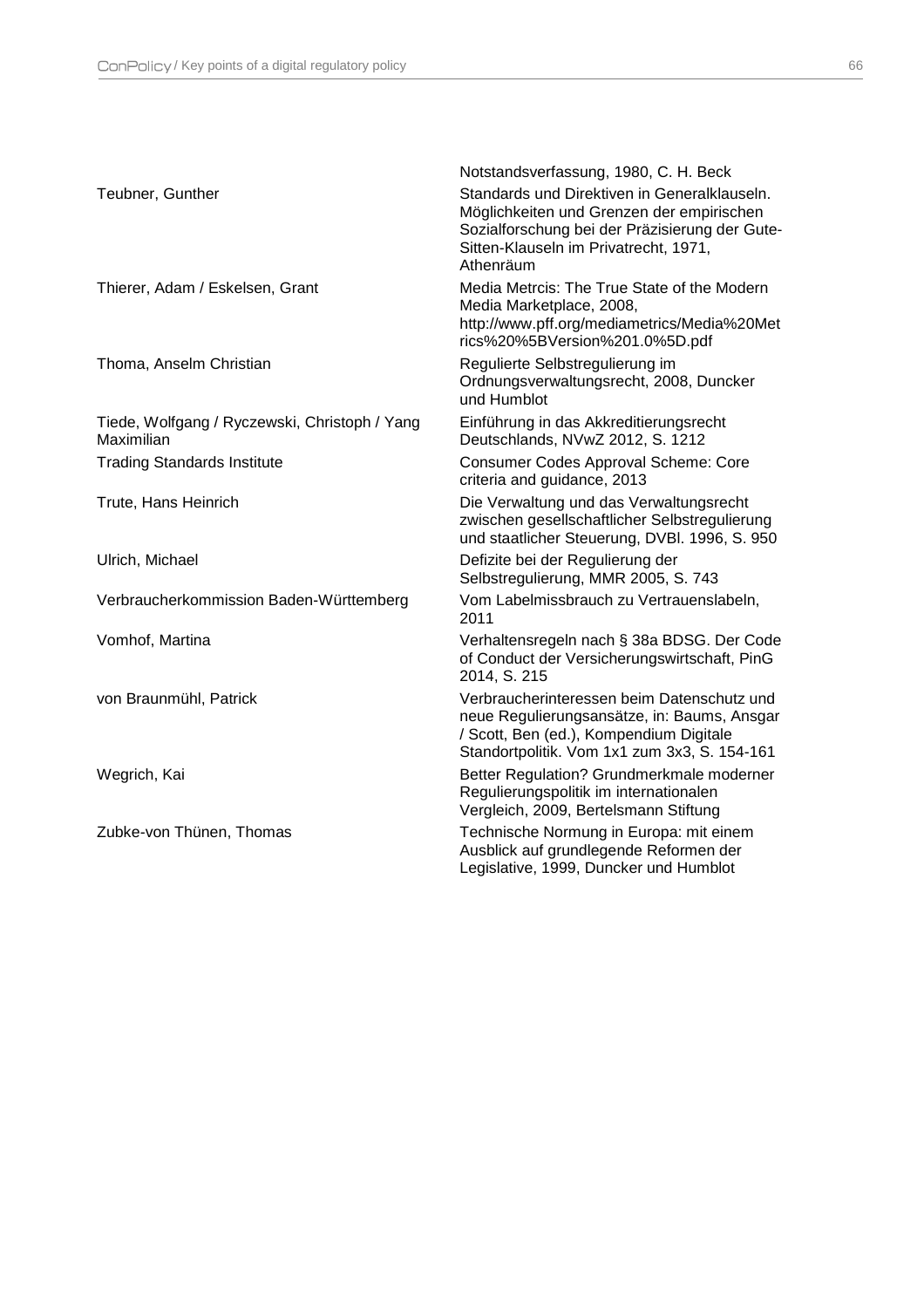## <span id="page-67-0"></span>About the authors

Prof Dr Gerald Spindler, Director of the Institute for Economic Law, Chair in Civil Law, Commercial and Economic Law, Comparative Law, Multimedia and Telecommunications Law at the University of **Göttingen** 

> Prof Dr Gerald Spindler, management and economics graduate born in 1960, studied law and economic sciences in Frankfurt am Main, Hagen, Geneva and Lausanne and passed both state examinations. Following an assistant position with Prof Dr Mertens (Frankfurt) and at the Institution for International and Foreign Economic Law (Frankfurt), he obtained a Ph.D. in 1993 with a comparative law dissertation on the topic of 'Law and Corporate Groups' (published by J.C.B. Mohr Verlag: Tübingen).

> He obtained a Ph.D. in 1996 with a thesis on corporate organisation obligations and was licensed to teach civil law, commercial and economic law, international private law, comparative law and labour law (1st Edition Heymanns Verlag: Cologne, 2nd Edition Universitätsverlag: Göttingen – and Open Access).

> Prof Spindler has been full professor of civil law, commercial and economic law, comparative law and multimedia and telecommunications law at the University of Göttingen since 1997, having refused offers from the Universities of Cologne, Bielefeld, Frankfurt and Zurich, and focuses on legal issues in connection with e-commerce, Internet and telecommunications law and copyright and intellectual property law, on the one hand, and problems in connection with company and capital market law, on the other.

> He is chairman and member of numerous councils and has advised both the German and European legislatures on various matters in connection with the information society and company and capital market law. He drafted the review report on the implementation of the E-Commerce Directive for the European Commission in 2006/2008, also advised the 2012 German Legal Practitioners' Conference on questions of online privacy and data protection and has advised the German *Bundestag* on copyright and media and IT law at numerous hearings.

> Prof Spindler was dean of the faculty in 2002/2001 and bursar from 2002 to 2004.

> Prof Spindler is also a member of the Academy of Sciences and deputy chairman of the Publications Committee of the Union of Germany Academies of Sciences. He is also second member of the Göttingen Center for Digital Humanities (GCDH), second member of the CeGe (Centre for European, Governance and Economic Development Research), member of the Centre for Medical Law and Director of the Institute for Agricultural Law.